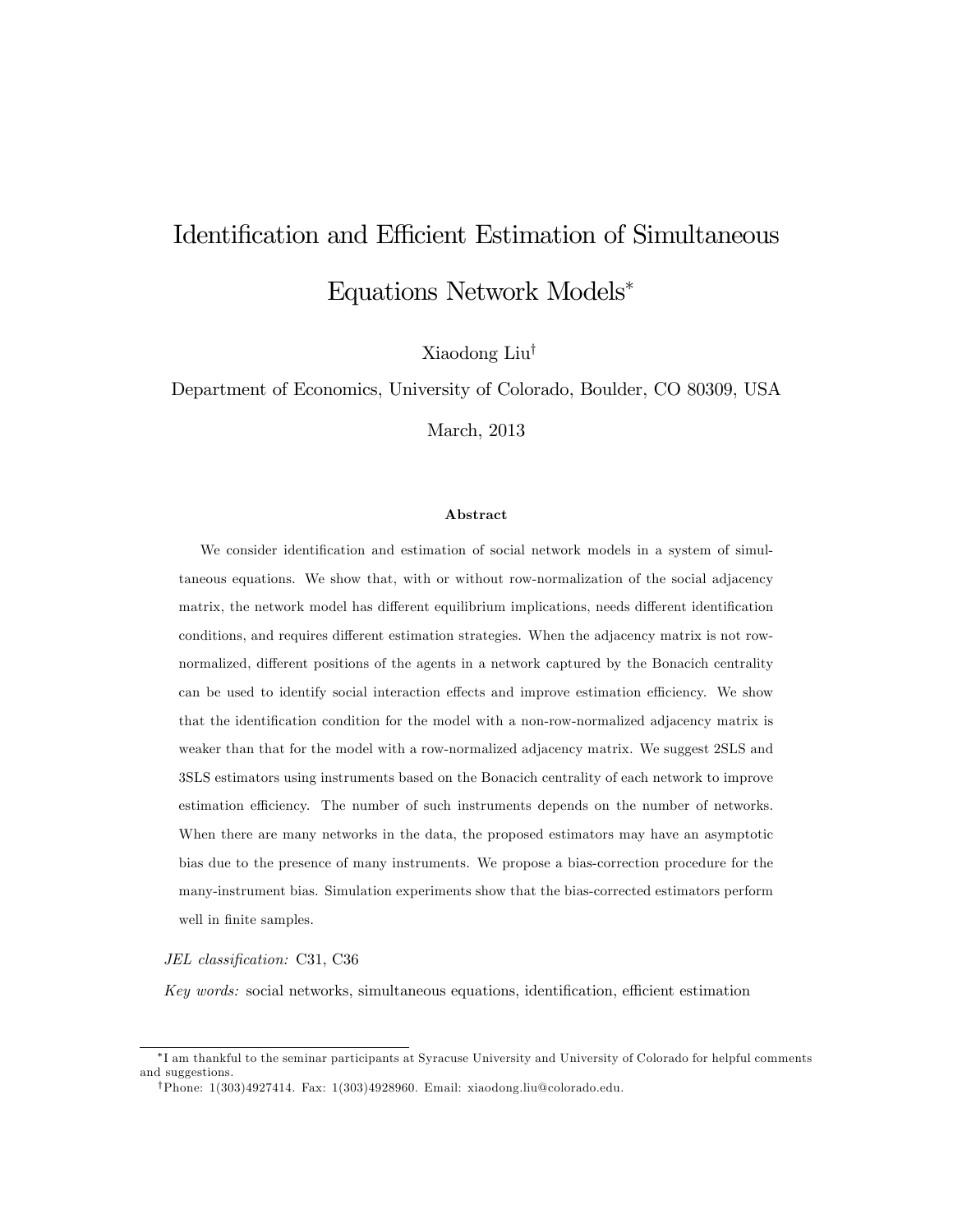### 1 Introduction

Since the seminal work by Manski (1993), research on social network models has attracted a lot of attention (see Blume et al., 2011, for a recent survey). In a social network model, agents interact with each other through network connections, which are captured by a social adjacency matrix. According to Manski (1993), an agent' choice or outcome may be influenced by peer choices or outcomes (the endogenous effect), by peer exogenous characteristics (the contextual effect), and/or by the common environment of the network (*the correlated effect*). It is the main interest of social network research to separately identify and estimate different social interaction effects.

Manski (1993) considers a linear-in-means model, where the endogenous effect is based on the rational expectation of the outcomes of all agents in the network. Manski shows that the linear-inmeans specification suffers from the "reflection problem" so that endogenous and contextual effects cannot be separately identified. Lee (2007) introduces a model with multiple networks where an agent is equally influenced by all the other agents in the same network. Lee's social network model can be identified using the variation in network sizes. The identification, however, can be weak if all of networks are large. Bramoullé et al. (2009) generalize Lee's social network model to a general local-average model, where endogenous and contextual effects are represented, respectively, by the average outcome and *average* characteristics of an agent's connections (or friends). Based on the important observation that in a social network, an agent's friend's friend may not be a friend of that agent, BramoullÈ et al. (2009) use the intransitivity in network connections as an exclusion restriction to identify different social interaction effects.

Liu and Lee (2010) studies the efficient estimation of the *local-aggregate* social network model, where the endogenous effect is given by the *aggregate* outcome of an agent's friends. They show that, for the local-aggregate model, different positions of the agents in a network captured by the Bonacich (1987) centrality can be used as additional instruments to improve estimation efficiency. Liu et al. (2012) give the identification condition for the local-aggregate model and show that the condition is weaker than that for the local-average model derived by Bramoullé et al. (2009). Liu et al.  $(2012)$  also propose a J test for the specification of network models.

The above mentioned papers focus on single-equation network models with only one activity. However, in real life, an agent's decision usually involves more than one activity. For example, a student may need to balance time between study and extracurriculars and a firm may need to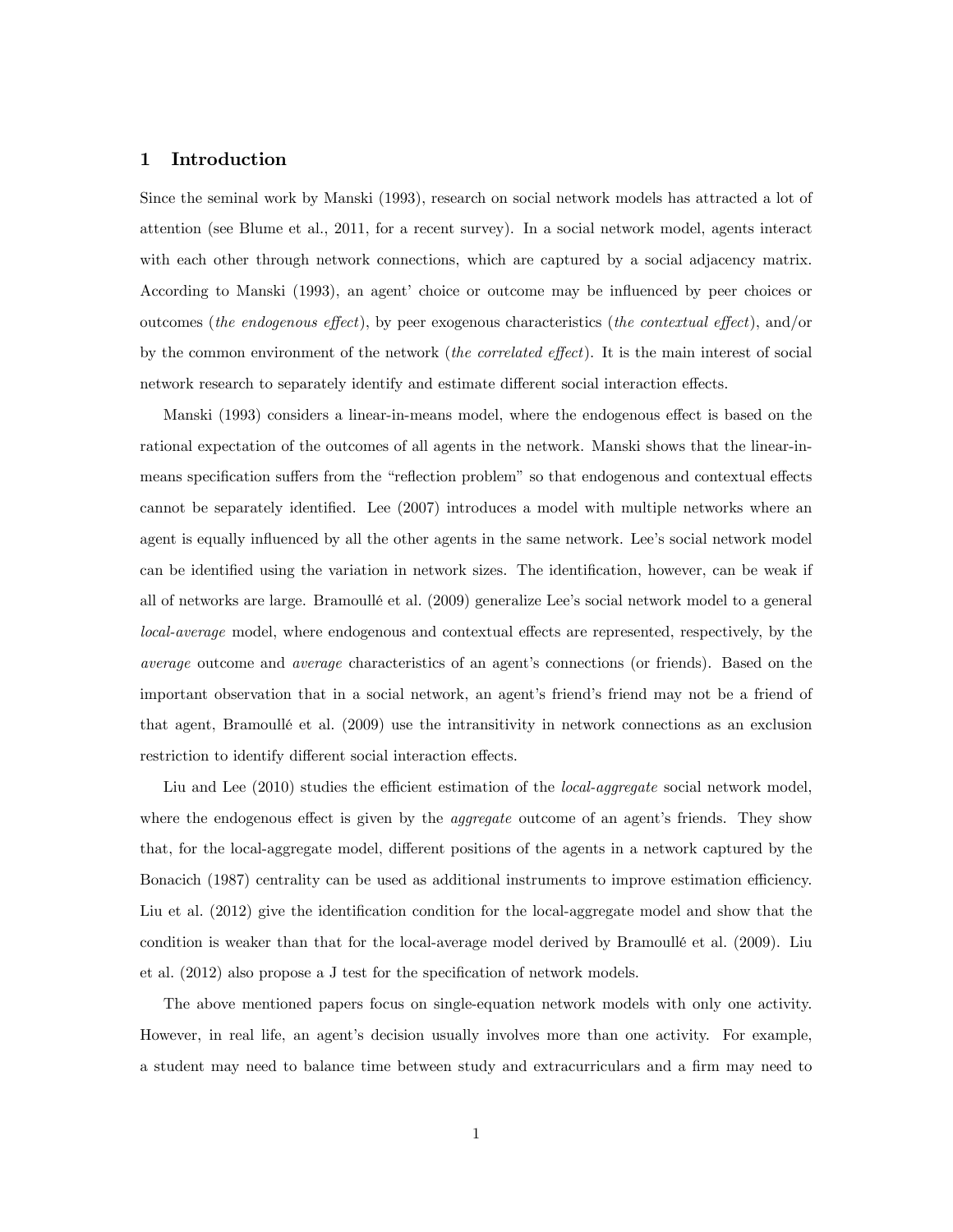allocate resources between production and RND. In a recent paper, Cohen-Cole et al. (2012) consider the identification and estimation of *local-average* network models in the framework of simultaneous equations. Besides endogenous, contextual, and correlated effects as in single-equation network models, the simultaneous equations network model also incorporates the simultaneity effect, where an agent's outcome in a certain activity may depend on his/her outcome in a related activity, and the cross-activity peer effect, where an agent's outcome in a certain activity may depend on peer outcomes in a related activity. Cohen-Cole et al. (2012) derive the identification conditions for the various social interaction effects and generalize the spatial 2SLS and 3SLS estimators in Kelejian and Prucha (2004) to estimate the simultaneous equations network model.

In this paper, we consider the identification and efficient estimation of the *local-aggregate* network model in a system of simultaneous equations. We show that, similar to the single-equation network model, the Bonacich centrality provides additional information to achieve model identification and to improve estimation efficiency. We derive the identification condition for the local-aggregate simultaneous equations network model, and show that the condition is weaker than that for the local-average model. For efficient estimation, we suggest 2SLS and 3SLS estimators using instruments based on the Bonacich centrality of each network. As the number of such instruments depends on the number of networks, the 2SLS and 3SLS estimators would have an asymptotic many-instrument bias (Bekker, 1994) when there are many networks in the data. Hence, we propose a bias-correction procedure based on the estimated leading-order term of the asymptotic bias. Monte Carlo experiments show that the bias-corrected estimators perform well in finite samples.

The rest of the paper is organized as follows. Section 2 introduces a network game which motivates the specification of the econometric model presented in Section 3. Section 4 derives the identification conditions and Section 5 proposes 2SLS and 3SLS estimators for the model. The regularity assumptions and detailed proofs are given in the Appendix. Monte Carlo evidence on the finite sample performance of the proposed estimators is given in Section 6. Section 7 briefly concludes.

### 2 Theoretical Model

### 2.1 The network game

Suppose there is a finite set of agents  $N = \{1, ..., n\}$  in a network. We keep track of social connections in the network through its adjacency matrix  $G = [g_{ij}]$ , where  $g_{ij} = 1$  if i and j are friends and  $g_{ij} = 0$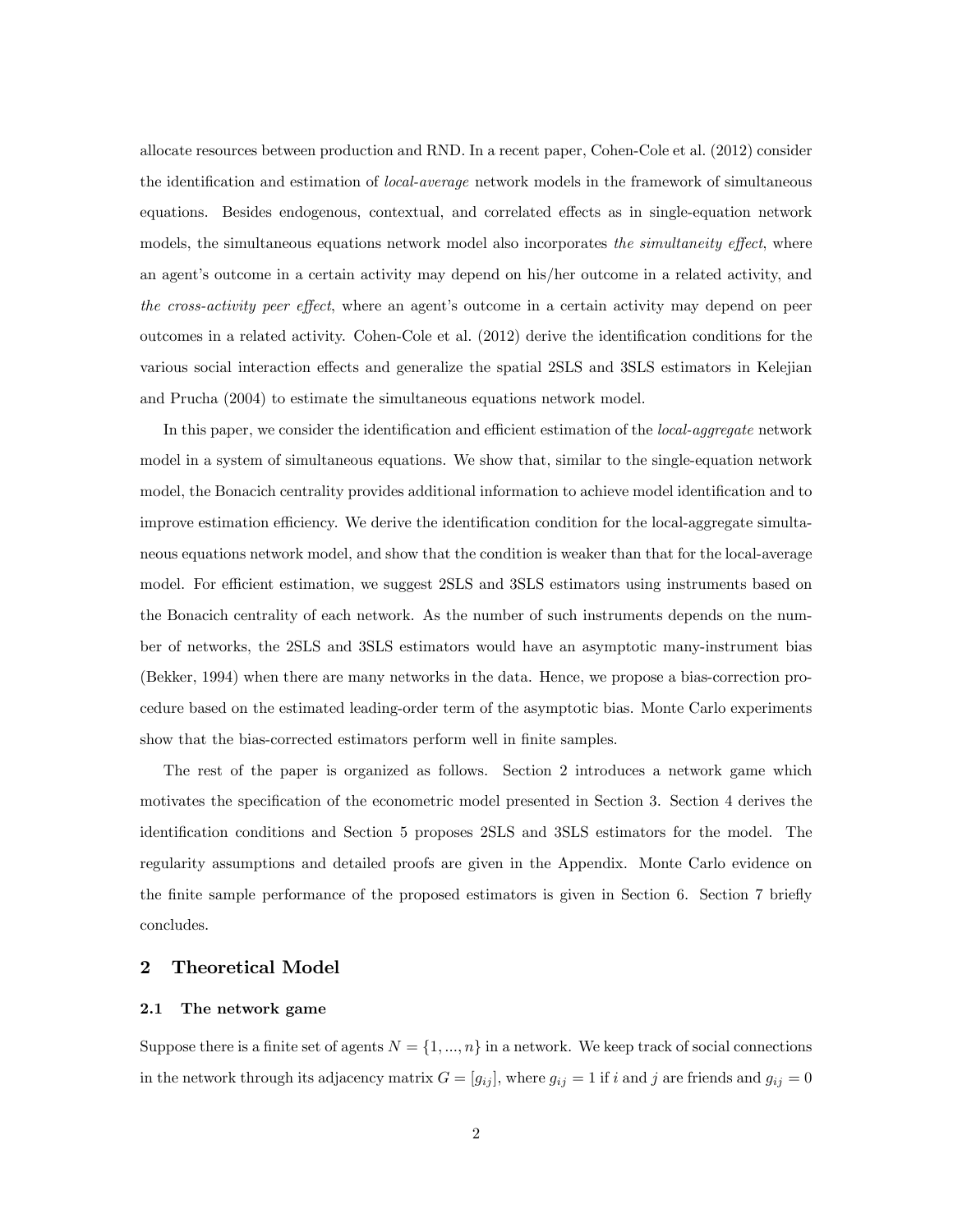otherwise.<sup>1</sup> Let  $G^* = [g_{ij}^*]$ , with  $g_{ij}^* = g_{ij}/\sum_{j=1}^n g_{ij}$ , denote the row-normalized adjacency matrix such that each row of  $G^*$  adds up to one. Figure 1 gives an example of G and  $G^*$  for a star-shaped network.

$$
\begin{pmatrix}\n2 \\
1 \\
0\n\end{pmatrix}\nG =\n\begin{bmatrix}\n0 & 1 & 1 & 1 \\
1 & 0 & 0 & 0 \\
1 & 0 & 0 & 0 \\
1 & 0 & 0 & 0\n\end{bmatrix}\nG^* =\n\begin{bmatrix}\n0 & 1/3 & 1/3 & 1/3 \\
1 & 0 & 0 & 0 \\
1 & 0 & 0 & 0 \\
1 & 0 & 0 & 0\n\end{bmatrix}
$$

Figure 1: an example of  $G$  and  $G^*$  for a star-shaped network.

Given the network structure represented by  $G$ , agent i chooses  $y_{1i}$  and  $y_{2i}$ , the respective efforts of two related activities, to maximize the following linear quadratic utility function

$$
u(y_{1i}, y_{2i}) = \pi_{1i}^* y_{1i} + \pi_{2i}^* y_{2i} - \frac{1}{2} \phi_1^* y_{1i}^2 - \frac{1}{2} \phi_2^* y_{2i}^2 + \phi^* y_{1i} y_{2i}
$$
  
 
$$
+ \lambda_{11}^* \sum_{j=1}^n g_{ij} y_{1i} y_{1j} + \lambda_{22}^* \sum_{j=1}^n g_{ij} y_{2i} y_{2j} + \lambda_{21}^* \sum_{j=1}^n g_{ij} y_{1i} y_{2j} + \lambda_{12}^* \sum_{j=1}^n g_{ij} y_{2i} y_{1j}.
$$
 (1)

As in the standard linear-quadratic utility for a single activity model (Ballester et al., 2006),  $\pi_{1i}^*$ and  $\pi_{2i}^*$  capture *ex ante* individual heterogeneity. The cross-effects between own efforts for different activities are given by

$$
\frac{\partial^2 u(y_{1i}, y_{2i})}{\partial y_{1i} \partial y_{2i}} = \frac{\partial^2 u(y_{1i}, y_{2i})}{\partial y_{2i} \partial y_{1i}} = \phi^*.
$$

The cross-effects between own and peer efforts for the same activity are

$$
\frac{\partial^2 u(y_{1i}, y_{2i})}{\partial y_{1i} \partial y_{1j}} = \lambda_{11}^* g_{ij} \text{ and } \frac{\partial^2 u(y_{1i}, y_{2i})}{\partial y_{2i} \partial y_{2j}} = \lambda_{22}^* g_{ij},
$$

which may indicate strategic substitutability or complementarity depending on the signs of  $\lambda_{11}^*$  and  $\lambda_{22}^*$ . The cross-effects between own and peer efforts for different activities are given by

$$
\frac{\partial u(y_{1i}, y_{2i})}{\partial y_{1i} \partial y_{2j}} = \lambda_{21}^* g_{ij} \text{ and } \frac{\partial u(y_{1i}, y_{2i})}{\partial y_{2i} \partial y_{1j}} = \lambda_{12}^* g_{ij},
$$

which may indicate strategic substitutability or complementarity depending on the signs of  $\lambda_{21}^*$  and

<sup>1</sup>For ease of presentation, we focus on the case where the connections are undirected and no agent is isolated so that G is symmetric and  $\sum_{j=1}^{n} g_{ij} \neq 0$  for all i. The identification result and estimation method of the paper hold for a directed network with an asymmetric G.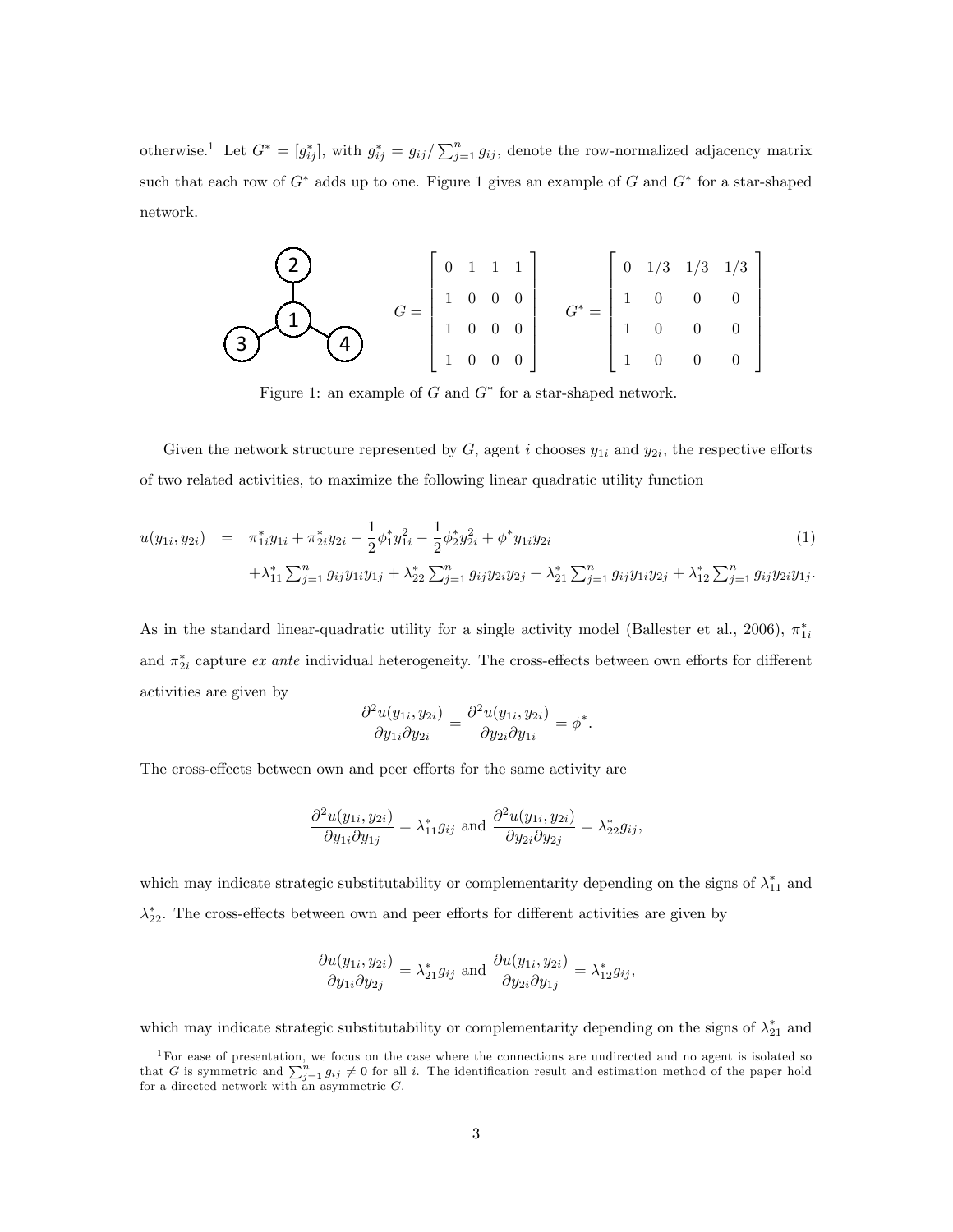$\lambda_{12}^*.$ 

From the first order conditions of utility maximization, we have the *best-response functions* as

$$
y_{1i} = \phi_1 y_{2i} + \lambda_{11} \sum_{j=1}^n g_{ij} y_{1j} + \lambda_{21} \sum_{j=1}^n g_{ij} y_{2j} + \pi_{1i}, \tag{2}
$$

$$
y_{2i} = \phi_2 y_{1i} + \lambda_{22} \sum_{j=1}^n g_{ij} y_{2j} + \lambda_{12} \sum_{j=1}^n g_{ij} y_{1j} + \pi_{2i}, \tag{3}
$$

where  $\phi_1 = \phi^*/\phi_1^*$ ,  $\phi_2 = \phi^*/\phi_2^*$ ,  $\lambda_{11} = \lambda_{11}^*/\phi_1^*$ ,  $\lambda_{22} = \lambda_{22}^*/\phi_2^*$ ,  $\lambda_{21} = \lambda_{21}^*/\phi_1^*$ ,  $\lambda_{12} = \lambda_{12}^*/\phi_2^*$ ,  $\pi_{1i} = \pi_{1i}^*/\phi_1^*, \ \pi_{2i} = \pi_{2i}^*/\phi_2^*.$  In (2) and (3), agent is best-response effort of a certain activity depends on the *aggregate* efforts of his/her friends of that activity and a related activity. Therefore, we call this model the *local-aggregate* network game. In matrix form, the best-response functions are

$$
Y_1 = \phi_1 Y_2 + \lambda_{11} G Y_1 + \lambda_{21} G Y_2 + \Pi_1, \tag{4}
$$

$$
Y_2 = \phi_2 Y_1 + \lambda_{22} G Y_2 + \lambda_{12} G Y_1 + \Pi_2, \tag{5}
$$

where  $Y_k = (y_{k1}, \dots, y_{kn})'$  and  $\Pi_k = (\pi_{k1}, \dots, \pi_{kn})'$  for  $k = 1, 2$ .

The reduced-form equations of (4) and (5) are

$$
SY_1 = (I - \lambda_{22}G)\Pi_1 + (\phi_1 I + \lambda_{21}G)\Pi_2,
$$
  
\n
$$
SY_2 = (I - \lambda_{11}G)\Pi_2 + (\phi_2 I + \lambda_{12}G)\Pi_1,
$$

where  $I$  is a conformable identity matrix and

$$
S = (1 - \phi_1 \phi_2)I - (\lambda_{11} + \lambda_{22} + \phi_1 \lambda_{12} + \phi_2 \lambda_{21})G + (\lambda_{11}\lambda_{22} - \lambda_{12}\lambda_{21})G^2.
$$
 (6)

If S is nonsingular<sup>2</sup>, then the local-aggregate network game has a unique Nash equilibrium in pure strategies with the equilibrium efforts given by

$$
Y_1^* = S^{-1}[(I - \lambda_{22}G)\Pi_1 + (\phi_1 I + \lambda_{21}G)\Pi_2],
$$
\n(7)

$$
Y_2^* = S^{-1}[(I - \lambda_{11}G)\Pi_2 + (\phi_2I + \lambda_{12}G)\Pi_1].
$$
\n(8)

<sup>&</sup>lt;sup>2</sup>A sufficient condition for the nonsingularity of S is  $|\phi_1\phi_2| + |\lambda_{11} + \lambda_{22} + \phi_1\lambda_{12} + \phi_2\lambda_{21}| \cdot ||G||_{\infty} + |\lambda_{11}\lambda_{22} \lambda_{12}\lambda_{21} \cdot ||G||_{\infty}^2 < 1$ , where  $||\cdot||_{\infty}$  is the row-sum matrix norm.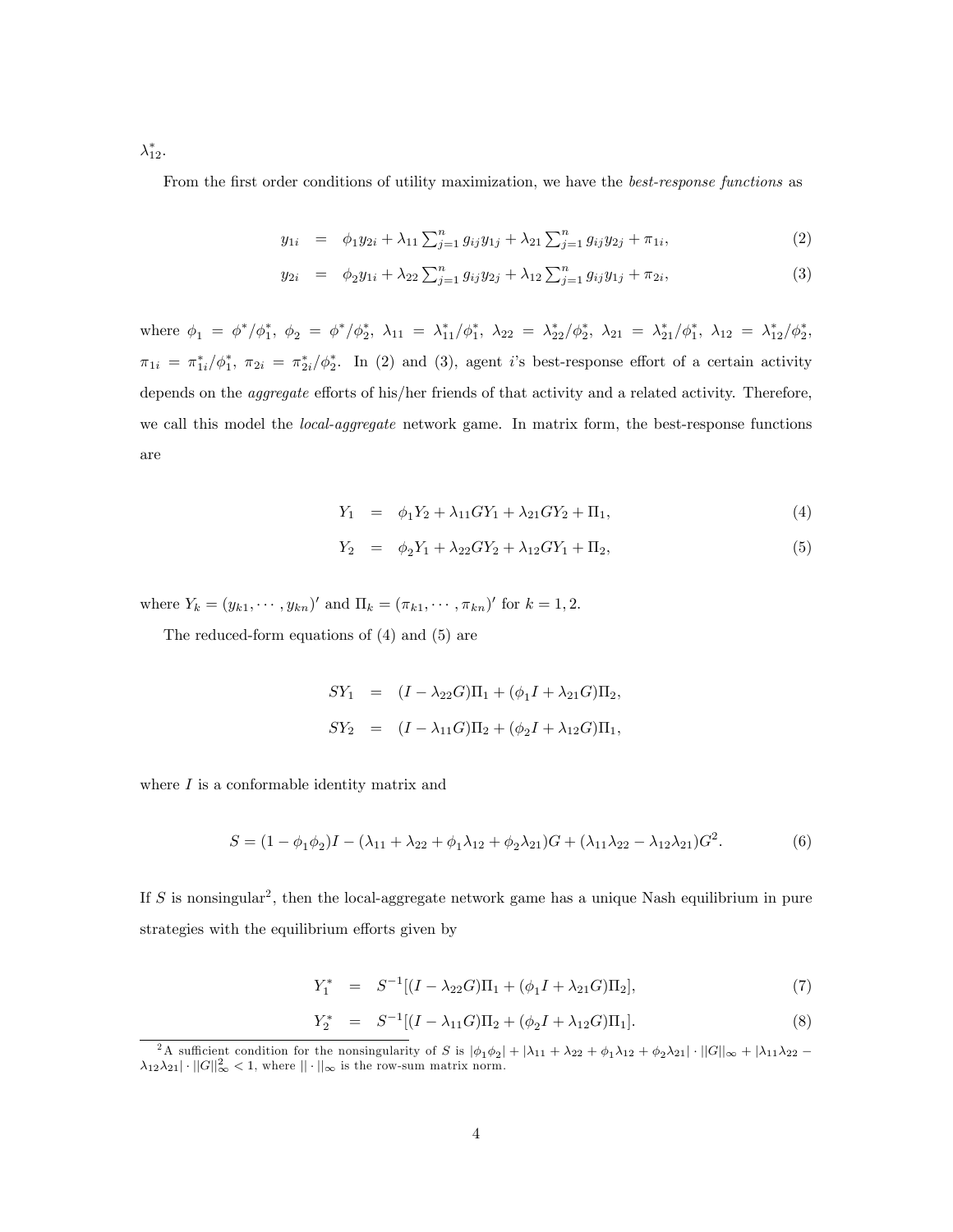### 2.2 Local aggregate versus local average: equilibrium comparison

In a recent paper, Cohen-Cole et al. (2012) consider a network game with utility function

$$
u(y_{1i}, y_{2i}) = \pi_{1i}^* y_{1i} + \pi_{2i}^* y_{2i} - \frac{1}{2} \phi_1^* y_{1i}^2 - \frac{1}{2} \phi_2^* y_{2i}^2 + \phi^* y_{1i} y_{2i}
$$
  
 
$$
+ \lambda_{11}^* \sum_{j=1}^n g_{ij}^* y_{1i} y_{1j} + \lambda_{22}^* \sum_{j=1}^n g_{ij}^* y_{2i} y_{2j} + \lambda_{21}^* \sum_{j=1}^n g_{ij}^* y_{1i} y_{2j} + \lambda_{12}^* \sum_{j=1}^n g_{ij}^* y_{2i} y_{1j}.
$$

$$
(9)
$$

From the first order conditions of maximizing (9), the best-response functions of the network game are

$$
y_{1i} = \phi_1 y_{2i} + \lambda_{11} \sum_{j=1}^n g_{ij}^* y_{1j} + \lambda_{21} \sum_{j=1}^n g_{ij}^* y_{2j} + \pi_{1i},
$$
  

$$
y_{2i} = \phi_2 y_{1i} + \lambda_{22} \sum_{j=1}^n g_{ij}^* y_{2j} + \lambda_{12} \sum_{j=1}^n g_{ij}^* y_{1j} + \pi_{2i},
$$

or, in matrix form,

$$
Y_1 = \phi_1 Y_2 + \lambda_{11} G^* Y_1 + \lambda_{21} G^* Y_2 + \Pi_1, \tag{10}
$$

$$
Y_2 = \phi_2 Y_1 + \lambda_{22} G^* Y_2 + \lambda_{12} G^* Y_1 + \Pi_2.
$$
\n(11)

As  $G^*$  is row-normalized, in (10) and (11), agent i's best-response effort of a certain activity depends on the *average* efforts of his/her friends of that activity and a related activity. Therefore, we call this model the *local-average* network game. Cohen-Cole et al.  $(2012)$  show that, if  $S^*$  is nonsingular, where

$$
S^* = (1 - \phi_1 \phi_2)I - (\lambda_{11} + \lambda_{22} + \phi_1 \lambda_{12} + \phi_2 \lambda_{21})G^* + (\lambda_{11} \lambda_{22} - \lambda_{12} \lambda_{21})G^{*2},
$$

then the network game with payoffs (9) has a unique Nash equilibrium in pure strategies given by

$$
Y_1^* = S^{*-1}[(I - \lambda_{22}G^*)\Pi_1 + (\phi_1 I + \lambda_{21}G^*)\Pi_2],
$$
\n(12)

$$
Y_2^* = S^{*-1}[(I - \lambda_{11}G^*)\Pi_2 + (\phi_2I + \lambda_{12}G^*)\Pi_1].
$$
\n(13)

Although the best-response functions of the local-aggregate and local-average network games share similar functional forms, they have different implications. As pointed out by Liu et al. (2012), in the local-aggregate game, even if agents are ex ante identical in terms of individual attributes  $\Pi_1$ and  $\Pi_2$ , agents with different positions in the network would have different equilibrium payoffs. On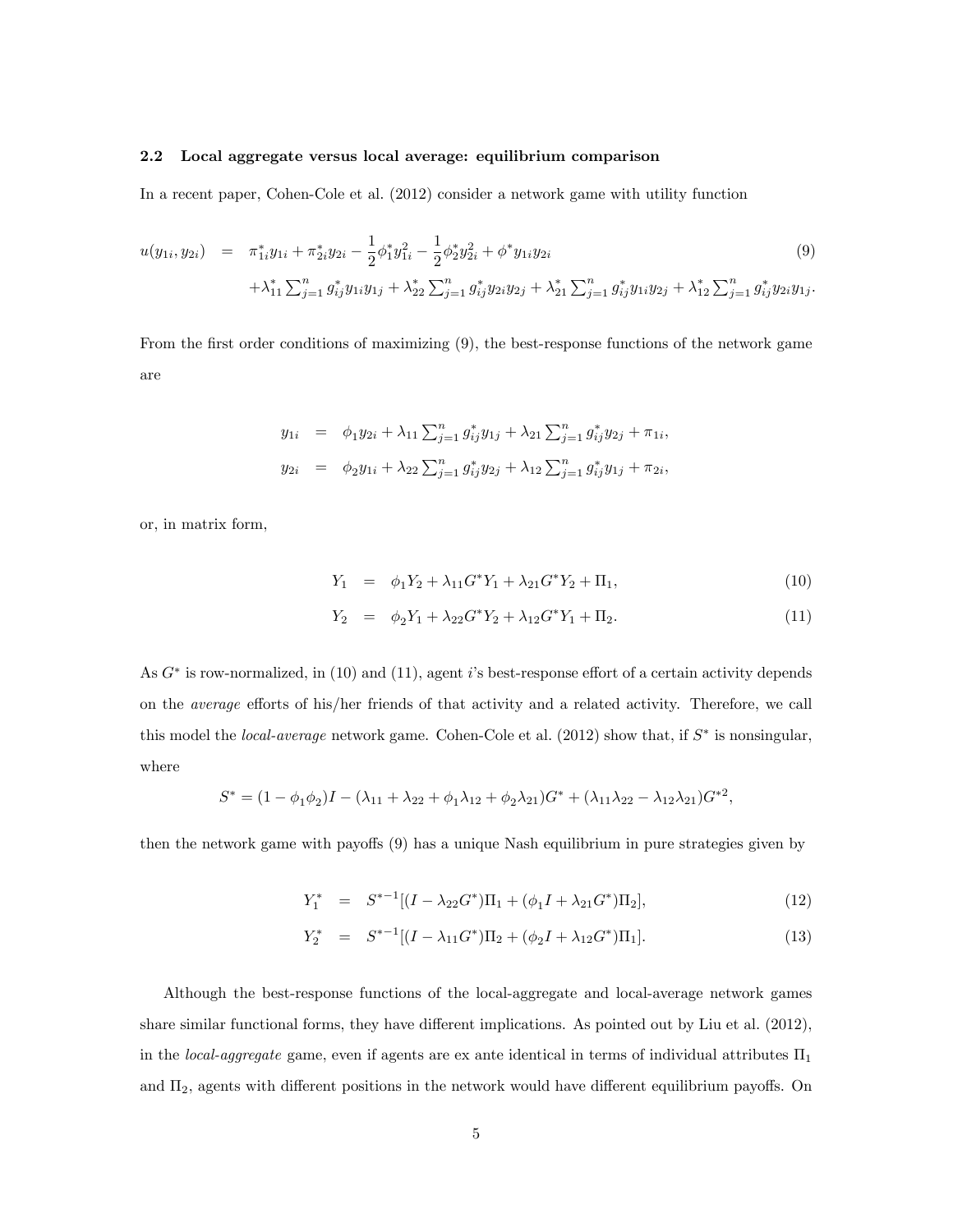the other hand, the *local-average* game is based on the mechanism of social conformism.<sup>3</sup> As the positions in the network do not matter in the local-average game, the equilibrium efforts and payoffs would be the same if all agents are ex ante identical.

To illustrate this point, suppose the agents in a network are ex ante identical such that  $\Pi_1 = \pi_1 l_n$ and  $\Pi_2 = \pi_2 l_n$ , where  $\pi_1, \pi_2$  are constant scalars and  $l_n$  is an  $n \times 1$  vector of ones. As  $G^* l_n = G^{*2} l_n =$  $l_n$ , it follows from (12) and (13) that  $Y_1^* = c_1 l_n$  and  $Y_2^* = c_2 l_n$ , where

$$
c_1 = [(1 - \lambda_{22})\pi_1 + (\phi_1 + \lambda_{21})\pi_2]/[(1 - \phi_1\phi_2) - (\lambda_{11} + \lambda_{22} + \phi_1\lambda_{12} + \phi_2\lambda_{21}) + (\lambda_{11}\lambda_{22} - \lambda_{12}\lambda_{21})],
$$
  
\n
$$
c_2 = [(1 - \lambda_{11})\pi_2 + (\phi_2 + \lambda_{12})\pi_1]/[(1 - \phi_1\phi_2) - (\lambda_{11} + \lambda_{22} + \phi_1\lambda_{12} + \phi_2\lambda_{21}) + (\lambda_{11}\lambda_{22} - \lambda_{12}\lambda_{21})].
$$

Thus, for the local-average network game, the equilibrium efforts and payoffs are the same for all agents. On the other hand, for the local-aggregate network game, it follows from (7) and (8) that

$$
Y_1^* = S^{-1}[(I - \lambda_{22}G)\pi_1 + (\phi_1 I + \lambda_{21}G)\pi_2]l_n,
$$
  

$$
Y_2^* = S^{-1}[(I - \lambda_{11}G)\pi_2 + (\phi_2 I + \lambda_{12}G)\pi_1]l_n.
$$

Thus, the agents would have different equilibrium efforts and payoffs if  $Gl_n$  is not proportional to  $l_n$ .<sup>4</sup>

Therefore, the local-aggregate and local-average network games have different equilibrium and policy implications. The following sections show that the econometric model for the local-aggregate network game has some interesting features that requires different identification conditions and estimation methods from those for the local-average model studied by Cohen-Cole et al. (2012).

 $c_3 = [ (1 - \lambda_{22}c)\pi_1 + (\phi_1 + \lambda_{21}c)\pi_2]/[(1 - \phi_1\phi_2) - (\lambda_{11} + \lambda_{22} + \phi_1\lambda_{12} + \phi_2\lambda_{21})c + (\lambda_{11}\lambda_{22} - \lambda_{12}\lambda_{21})c^2],$ 

 $c_4 = [(1 - \lambda_{11}c)\pi_2 + (\phi_2 + \lambda_{12}c)\pi_1]/[(1 - \phi_1\phi_2) - (\lambda_{11} + \lambda_{22} + \phi_1\lambda_{12} + \phi_2\lambda_{21})c + (\lambda_{11}\lambda_{22} - \lambda_{12}\lambda_{21})c^2].$ 

Thus, all agents have the same equilibrium payoffs according to  $(1)$ .

<sup>3</sup>Liu et al. (2012) show that the best-response function of the local-average network game can be derived from a setting where an agent will be punished if he deviates from the "social norm" (the average behavior of his friends). Therefore, if the agents are identical ex ante, they would behave the same in equilibrium.

<sup>&</sup>lt;sup>4</sup>If  $Gl_n = cl_n$  for some constant scalar c, i.e., all agents have the same number of friends, then it follows from (7) and (8) that  $Y_1^* = c_3 l_n$  and  $Y_2^* = c_4 l_n$ , where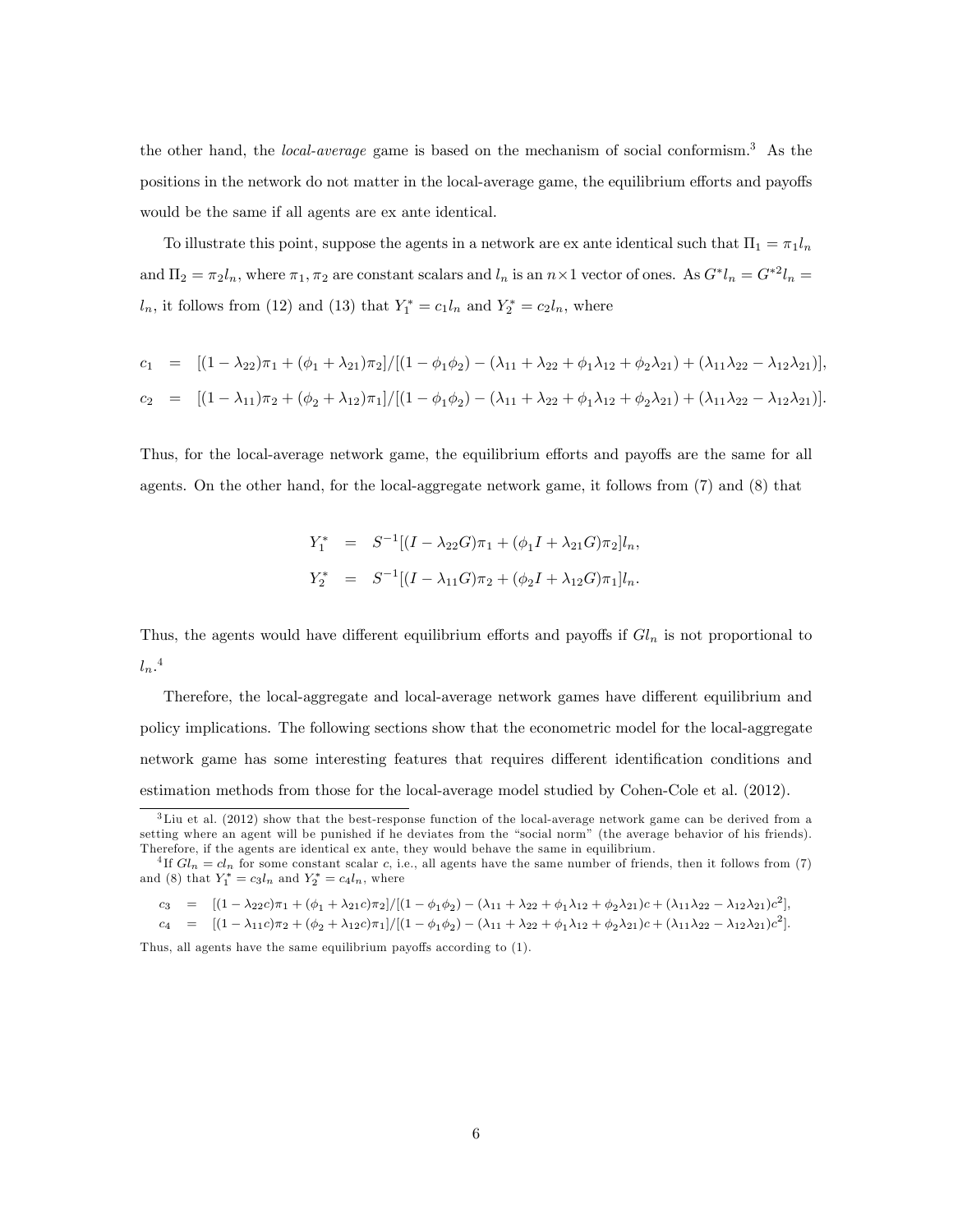### 3 Econometric Model

#### 3.1 The local-aggregate simultaneous equations network model

The econometric network model follows the best-response functions  $(4)$  and  $(5)$ . Suppose the n observations in the data are partitioned into  $\bar{r}$  networks, with  $n_r$  agents in the rth network. For the rth network, let

$$
\Pi_{1,r} = X_r \beta_1 + G_r X_r \gamma_1 + \alpha_{1,r} l_{n_r} + \epsilon_{1,r},
$$
  

$$
\Pi_{2,r} = X_r \beta_2 + G_r X_r \gamma_2 + \alpha_{2,r} l_{n_r} + \epsilon_{2,r}.
$$

where  $X_r$  is an  $n_r \times k_x$  matrix of exogenous variables,  $G_r$  is the adjacency matrix of network  $r$ ,  $l_{n_r}$ is an  $n_r \times 1$  vector of ones, and  $\epsilon_{1,r}$ ,  $\epsilon_{2,r}$  are  $n_r \times 1$  vectors of disturbances. It follows by (4) and (5) that  $Y_{1,r}$  and  $Y_{2,r}$ , which are  $n_r \times 1$  vectors of observed choices/outcomes of two related activities for the agents in the rth network, are given by

$$
Y_{1,r} = \phi_1 Y_{2,r} + \lambda_{11} G_r Y_{1,r} + \lambda_{21} G_r Y_{2,r} + X_r \beta_1 + G_r X_r \gamma_1 + \alpha_{1,r} I_{n_r} + \epsilon_{1,r},
$$
  
\n
$$
Y_{2,r} = \phi_2 Y_{1,r} + \lambda_{22} G_r Y_{2,r} + \lambda_{12} G_r Y_{1,r} + X_r \beta_2 + G_r X_r \gamma_2 + \alpha_{2,r} I_{n_r} + \epsilon_{2,r}.
$$

Let diag $\{A_s\}$  denote a "generalized" block diagonal matrix with diagonal blocks being  $n_s \times m_s$ matrices  $A_s$ 's. For  $k = 1, 2$ , let  $Y_k = (Y'_{k,1}, \dots, Y'_{k,\bar{r}})'$ ,  $X = (X'_1, \dots, X'_{\bar{r}})'$ ,  $\alpha_k = (\alpha_{k,1}, \dots, \alpha_{k,\bar{r}})'$ ,  $\epsilon_k = (\epsilon'_{k,1}, \cdots, \epsilon'_{k,\bar{r}})'$ ,  $L = \text{diag}\{l_{n_r}\}_{r=1}^{\bar{r}}$  and  $G = \text{diag}\{G_r\}_{r=1}^{\bar{r}}$ . Then, for all the  $\bar{r}$  networks,

$$
Y_1 = \phi_1 Y_2 + \lambda_{11} G Y_1 + \lambda_{21} G Y_2 + X \beta_1 + G X \gamma_1 + L \alpha_1 + \epsilon_1, \tag{14}
$$

$$
Y_2 = \phi_2 Y_1 + \lambda_{22} G Y_2 + \lambda_{12} G Y_1 + X \beta_2 + G X \gamma_2 + L \alpha_2 + \epsilon_2. \tag{15}
$$

For  $\epsilon_1 = (\epsilon_{11}, \cdots, \epsilon_{1n})'$  and  $\epsilon_2 = (\epsilon_{21}, \cdots, \epsilon_{2n})'$ , we assume  $E(\epsilon_{1i}) = E(\epsilon_{2i}) = 0$ ,  $E(\epsilon_{1i}^2) = \sigma_1^2$ , and  $E(\epsilon_{2i}^2) = \sigma_2^2$ . Furthermore, we allow the disturbances of the same agent to be correlated across equations by assuming  $E(\epsilon_{1i}\epsilon_{2i}) = \sigma_{12}$  and  $E(\epsilon_{1i}\epsilon_{2j}) = 0$  for  $i \neq j$ . When S given by (6) is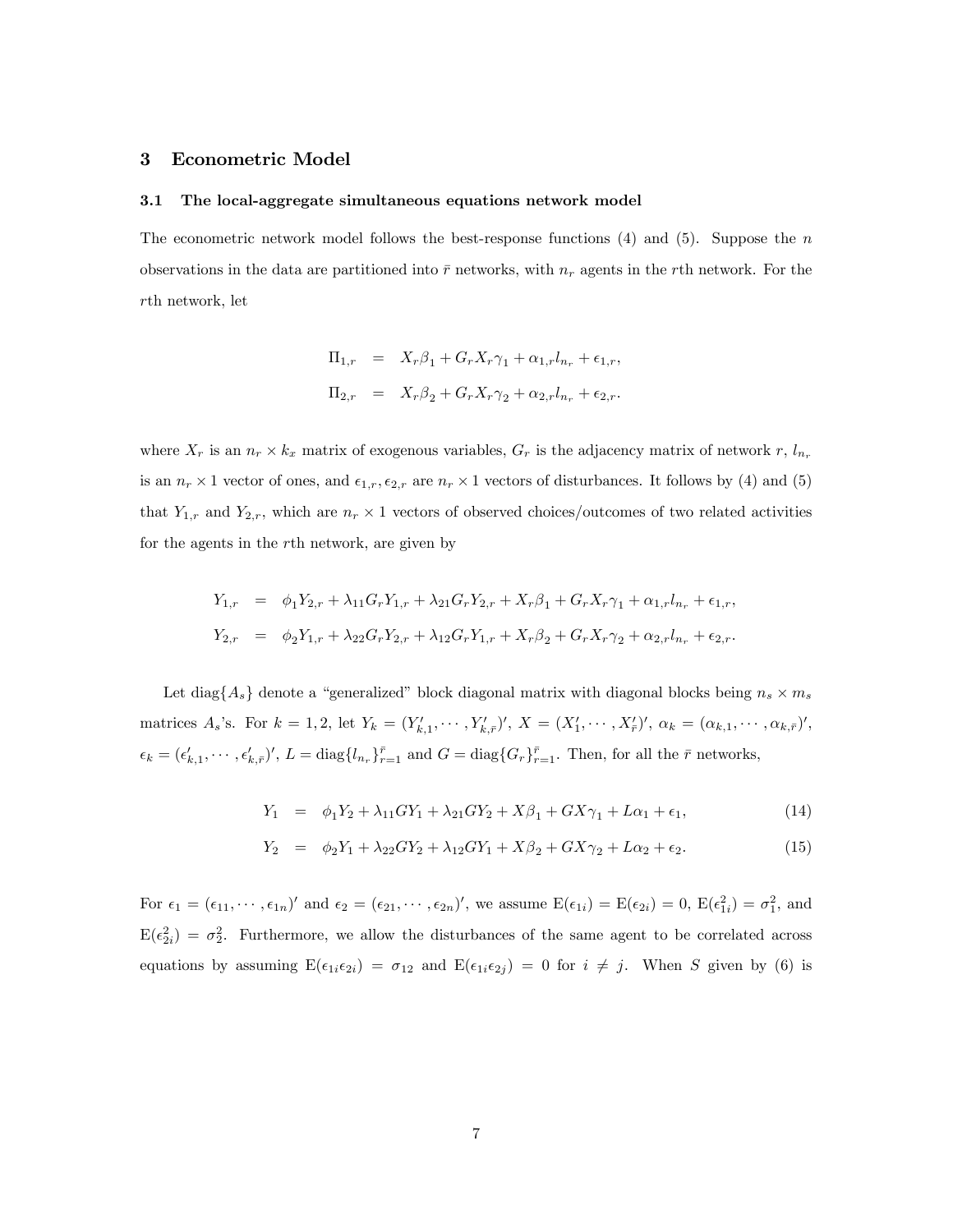nonsingular, the reduced-form equations of the model are

$$
Y_1 = S^{-1}[X(\phi_1\beta_2 + \beta_1) + GX(\lambda_{21}\beta_2 - \lambda_{22}\beta_1 + \phi_1\gamma_2 + \gamma_1) + G^2X(\lambda_{21}\gamma_2 - \lambda_{22}\gamma_1) + L(\phi_1\alpha_2 + \alpha_1) + GL(\lambda_{21}\alpha_2 - \lambda_{22}\alpha_1)] + S^{-1}u_1,
$$
\n(16)

$$
Y_2 = S^{-1}[X(\phi_2\beta_1 + \beta_2) + GX(\lambda_{12}\beta_1 - \lambda_{11}\beta_2 + \phi_2\gamma_1 + \gamma_2) + G^2X(\lambda_{12}\gamma_1 - \lambda_{11}\gamma_2) + L(\phi_2\alpha_1 + \alpha_2) + GL(\lambda_{12}\alpha_1 - \lambda_{11}\alpha_2)] + S^{-1}u_2,
$$
\n(17)

where

$$
u_1 = (I - \lambda_{22}G)\epsilon_1 + (\phi_1 I + \lambda_{21}G)\epsilon_2, \tag{18}
$$

$$
u_2 = (I - \lambda_{11}G)\epsilon_2 + (\phi_2 I + \lambda_{12}G)\epsilon_1.
$$
\n(19)

In this model, we allow network-specific effects  $\alpha_{1,r}$  and  $\alpha_{2,r}$  to depend on X and G by treating  $\alpha_1$  and  $\alpha_2$  as  $\bar{r} \times 1$  vectors of unknown parameters (as in a fixed effect panel data model). When the number of network  $\bar{r}$  is large, we may have the "incidental parameter" problem (Neyman and Scott, 1948). To avoid this problem, we transform  $(14)$  and  $(15)$  using a deviation from group mean projector  $J = \text{diag}\lbrace J_r \rbrace_{r=1}^{\bar{r}}$  where  $J_r = I_{n_r} - \frac{1}{n_r} l_{n_r} l'_{n_r}$ . This transformation is analogous to the "within" transformation for fixed effect panel data models. As  $JL = 0$ , the transformed equations are

$$
JY_1 = \phi_1 JY_2 + \lambda_{11} JGY_1 + \lambda_{21} JGY_2 + JX\beta_1 + JGX\gamma_1 + J\epsilon_1, \tag{20}
$$

$$
JY_2 = \phi_2 JY_1 + \lambda_{22} JGY_2 + \lambda_{12} JGY_1 + JX\beta_2 + JGX\gamma_2 + J\epsilon_2.
$$
 (21)

Our identification results and estimation methods are based on the transformed model.

### 3.2 Identification challenges

Analogous to the local-average simultaneous equations network model studied by Cohen-Cole et al. (2012), the local-aggregate simultaneous equations network model given by (14) and (15) incorporates (within-activity) endogenous effects, contextual effects, simultaneity effects, cross-activity peer effects, network correlated effects and cross-activity correlated effects. It is the main purpose of this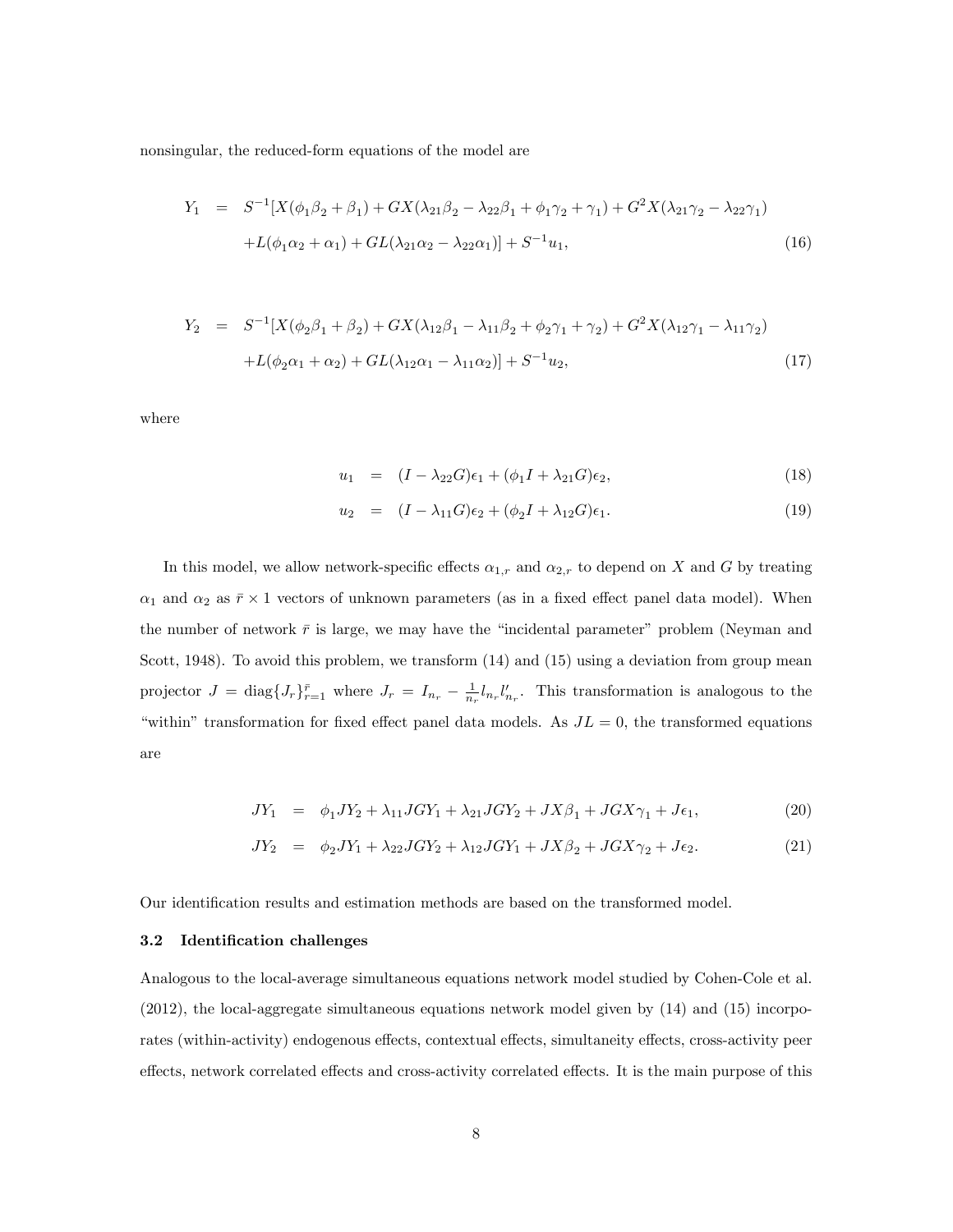paper to establish identification conditions and propose efficient estimation methods for the various social interaction effects.

### $\bullet$  Endogenous effect and contextual effect

The endogenous effect, where an agent's choice/outcome may depend on those of his/her friends on the same activity, is captured by the coefficients  $\lambda_{11}$  and  $\lambda_{22}$ . The contextual effect, where an agent's choice/outcome may depend on the exogenous characteristics of his/her friends, is captured by  $\gamma_1$  and  $\gamma_2$ .

The non-identification of a social interaction model caused by the coexistence of those two effects is known as the "reflection problem" (Manski, 1993). For example, in a linear-in-means model, where an agent is equally affected by all the other agents in the network and by nobody outside the network, the mean of endogenous regressor is perfectly collinear with the exogenous regressors. Hence, endogenous and contextual effects cannot be separately identified.

In reality, an agent may not be evenly influenced by all the other agents in a network. In a network model, it is usually assumed that an agent is only influenced by his/her friends. Note that, if individuals  $i, j$  are friends and  $j, k$  are friends, it does not necessarily imply that  $i, k$  are also friends. Thus, the intransitivity in network connections provides an exclusion restriction to identify the model. Bramoullé et al. (2009) show that if intransitivities exist in a network so that  $I, G^*, G^{*2}$  are linearly independent, then the characteristics of an agent's second-order (indirect) friends  $G^*{}^2X$  can be used as instruments to identify the endogenous effect from the contextual effect in the *local-average* model.<sup>5</sup>

On the other hand, when  $G_r$  does not have constant row sums, the number of friends represented by  $G_r l_{n_r}$  varies across agents. For a *local-aggregate* model, Liu and Lee (2010) show that the Bonacich (1987) centrality, which has  $G_r l_{n_r}$  as the leading-order term, can also be used as an instrument for the endogenous effect. For the a *local-aggregate* seemingly unrelated regression (SUR) network model with fixed network effect, we show in the following section that identification is possible through the intransitivity in network connections and/or the variation in Bonacich centrality.

### $\bullet$  Simultaneity effect and cross-activity peer effect

The simultaneity effect, where an agent's choice/outcome of an activity may depend on his/her choice/outcome of a related activity, can be seen in the coefficients  $\phi_1$  and  $\phi_2$ . The cross-activity

 $5A$  stronger identification condition is needed if the network fixed effect is also included in the model.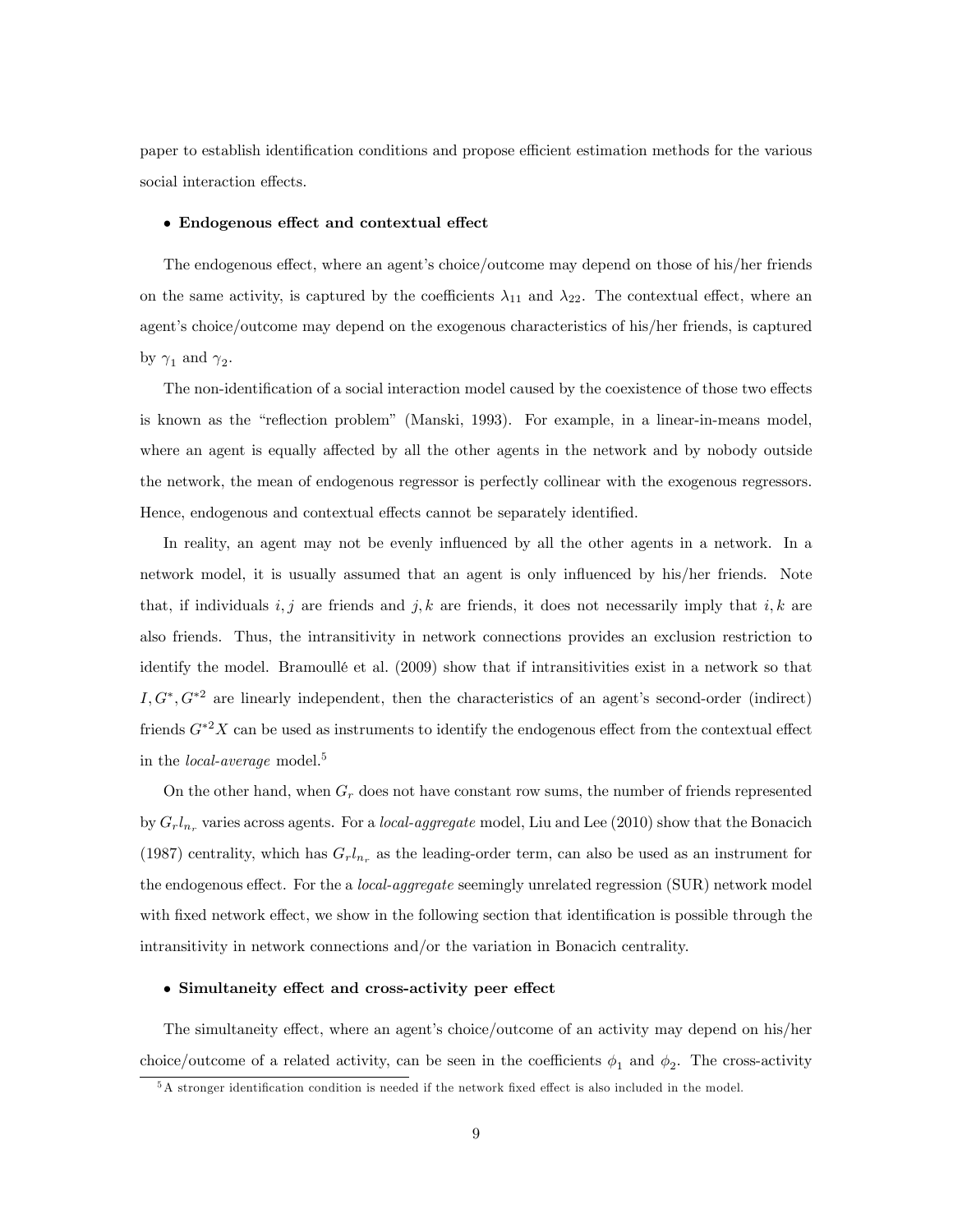peer effect, where an agent's choice/outcome may depend on those of his/her friends on a related activity, is represented by the coefficients  $\lambda_{21}$  and  $\lambda_{12}$ .

For a standard simultaneous equations model without social interaction effects, the simultaneity problem is a well known problem for the identiÖcation and the usual remedy is to impose exclusion restrictions on the exogenous variables. Cohen-Cole et al. (2012) show that, with the simultaneity effect or the cross-activity peer effect (but not both), the local-average network model can be identified without imposing any exclusion restrictions on X, as long as  $J, JG^*, G^{*2}, G^{*3}$  are linearly independent. In this paper, we show that, by exploiting the variation in Bonacich centrality, the  $local-aggregate$  network model with the simultaneity effect or the cross-activity peer effect can be identified under weaker conditions.

However, either the intransitivity in  $G$  or the variation in Bonacich centrality would not be enough to identify the simultaneous equations network model with both simultaneity and cross-activity peer effects. One possible approach to achieve identification is to impose exclusion restrictions on  $X$ . We show that, with exclusion restrictions on  $X$ , the *local-aggregate* network model with both simultaneity and cross-activity peer effects can be identified under weaker conditions than the *local-average* model.

### • Network correlated effect and cross-activity correlated effect

Furthermore, the structure of the simultaneous equations network model is flexible enough to allow us to incorporate two types of correlated effects.

First, the network fixed effect given by  $\alpha_{1,r}$  and  $\alpha_{2,r}$  captures the network correlated effect where agents in the same network may behave similarly as they have similar unobserved individual characteristics or they face similar institutional environment. Therefore, the network fixed effect serves as a (partial) remedy for the selection bias that originates from the possible sorting of agents with similar unobserved characteristics into a network.

Second, in the simultaneous equations network model, the error terms of the same agent is allowed to be correlated across equations. The correlation structure of the error term captures the crossactivity correlated effect so that the choices/outcomes of the same agent on related activities could be correlated. As our identification results are based on the mean of reduce-form equations, they are not affected by the correlation structure of the error term. However, for estimation efficiency, it is important to take into account the correlation in the disturbances. The estimators proposed in this paper extend the generalized spatial 3SLS estimator in Kelejian and Prucha (2004) to estimate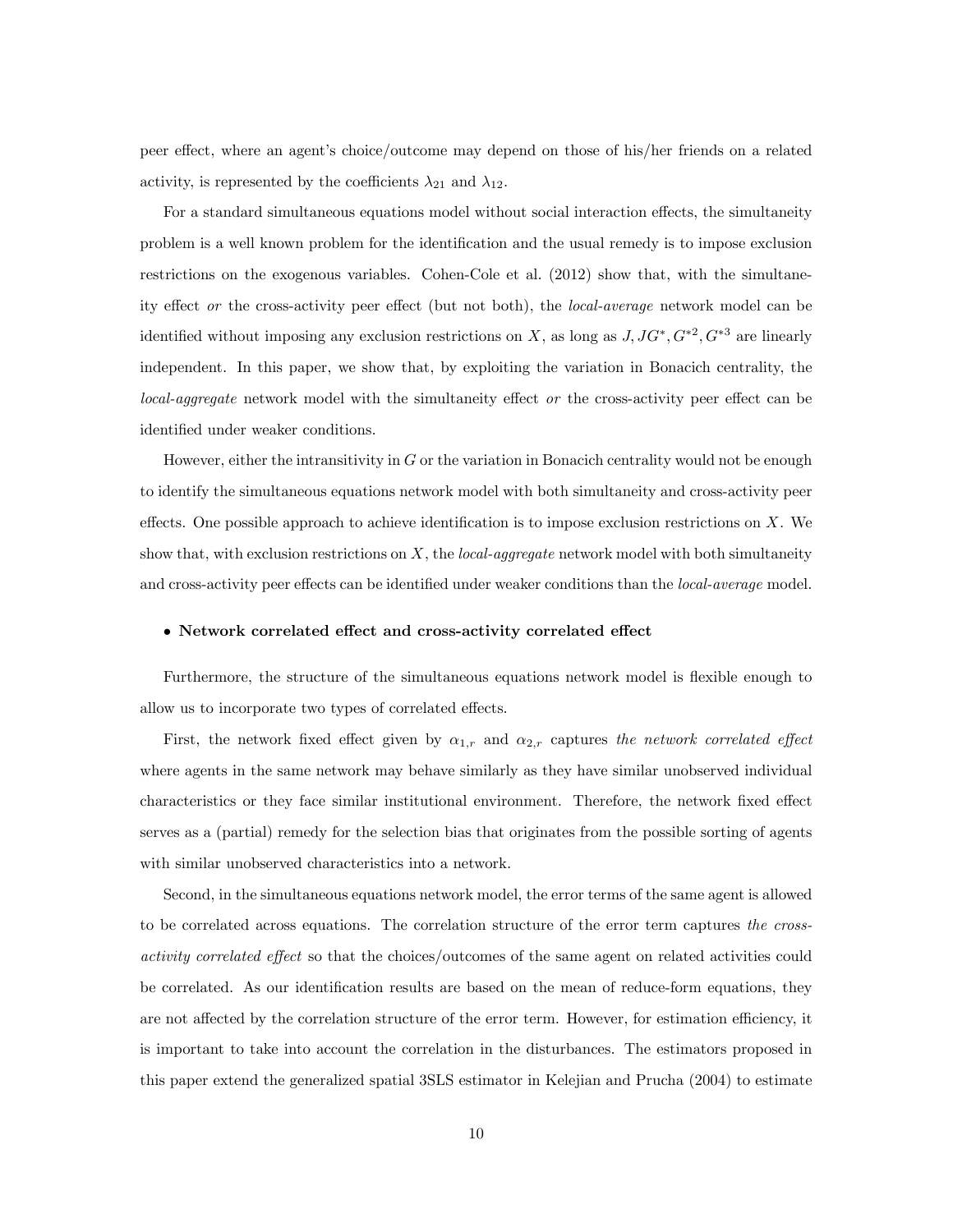the simultaneous equations network model in the presence of many instruments.

### 4 Identification Results

Among the regularity assumptions listed in Appendix A, Assumption 4 is a sufficient condition for identification of the simultaneous equations network model. Let  $Z_1$  and  $Z_2$  denote the matrices of right-hand-side (RHS) variables of (14) and (15). For Assumption 4 to hold,  $E(JZ_1)$  and  $E(JZ_2)$ need to have full column rank for large enough  $n$ . In this section, we provide sufficient conditions for  $E(JZ_1)$  to have full column rank. The sufficient conditions for  $E(JZ_2)$  to have full column rank can be analogously derived.

In this paper, we focus on the case where  $G_r$  does not have constant row sums for some network r. When  $G_r$  has constant column sums for all r, the equilibrium implication of the local-aggregate network game is similar to that of the local-average network game (see footnote 4) and the identification conditions are analogous to those given in Cohen-Cole et al. (2012). Henceforth, let  $\rho$  and  $\eta$  (possibly with subscripts) denote some generic constant scalars that may take different values for different uses.

### 4.1 Identification of the SUR network model

First, we consider the seemingly unrelated regression (SUR) network model where  $\phi_1 = \phi_2 = \lambda_{21}$  =  $\lambda_{12} = 0$ . Thus, (4) and (5) become

$$
Y_1 = \lambda_{11} G Y_1 + X \beta_1 + G X \gamma_1 + L \alpha_1 + \epsilon_1, \tag{22}
$$

$$
Y_2 = \lambda_{22} G Y_2 + X \beta_2 + G X \gamma_2 + L \alpha_2 + \epsilon_2. \tag{23}
$$

For the SUR network model, an agent's choice/outcome is still allowed to be correlated with his/her own choices/outcomes of related activities through the correlation structure of the disturbances. When  $\phi_1 = \phi_2 = \lambda_{21} = \lambda_{12} = 0$ , it follows from the reduced-form equation (16) that<sup>6</sup>

$$
E(Y_1) = (I - \lambda_{11}G)^{-1}(X\beta_1 + GX\gamma_1 + L\alpha_1).
$$
 (24)

For (22), let  $Z_1 = [GY_1, X, GX]$ . Identification of (22) requires  $E(JZ_1) = [E(JGY_1), JX, JGX]$  to have full column rank. As  $(I - \lambda_{11}G)^{-1} = I + \lambda_{11}G(I - \lambda_{11}G)^{-1}$  and  $(I - \lambda_{11}G)^{-1}G = G(I - \lambda_{11}G)^{-1}$ ,

 $^6$  For ease of presentation, we assume  $G, X$  are nonstochastic. This assumption can be easily relaxed and the results will be conditional on  $G, X$ .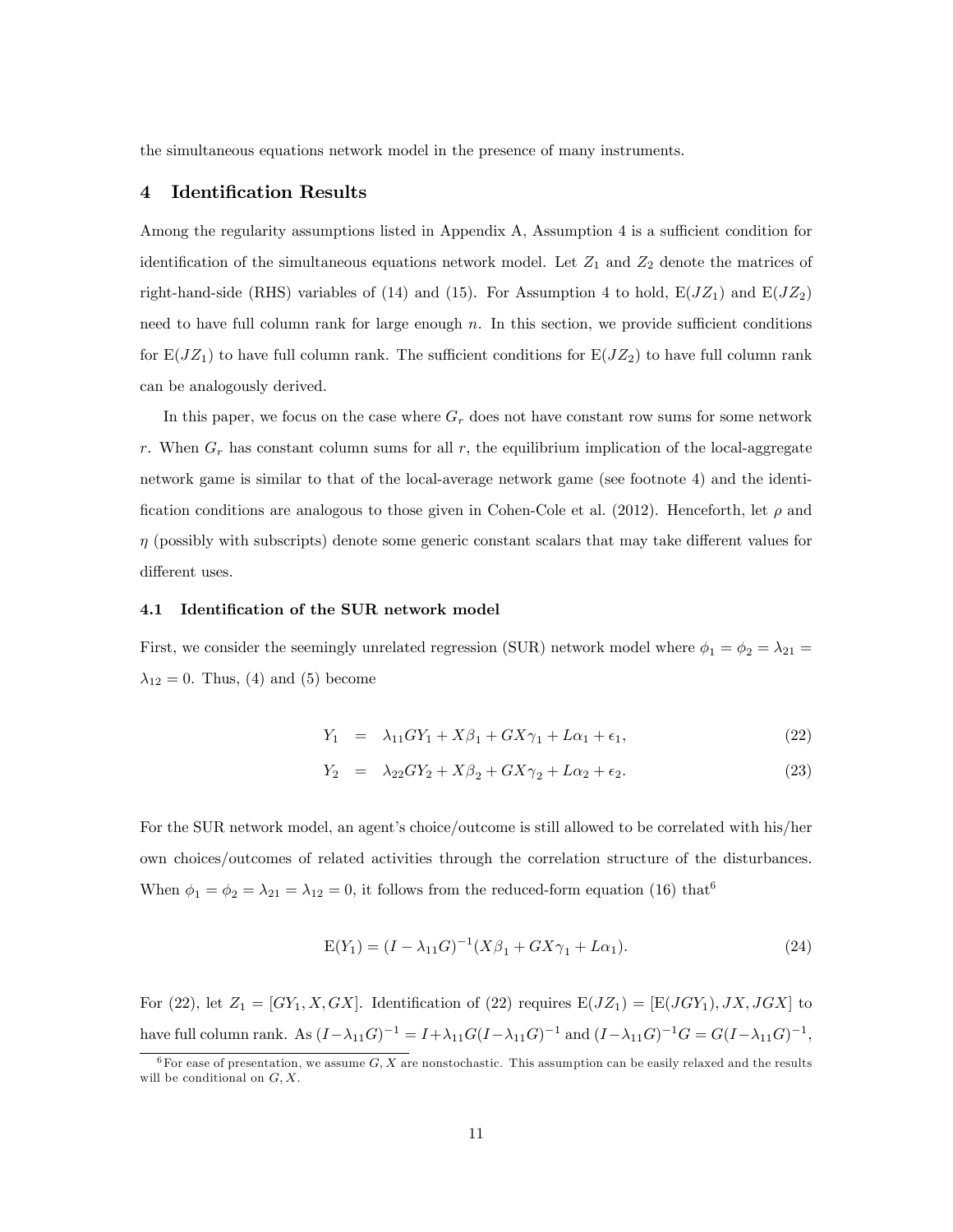it follows from (24) that

$$
E(JGY_1) = JGX\beta_1 + JG^2(I - \lambda_{11}G)^{-1}X(\lambda_{11}\beta_1 + \gamma_1) + JG(I - \lambda_{11}G)^{-1}L\alpha_1.
$$

If  $\lambda_{11}\beta_1+\gamma_1\neq 0$ ,  $JG^2(I-\lambda_{11}G)^{-1}X$ , with the leading order term  $JG^2X$ , can be used as instruments for the endogenous regressor  $JGY_1$ . On the other hand, if  $G_r$  does not have constant row sums for all  $r = 1, \dots, \bar{r}$ , then  $JG(I - \lambda_{11}G)^{-1}L \neq 0$ . As pointed out by Liu and Lee (2010), the Bonacich centrality given by  $G(I - \lambda_{11}G)^{-1}L$ , with the leading order term  $GL$ , can be used as additional instruments for identification. The following proposition gives a sufficient condition for  $E(JZ_1)$  to have full column rank.

**Proposition 1** Suppose  $G_r$  has non-constant row sums for some network r. For equation (22),  $E(JZ_1)$  has full column rank if

- (i)  $\alpha_{1,r} \neq 0$  or  $\lambda_{11}\beta_1 + \gamma_1 \neq 0$ , and  $I_{n_r}, G_r, G_r^2$  are linearly independent; or
- (ii)  $\alpha_{1,r} \neq 0$  and  $G_r^2 = \rho_1 I_{n_r} + \rho_2 G_r$  for  $1 \rho_2 \lambda_{11} \rho_1 \lambda_{11}^2 \neq 0$ .

The identification condition for the *local-aggregate* SUR model given in Proposition 1 is weaker than that for the *local-average* SUR model. As pointed out by Bramoullé et al.  $(2009)$ ,<sup>7</sup> identification of the local-average model requires the linear independence of  $I, G^*, G^{*2}, G^{*3}$ . Consider a data set with  $\bar{r}$  networks, where all networks in the data are represented by the graph in Figure 1. For the  $\bar{r}$  networks,  $G = \text{diag}\{G_r\}_{r=1}^{\bar{r}}$  where  $G_r$  is given by the adjacency matrix in Figure 1. For the row normalized adjacency matrix  $G^*$ , it is easy to see that  $G^{*3} = G^*$ . Therefore, it follows by Proposition 5 of Bramoullé et al. (2009) that the local-average SUR model is not identified. On the other hand, for the network in Figure 1,  $G_r$  has non-constant row sums and  $I_4, G_r, G_r^2$  are linearly independent. Hence, the local-aggregate SUR model can be identified by Proposition  $1(i)$ .



Figure 2: an example where the local-aggregate model can be identified by Proposition  $1(ii)$ .

<sup>&</sup>lt;sup>7</sup>As the identification conditions given in Bramoullé et al. (2009) are based on the mean of reduce-form equations, they are not affected by the correlation structure of the error term. Hence, they can be applied to the SUR model.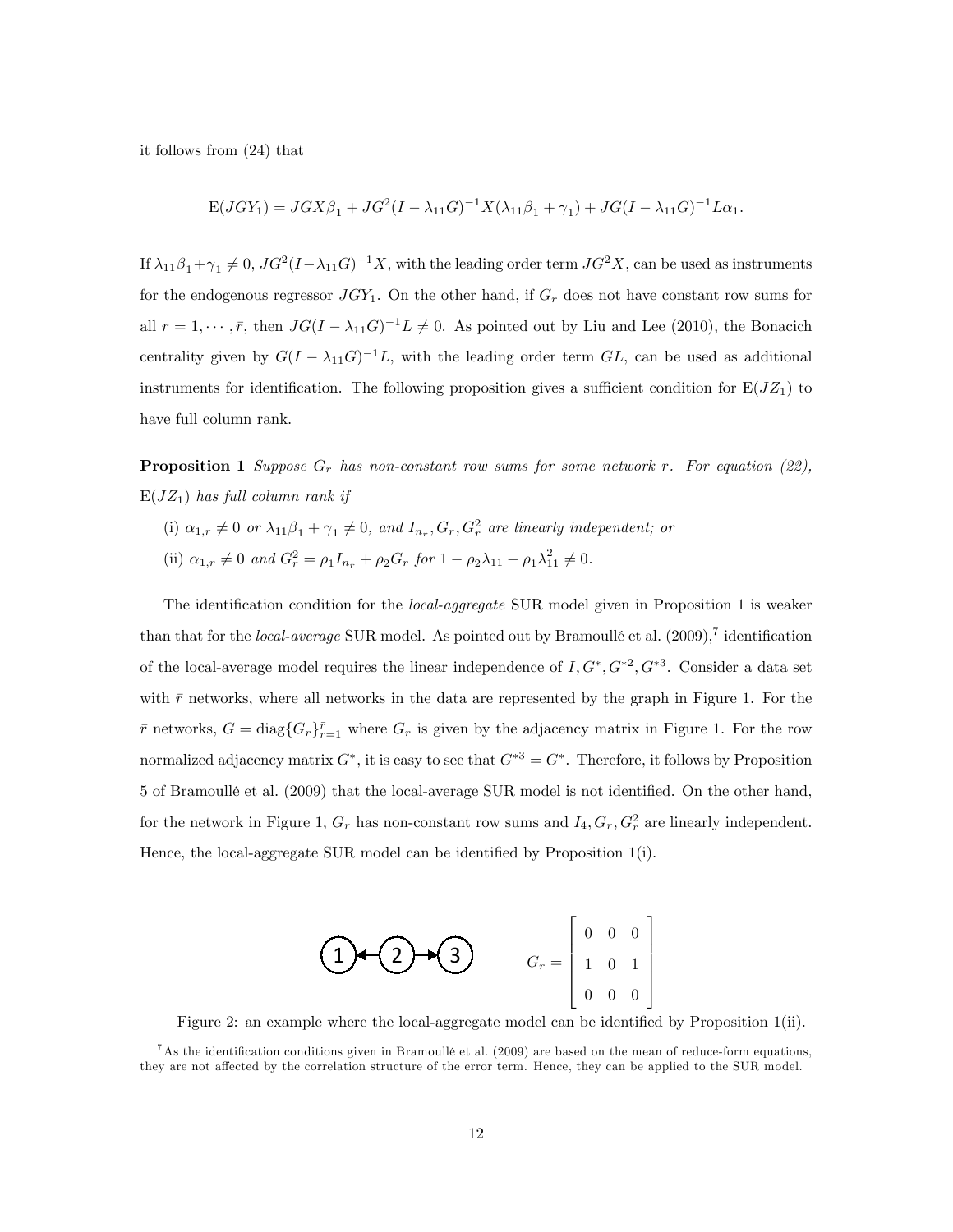Figure 2 gives an example where the local-aggregate SUR model can be identified by Proposition 1(ii). For the directed graph in Figure 2, the adjacency matrix  $G_r = [g_{ij,r}]$ , where  $g_{ij,r} = 1$  if an arc is directed from i to j and  $g_{ij,r} = 0$  otherwise. It is easy to see that  $G_r^2 = \rho_1 I_3 + \rho_2 G_r$  for  $\rho_1 = \rho_2 = 0$ . As the row sums of  $G_r$  are not constant, the local-aggregate SUR model is identified.

The following corollary shows that for a network with symmetric adjacency matrix  $G_r$ , the local-aggregate SUR model can be identified if  $G_r$  has non-constant row sums.

**Corollary 1** Suppose  $\lambda_{11}\beta_1 + \gamma_1 \neq 0$  or  $\alpha_{1,r} \neq 0$  for some network r. Then, for equation (22),  $E(JZ_1)$  has full column rank if  $G_r$  is symmetric and has non-constant row sums.

### 4.2 Identification of the simultaneous equations network model

### 4.2.1 Identification under the restrictions  $\lambda_{21} = \lambda_{12} = 0$

For the simultaneous equations network model, besides the endogenous, contextual and correlated effects, first we incorporate the simultaneity effect so that an agent's choice/outcome is allowed to depend on his/her own choice/outcome of a related activity. However, we assume that friends choices/outcomes of related activities have no influence on an agent's choice/outcome. Under the restrictions  $\lambda_{21} = \lambda_{12} = 0$ , (14) and (15) become

$$
Y_1 = \phi_1 Y_2 + \lambda_{11} G Y_1 + X\beta_1 + G X\gamma_1 + L\alpha_1 + \epsilon_1, \tag{25}
$$

$$
Y_2 = \phi_2 Y_1 + \lambda_{22} G Y_2 + X \beta_2 + G X \gamma_2 + L \alpha_2 + \epsilon_2. \tag{26}
$$

For (25), let  $Z_1 = [Y_2, GY_1, X, GX]$ . For identification of the simultaneous equations model,  $E(JZ_1)$ is required to have full column rank for large enough  $n$ . The following proposition gives sufficient conditions for  $E(JZ_1)$  to have full column rank.

**Proposition 2** Suppose  $G_r$  has non-constant row sums and  $I_{n_r}, G_r, G_r^2$  are linearly independent for some network r. When  $[l_{n_r}, G_r l_{n_r}, G_r^2 l_{n_r}]$  has full column rank,  $E(JZ_1)$  of equation (25) has full column rank if

- (i)  $I_{n_r}, G_r, G_r^2, G_r^3$  are linearly independent and  $D_1$  given by (43) has full rank; or
- (ii)  $G_r^3 = \rho_1 I_{n_r} + \rho_2 G_r + \rho_3 G_r^2$  and  $D_1^*$  given by (44) has full rank.

When  $G_r^2 l_{n_r} = \eta_1 l_{n_r} + \eta_2 G_r l_{n_r}$ ,  $E(JZ_1)$  of equation (25) has full column rank if

- (iii)  $I_{n_r}, G_r, G_r^2, G_r^3$  are linearly independent and  $D_1^{\dagger}$  given by (45) has full rank; or
- (iv)  $G_r^3 = \rho_1 I_{n_r} + \rho_2 G_r + \rho_3 G_r^2$  and  $D_1^{\dagger}$  given by (46) has full rank.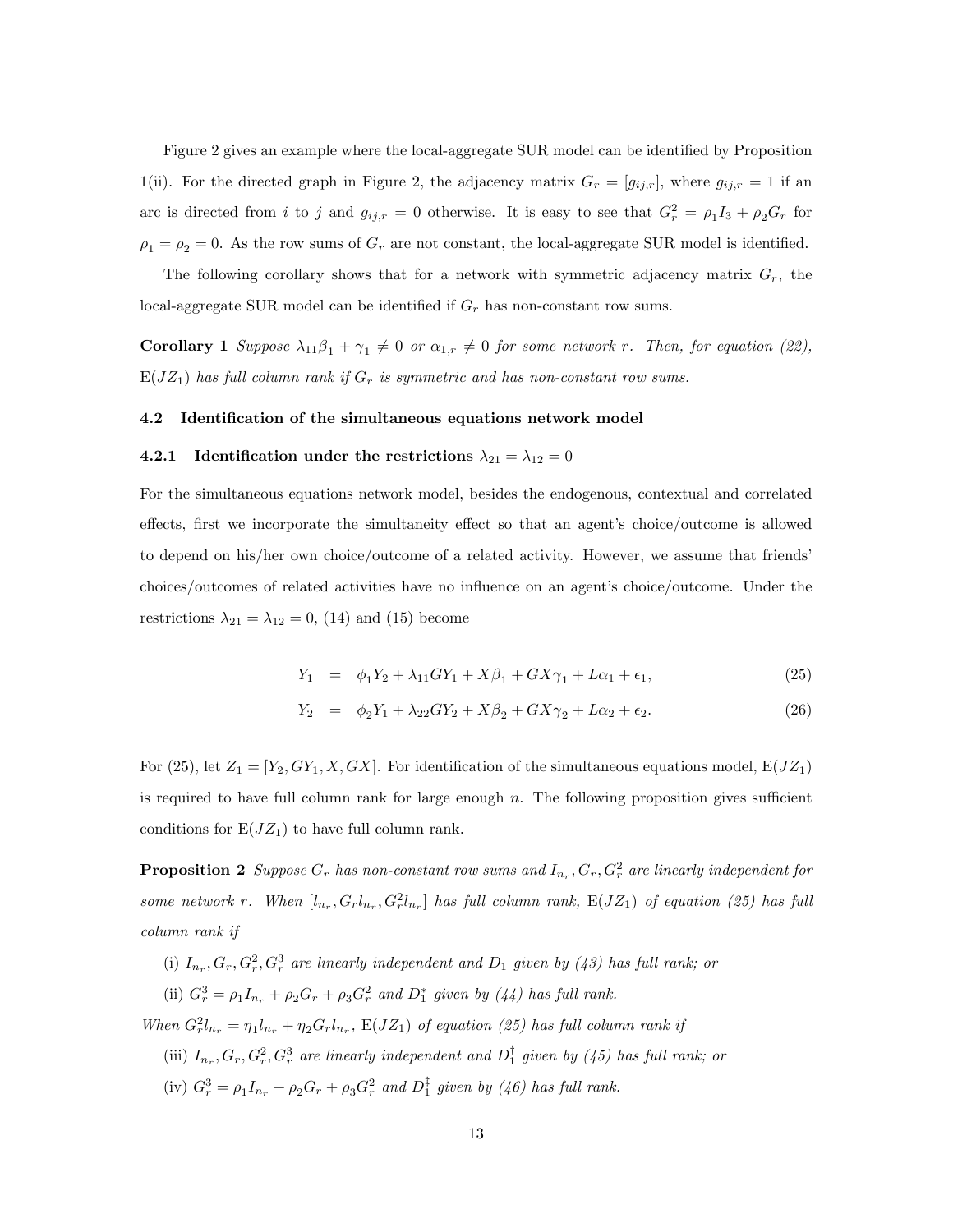Cohen-Cole et al.  $(2012)$  show that a sufficient condition to identify the *local-average* simultaneous equations model under the restrictions  $\lambda_{21} = \lambda_{12} = 0$  requires that  $J, JG^*, JG^{*2}, JG^{*3}$  are linearly independent. The sufficient conditions to identify the restricted local-aggregate simultaneous equations model given by Proposition 2 is weaker. Consider a data set, where all networks are given by the graph in Figure 3. It is easy to see that, for the row-normalized adjacency matrix  $G^* = \text{diag}\{G_r^*\}_{r=1}^{\bar{r}},$  where  $G_r^*$  is given in Figure 3,  $G^{*3} = -\frac{1}{4}I + \frac{1}{4}G^* + G^{*2}$ . Therefore, the condition to identify the local-average model does not hold. On the other hand, for the rth network in the data,  $G_r^2 l_5 = 4l_5 + Gl_5$ . As the row sums of  $G_r$  are not constant and  $I_5, G_r, G_r^2, G_r^3$  are linearly independent, the local-aggregate model can be identified by Proposition  $2(iii)$ .

$$
\begin{array}{c}\n\begin{pmatrix}\n\mathbf{5} \\
\mathbf{1} & \mathbf{0} \\
\mathbf{1} & \mathbf{0} \\
\mathbf{0} & \mathbf{0} \\
\mathbf{1} & \mathbf{0} \\
\mathbf{0} & \mathbf{0} \\
\mathbf{1} & \mathbf{0} \\
\mathbf{0} & \mathbf{0} \\
\mathbf{1} & \mathbf{0} \\
\mathbf{0} & \mathbf{0} \\
\mathbf{1} & \mathbf{0} \\
\mathbf{0} & \mathbf{0} \\
\mathbf{1} & \mathbf{0} \\
\mathbf{0} & \mathbf{0} \\
\mathbf{1} & \mathbf{0} \\
\mathbf{0} & \mathbf{0} \\
\mathbf{1} & \mathbf{0} \\
\mathbf{0} & \mathbf{0} \\
\mathbf{1} & \mathbf{0} \\
\mathbf{0} & \mathbf{0} \\
\mathbf{1} & \mathbf{0} \\
\mathbf{0} & \mathbf{0} \\
\mathbf{1} & \mathbf{0} \\
\mathbf{0} & \mathbf{0} \\
\mathbf{1} & \mathbf{0} \\
\mathbf{0} & \mathbf{0} \\
\mathbf{1} & \mathbf{0} \\
\mathbf{0} & \mathbf{0} \\
\mathbf{1} & \mathbf{0} \\
\mathbf{0} & \mathbf{0} \\
\mathbf{1} & \mathbf{0} \\
\mathbf{0} & \mathbf{0} \\
\mathbf{1} & \mathbf{0} \\
\mathbf{0} & \mathbf{0} \\
\mathbf{1} & \mathbf{0} \\
\mathbf{0} & \mathbf{0} \\
\mathbf{0} & \mathbf{0} \\
\mathbf{1} & \mathbf{0} \\
\mathbf{0} & \mathbf{0} \\
\mathbf{0} & \mathbf{0} \\
\mathbf{1} & \mathbf{0} \\
\mathbf{0} & \mathbf{0} \\
\mathbf{0} & \mathbf{0} \\
\mathbf{0} & \mathbf{0} \\
\mathbf{0} & \mathbf{0} \\
\mathbf{0} & \mathbf{0} \\
\mathbf{0} & \mathbf{0} \\
\mathbf{0} & \mathbf{0} \\
\mathbf{0} & \mathbf{0} \\
\mathbf{0} & \mathbf{0} \\
\mathbf{0} & \mathbf{0} \\
\mathbf{0} & \mathbf{0} \\
\mathbf{0} & \mathbf{0} \\
\mathbf{0} & \mathbf
$$

Figure 3: an example where the local-aggregate model can be identified by Proposition 2(iii).

For another example where identification is possible for the local-aggregate model but not for the local-average model, let us revisit the network given by the graph in Figure 1. For a data set with  $\bar{r}$  such networks, as  $G^{*3} = G^*$ , the condition to identify the local-average simultaneous equations model given by Cohen-Cole et al. (2012) does not hold. On the other hand, for the adjacency matrix without row-normalization,  $G_r^3 = 3G_r$  and  $G_r^2 l_4 = 3l_4$ . As the row sums of  $G_r$  are not constant and  $I_4, G_r, G_r^2$  are linearly independent, the local-aggregate simultaneous equations model can be identified by Proposition  $2(iv)$ .

Figure 4 provides an example where the conditions of Proposition  $2(ii)$  are satisfied. For the directed network in Figure 4,  $G_r^3 = 0$ . As  $[l_3, G_r l_3, G_r^2 l_3]$  has full column rank and  $I_3, G_r, G_r^2$ are linearly independent, the local-aggregate simultaneous equations model can be identified by Proposition 2(ii).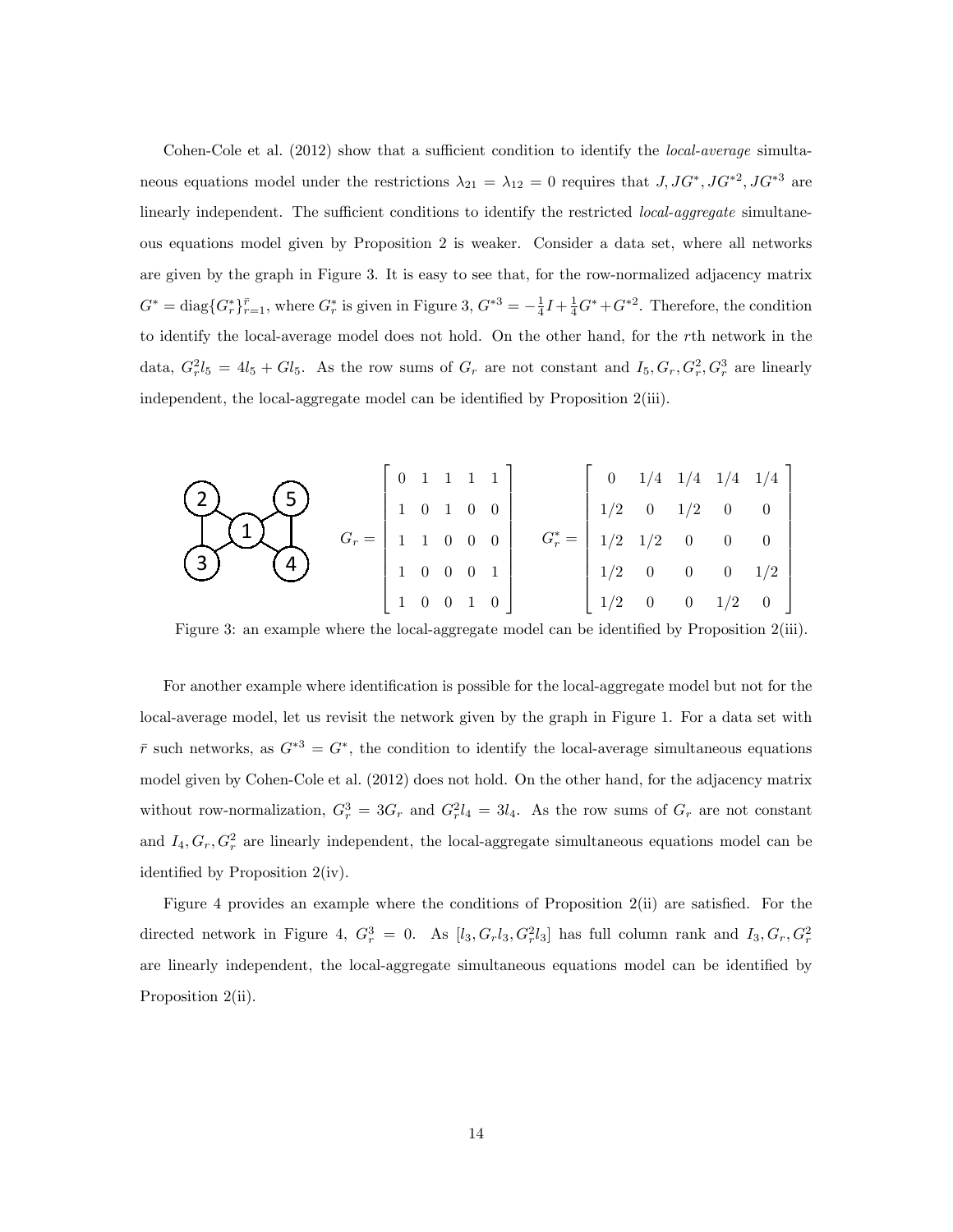

Figure 4: an example where the local-aggregate model can be identified by Proposition  $2(i)$ .

## 4.2.2 Identification under the restrictions  $\phi_1 = \phi_2 = 0$

Next, let us consider the simultaneous equations model where an agent's choice/outcome is allowed to depend on his/her friends' choices/outcomes of the same activity and a related activity. This specification incorporates the endogenous, contextual, correlated, and cross-activity peer effects, but excludes the simultaneity effect. Under the restrictions  $\phi_1 = \phi_2 = 0$ , (14) and (15) become

$$
Y_1 = \lambda_{11} G Y_1 + \lambda_{21} G Y_2 + X \beta_1 + G X \gamma_1 + L \alpha_1 + \epsilon_1, \tag{27}
$$

$$
Y_2 = \lambda_{22} G Y_2 + \lambda_{12} G Y_1 + X \beta_2 + G X \gamma_2 + L \alpha_2 + \epsilon_2. \tag{28}
$$

For  $(27)$ , let  $Z_1 = [GY_1, GY_2, X, GX]$ . The following proposition gives sufficient conditions for  $E(JZ_1)$  to have full column rank.

**Proposition 3** Suppose  $G_r$  has non-constant row sums and  $I_{n_r}, G_r, G_r^2$  are linearly independent for some network r. When  $[l_{n_r}, G_r l_{n_r}, G_r^2 l_{n_r}]$  has full column rank,  $E(JZ_1)$  of equation (27) has full column rank if

(i)  $I_{n_r}, G_r, G_r^2, G_r^3$  are linearly independent and  $D_2$  given by  $(47)$  has full rank; or

(ii)  $G_r^3 = \rho_1 I_{n_r} + \rho_2 G_r + \rho_3 G_r^2$  and  $D_2^*$  given by (48) has full rank.

When  $G_r^2 l_{n_r} = \eta_1 l_{n_r} + \eta_2 G_r l_{n_r}$ ,  $E(JZ_1)$  of equation (27) has full column rank if

- (iii)  $I_{n_r}, G_r, G_r^2, G_r^3$  are linearly independent and  $D_2^{\dagger}$  given by (49) has full rank; or
- (iv)  $G_r^3 = \rho_1 I_{n_r} + \rho_2 G_r + \rho_3 G_r^2$  and  $D_2^{\ddagger}$  given by (50) has full rank.

For the *local-average* simultaneous equations model under the restrictions  $\phi_1 = \phi_2 = 0$ , Cohen-Cole et al. (2012) give a sufficient identification condition that requires  $J, JG^*, JG^{*2}, JG^{*3}$  to be linearly independent. The sufficient identification condition for the *local-aggregate* model given by Proposition 3 is weaker. As explained in the preceding subsection, for the network given by the graph in Figure 1 or Figure 3, the identification condition for the local-average model does not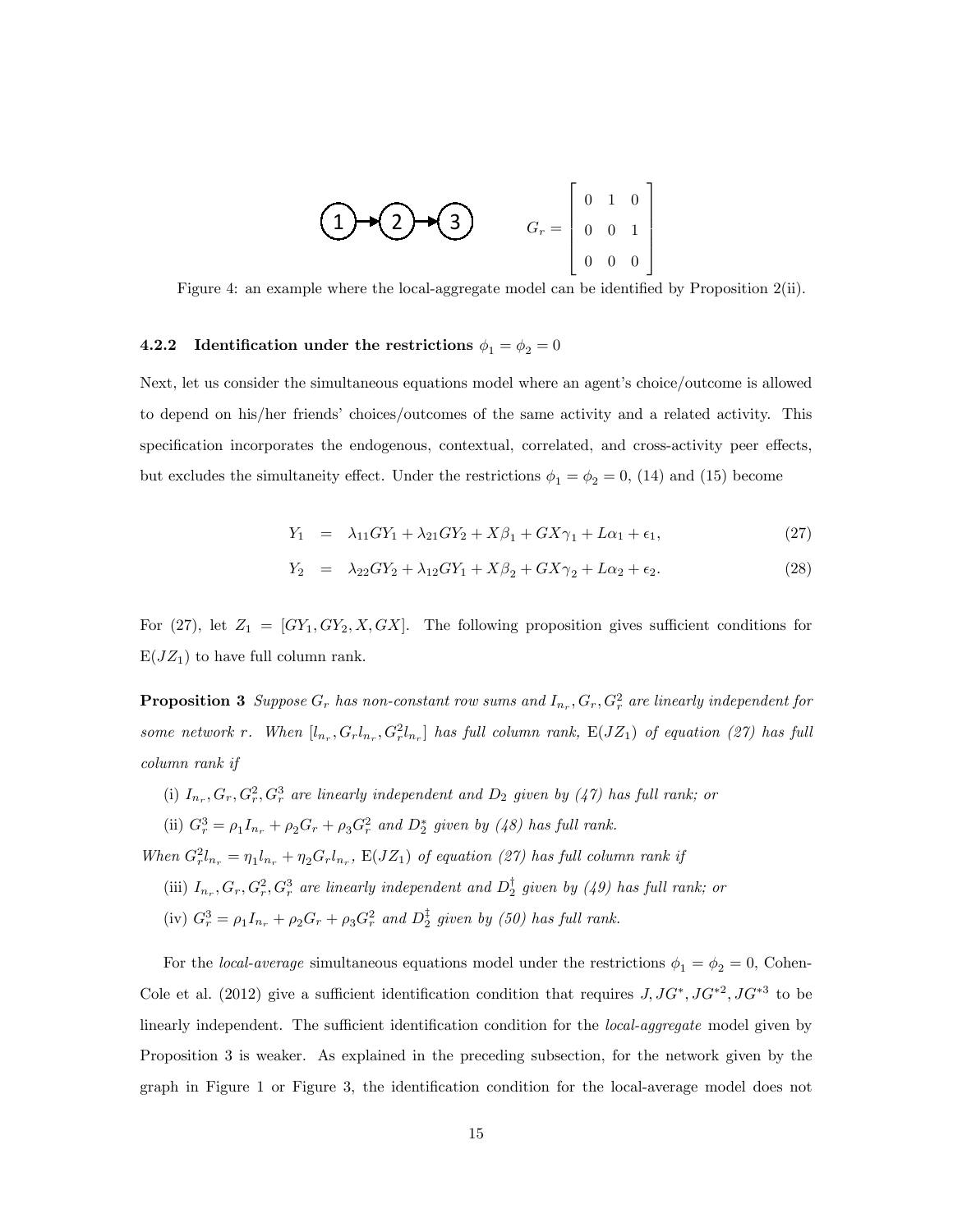hold. On the other hand, if  $G_r$  is given by Figure 3, the local-aggregate model can be identified by Proposition 3(iii) since the row sums of  $G_r$  are not constant,  $G_r^2 l_5 = 4l_5 + Gl_5$ , and  $I_5, G_r, G_r^2, G_r^3$ are linearly independent. Similarly, if  $G_r$  is given by Figure 1, the local-aggregate model can be identified by Proposition 3(iv) since the row sums of  $G_r$  are not constant,  $G_r^2 l_4 = 3l_4$ ,  $G_r^3 = 3G_r$ , and  $I_4, G_r, G_r^2$  are linearly independent.

### 4.2.3 Non-identification of the general simultaneous equations model

For the general simultaneous equations model given by (14) and (15), the various social interaction effects cannot be separately identified through the mean of the RHS variables without imposing any exclusion restrictions. This is because  $E(\bar{Z}_1)$  and  $E(\bar{Z}_2)$ , where  $\bar{Z}_1 = [Y_2, GY_1, GY_2, X, GX, L]$  and  $\bar{Z}_2 = [Y_2, GY_1, GY_2, X, GX, L]$ , do not have full column rank as shown in the following proposition.

**Proposition 4** For (14) and (15),  $E(\bar{Z}_1)$  and  $E(\bar{Z}_2)$  do not have full column rank.

Proposition 4 shows that, for the general simultaneous equations model with both simultaneity and cross-activity peer effects, exploiting the intransitivities in social connections and/or variations in Bonacich centrality does not provide enough exclusion restrictions for identification. One way to achieve identification is to impose exclusion restrictions on the coefficients of exogenous variables. Consider the following model

$$
Y_1 = \phi_1 Y_2 + \lambda_{11} G Y_1 + \lambda_{21} G Y_2 + X_1 \beta_1 + G X_1 \gamma_1 + L \alpha_1 + \epsilon_1, \tag{29}
$$

$$
Y_2 = \phi_2 Y_1 + \lambda_{22} G Y_2 + \lambda_{12} G Y_1 + X_2 \beta_2 + G X_2 \gamma_2 + L \alpha_2 + \epsilon_2, \tag{30}
$$

where, for ease of presentation, we assume  $X_1, X_2$  are vectors and  $[X_1, X_2]$  has full column rank.<sup>8</sup> From the reduced-form equations (16) and (17), we have

$$
E(Y_1) = S^{-1}[X_1\beta_1 + GX_1(\gamma_1 - \lambda_{22}\beta_1) - G^2X_1\lambda_{22}\gamma_1 + X_2\phi_1\beta_2 + GX_2(\lambda_{21}\beta_2 + \phi_1\gamma_2) + G^2X_2\lambda_{21}\gamma_2
$$
  
+ $L(\alpha_1 + \phi_1\alpha_2) + GL(\lambda_{21}\alpha_2 - \lambda_{22}\alpha_1)],$  (31)

$$
E(Y_2) = S^{-1}[X_2\beta_2 + GX_2(\gamma_2 - \lambda_{11}\beta_2) - G^2X_2\lambda_{11}\gamma_2 + X_1\phi_2\beta_1 + GX_1(\lambda_{12}\beta_1 + \phi_2\gamma_1) + G^2X_1\lambda_{12}\gamma_1
$$
  
+ $L(\alpha_2 + \phi_2\alpha_1) + GL(\lambda_{12}\alpha_1 - \lambda_{11}\alpha_2)],$  (32)

<sup>8</sup>When  $X_1, X_2$  are matrices, we need  $[X_1, X_2]$  to have higher column rank than both  $X_1$  and  $X_2$ .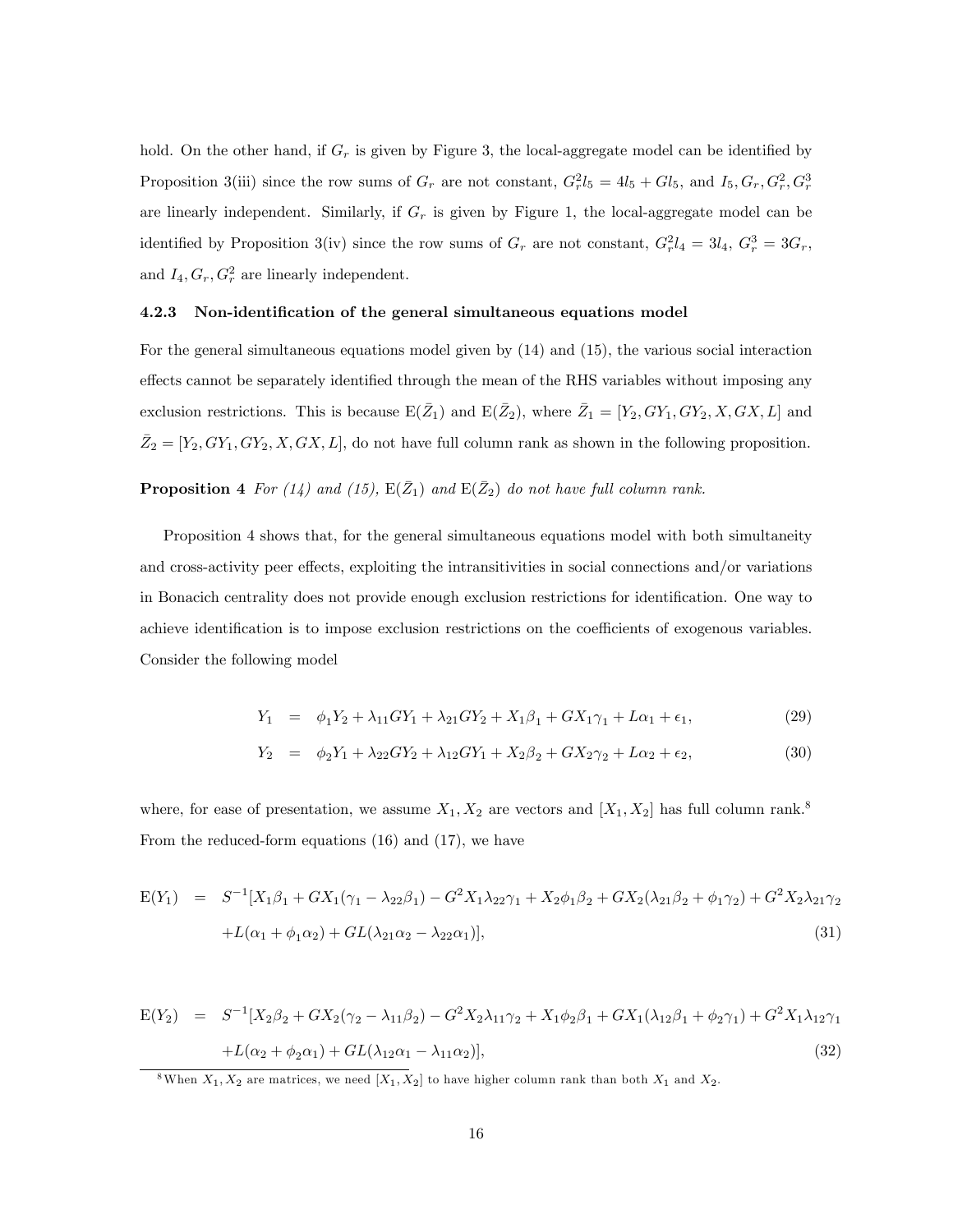where S given by (6). For (29), let  $Z_1 = [Y_2, GY_1, GY_2, X_1, GX_1]$ . The following proposition gives sufficient conditions for  $E(JZ_1)$  to have full column rank.

**Proposition 5** Suppose  $G_r$  has non-constant row sums for some network r. When  $[l_{n_r}, G_r l_{n_r}, G_r^2 l_{n_r}]$ has full column rank,  $E(JZ_1)$  of equation (29) has full column rank if

(i)  $I_{n_r}, G_r, G_r^2, G_r^3$  are linearly independent and  $D_3$  given by (51) has full rank; or

(ii)  $I_{n_r}, G_r, G_r^2$  are linearly independent,  $G_r^3 = \rho_1 I_{n_r} + \rho_2 G_r + \rho_3 G_r^2$  and  $D_3^*$  given by (52) has full rank.

When  $G_r^2 l_{n_r} = \eta_1 l_{n_r} + \eta_2 G_r l_{n_r}$ ,  $E(JZ_1)$  of equation (29) has full column rank if

(iii)  $I_{n_r}, G_r, G_r^2, G_r^3$  are linearly independent and  $D_3^{\dagger}$  given by (53) has full rank;

(iv)  $I_{n_r}, G_r, G_r^2$  are linearly independent,  $G_r^3 = \rho_1 I_{n_r} + \rho_2 G_r + \rho_3 G_r^2$  and  $D_3^{\ddagger}$  given by (54) has full rank; or

(v)  $G_r^2 = \eta_1 I_{n_r} + \eta_2 G_r$  and  $D_3^{\sharp}$  given by (55) has full rank.

For the general local-average simultaneous equations model, Cohen-Cole et al. (2012) provide a sufficient identification condition that requires  $J, J G^*, J G^{*2}$  to be linearly independent. Suppose  $G^* = \text{diag}\{G_r^*\}_{r=1}^{\bar{r}}$  where  $G_r^*$  is given by Figure 1. It is easy to see that  $J G^{*2} = -J G^*$ . Therefore, the identification condition for the local-average model does not hold. On the other hand, as  $G_r$  given by Figure 1 has non-constant row sums and  $I_4, G_r, G_r^2$  are linearly independent, the local-aggregate model given by  $(29)$  and  $(30)$  can be identified by Proposition 5(iv).

### 5 Estimation

### 5.1 The 2SLS estimator with many instruments

The general simultaneous equations model given by (29) and (30) can be written more compactly as

$$
Y_1 = Z_1 \delta_1 + L\alpha_1 + \epsilon_1
$$
 and  $Y_2 = Z_2 \delta_2 + L\alpha_2 + \epsilon_2$ , (33)

where  $Z_1 = [Y_2, GY_1, GY_2, X_1, GX_1]$ ,  $Z_2 = [Y_1, GY_2, GY_1, X_2, GX_2]$ ,  $\delta_1 = (\phi_1, \lambda_{11}, \lambda_{21}, \beta'_1, \gamma'_1)'$ , and  $\delta_2 = (\phi_2, \lambda_{22}, \lambda_{12}, \beta'_2, \gamma'_2)'$ . As  $JL = 0$ , the within transformation with projector J gives  $JY_1 =$  $JZ_1\delta_1 + J\epsilon_1$  and  $JY_2 = JZ_2\delta_2 + J\epsilon_2$ . From the reduced-form equations (16) and (17), we have

$$
JZ_1 = E(JZ_1) + U_1 = F_1 + U_1, \text{ and } JZ_2 = E(JZ_2) + U_2 = F_2 + U_2,
$$
 (34)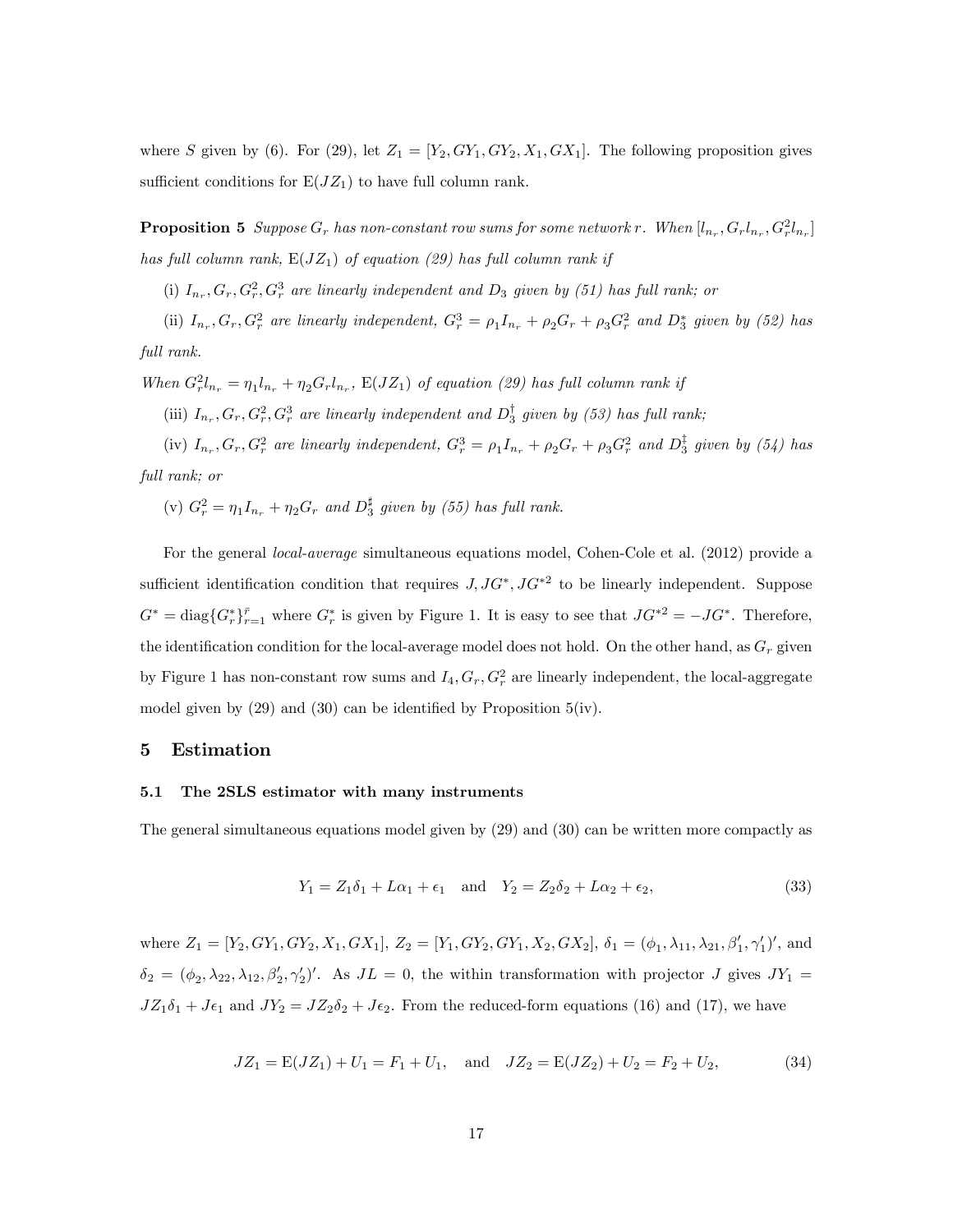where  $F_1 = J[E(Y_2), GE(Y_1), GE(Y_2), X_1, GX_1], F_2 = J[E(Y_1), GE(Y_2), GE(Y_1), X_2, GX_2], U_1$  $J[S^{-1}u_2, GS^{-1}u_1, GS^{-1}u_2, 0]$ , and  $U_2 = J[S^{-1}u_1, GS^{-1}u_2, GS^{-1}u_1, 0]$ , with  $E(Y_1), E(Y_2)$  given by (31) and (32), S given by (6), and  $u_1, u_2$  given by (18) and (19).

Based on (34), the best instruments for  $JZ_1$  and  $JZ_2$  are  $F_1$  and  $F_2$  respectively (Lee, 2003). However, both  $F_1$  and  $F_2$  are infeasible as they involve unknown parameters. Hence, we use linear combinations of feasible instruments to approximate  $F_1$  and  $F_2$  as in Kelejian and Prucha (2004) and Liu and Lee (2010). Let  $\bar{G} = \phi_1 \phi_2 I + (\lambda_{11} + \lambda_{22} + \phi_1 \lambda_{12} + \phi_2 \lambda_{21})G - (\lambda_{11}\lambda_{22} - \lambda_{12}\lambda_{21})G^2$ . Under some regularity conditions (see footnote 2), we have  $\|\bar{G}\|_{\infty} < 1$ . Then,  $S^{-1} = (I - \bar{G})^{-1} = \sum_{j=0}^{\infty} \bar{G}^{j} =$  $\sum_{j=0}^p \bar{G}^j + \bar{G}^{p+1}S^{-1}$ . It follows that  $||S^{-1} - \sum_{j=0}^p \bar{G}^j||_{\infty} \le ||\bar{G}||_{\infty}^{p+1}||S^{-1}||_{\infty}$ . As  $||\bar{G}||_{\infty} < 1$ , the approximation error of  $\sum_{j=0}^{p} \bar{G}^j$  diminishes in a geometric rate as  $p \to \infty$ . Since  $\sum_{j=0}^{p} \bar{G}^j$  can be considered as a linear combination of  $[I, G, \dots, G^{2p}]$ , the best instruments  $F_1$  and  $F_2$  can be approximated by a linear combination of  $n \times K$  IV matrix

$$
Q_K = J[X_1, GX_1, \cdots, G^{2p+3}X_1, X_2, GX_2, \cdots, G^{2p+3}X_2, GL, \cdots, G^{2p+2}L]
$$
(35)

with an approximation error diminishing very fast when  $K$  (or  $p$ ) goes to infinity, as required by Assumption 5 in Appendix A. Let  $P_K = Q_K(Q'_KQ_K)^{-1}Q'_K$ . The many-instrument two-stage least-squares (2SLS) estimators for  $\delta_1$  and  $\delta_2$  are  $\hat{\delta}_{1,2sls} = (Z_1'P_KZ_1)^{-1}Z_1'P_KY_1$  and  $\hat{\delta}_{2,2sls}$  $(Z_2'P_KZ_2)^{-1}Z_2'P_KY_2.$ 

Let  $H_{11} = \lim_{n \to \infty} \frac{1}{n} F_1' F_1$  and  $H_{22} = \lim_{n \to \infty} \frac{1}{n} F_2' F_2$ . The following proposition establishes the consistency and asymptotic normality of the many-instrument 2SLS estimator.

**Proposition 6** Under Assumptions 1-5, if  $K \to \infty$  and  $K/n \to 0$ , then  $\sqrt{n}(\hat{\delta}_{1,2sls} - \delta_1 - b_{1,2sls}) \stackrel{d}{\to}$  $N(0, \sigma_1^2 H_{11}^{-1})$  and  $\sqrt{n}(\hat{\delta}_{2,2sls}-\delta_2-b_{2,2sls}) \stackrel{d}{\rightarrow} N(0, \sigma_2^2 H_{22}^{-1}),$  where  $b_{1,2sls} = (Z_1' P_K Z_1)^{-1} E(U_1' P_K \epsilon_1) =$  $O_p(K/n)$  and  $b_{2,2sls} = (Z_2'P_KZ_2)^{-1}E(U_2'P_K\epsilon_2) = O_p(K/n)$ .

From Proposition 6, when the number of instruments  $K$  grows at a rate slower than the sample size  $n$ , the 2SLS estimators are consistent and asymptotically normal. However, the asymptotic distribution of the 2SLS estimator may not center around the true parameter value due to the presence of many-instrument bias of order  $O_p(K/n)$  (see, e.g., Bekker, 1994). If  $K^2/n \to 0$ , then  $\sqrt{n}b_{1,2sls} \stackrel{p}{\rightarrow} 0$ ,  $\sqrt{n}b_{2,2sls} \stackrel{p}{\rightarrow} 0$  and the 2SLS estimators are properly centered.

The condition that  $K/n \to 0$  is crucial for the 2SLS estimator to be consistent. To see this, we look at the first-order conditions of the 2SLS,  $\frac{1}{n}Z_1'P_K(Y_1 - Z_1\hat{\delta}_{1,2sls}) = 0$  and  $\frac{1}{n}Z_2'P_K(Y_2 - Z_1\hat{\delta}_{1,2sls})$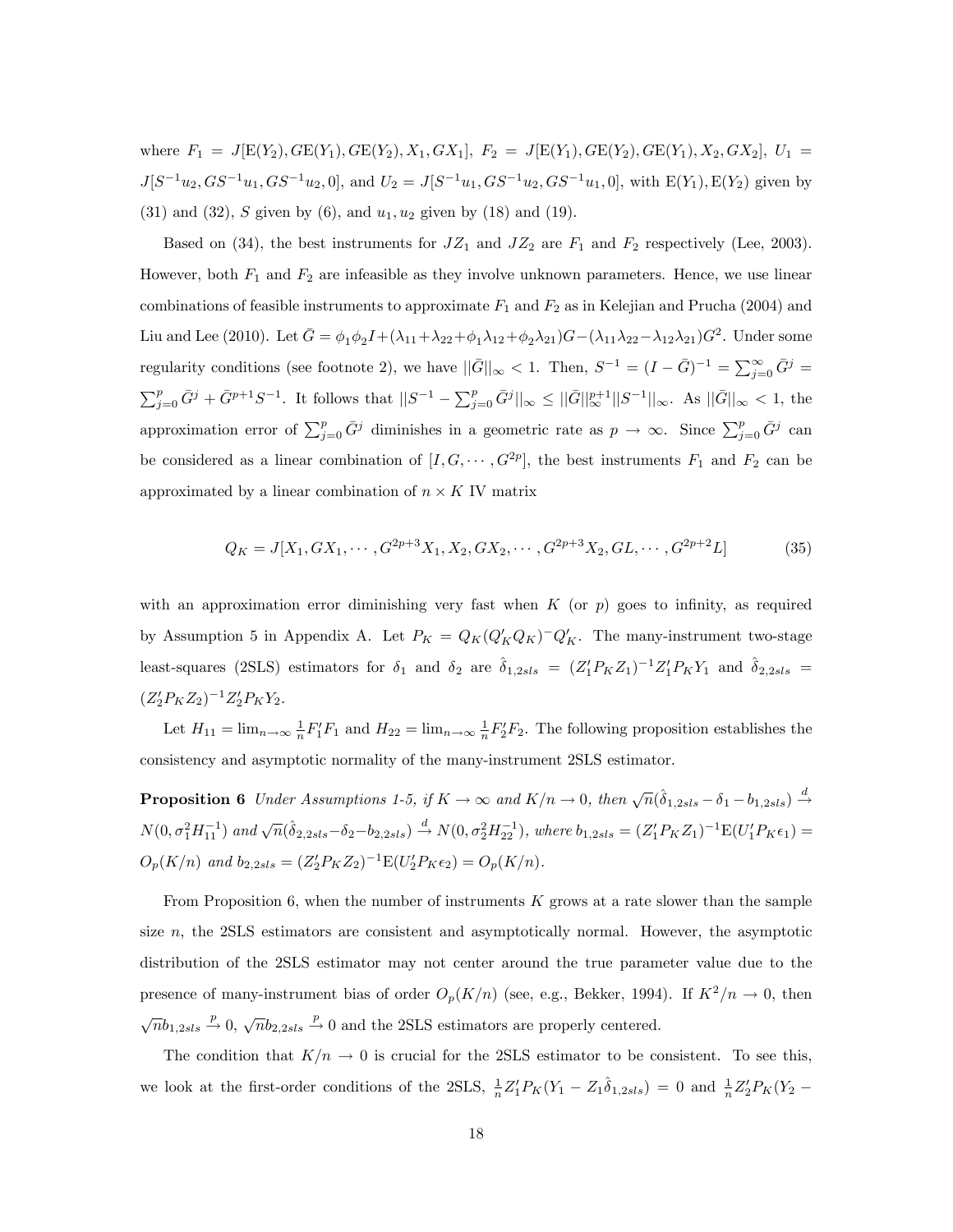$Z_2 \hat{\delta}_{2,2sls} = 0.$  At the true parameter values,  $E[\frac{1}{n}Z_1'P_K(Y_1 - Z_1\delta_1)] = \frac{1}{n}E(U_1'P_K\epsilon_1)$  and  $E[\frac{1}{n}Z_2'P_K(Y_2 - Z_1\delta_1)]$  $[Z_2 \delta_2] = \frac{1}{n} E(U'_2 P_K \epsilon_2)$ , where

$$
E(U_1'P_K\epsilon_1) = \begin{bmatrix} (\sigma_{12} + \phi_2 \sigma_1^2) \text{tr}(P_K S^{-1}) + (\lambda_{12} \sigma_1^2 - \lambda_{11} \sigma_{12}) \text{tr}(P_K S^{-1} G) \\ (\sigma_1^2 + \phi_1 \sigma_{12}) \text{tr}(P_K G S^{-1}) + (\lambda_{21} \sigma_{12} - \lambda_{22} \sigma_1^2) \text{tr}(P_K G S^{-1} G) \\ (\sigma_{12} + \phi_2 \sigma_1^2) \text{tr}(P_K G S^{-1}) + (\lambda_{12} \sigma_1^2 - \lambda_{11} \sigma_{12}) \text{tr}(P_K G S^{-1} G) \\ 0_{2k_x \times 1} \end{bmatrix} = O(K) \quad (36)
$$

$$
E(U_2'P_K\epsilon_2) = \begin{bmatrix} (\sigma_{12} + \phi_1 \sigma_2^2) \text{tr}(P_K S^{-1}) + (\lambda_{21} \sigma_2^2 - \lambda_{22} \sigma_{12}) \text{tr}(P_K S^{-1} G) \\ (\sigma_2^2 + \phi_2 \sigma_{12}) \text{tr}(P_K G S^{-1}) + (\lambda_{12} \sigma_{12} - \lambda_{11} \sigma_2^2) \text{tr}(P_K G S^{-1} G) \\ (\sigma_{12} + \phi_1 \sigma_2^2) \text{tr}(P_K G S^{-1}) + (\lambda_{21} \sigma_2^2 - \lambda_{22} \sigma_{12}) \text{tr}(P_K G S^{-1} G) \\ 0_{2k_x \times 1} \end{bmatrix} = O(K) \quad (37)
$$

by Lemma C.2 in the Appendix. Therefore,  $E[\frac{1}{n}Z_1'P_K(Y_1 - Z_1\delta_1)]$  and  $E[\frac{1}{n}Z_2'P_K(Y_2 - Z_2\delta_2)]$  may not converge to zero and, thus, the 2SLS estimators may not be consistent, if the number of instruments grows at the same or a faster rate than the sample size.

Note that the submatrix GL in the IV matrix  $Q_K$  given by (35) has  $\bar{r}$  columns, where  $\bar{r}$  is the number of networks. Hence,  $K/n \to 0$  implies  $\bar{r}/n = 1/\bar{m} \to 0$ , where  $\bar{m}$  is the average network size. So for the 2SLS estimator with the IV matrix  $Q_K$  to be consistent, the average network size needs to be large. On the other hand,  $K^2/n \to 0$  implies  $\bar{r}^2/n = \bar{r}/\bar{m} \to 0$ . So for the 2SLS estimator to be properly centered, the average network size needs to be large relative to the number of networks.

The many-instrument bias of the 2SLS estimator can be corrected by the estimated leadingorder biases  $b_{1,2sls}$  and  $b_{2,2sls}$  given in Proposition 6. Let  $\tilde{\delta}_1 = (\tilde{\phi}_1, \tilde{\lambda}_{11}, \tilde{\lambda}_{21}, \tilde{\beta}'_1, \tilde{\gamma}'_1)'$  and  $\tilde{\delta}_2 =$  $({\tilde{\phi}}_2, {\tilde{\lambda}}_{22}, {\tilde{\lambda}}_{12}, {\tilde{\beta}}'_2, {\tilde{\gamma}}'_2)'$  be  $\sqrt{n}$ -consistent preliminary 2SLS estimators based on a fixed number of instruments (e.g.,  $Q = J[X_1, GX_1, G^2X_1, X_2, GX_2, G^2X_2]$ ). Let  $\tilde{\epsilon}_1 = J(Y_1 - Z_1\tilde{\delta}_1)$  and  $\tilde{\epsilon}_2 = J(Y_2 - Y_1\tilde{\delta}_2)$  $Z_2\tilde{\delta}_2$ ). The leading-order biases can be estimated by  $\hat{b}_{1,2sls} = (Z_1'P_KZ_1)^{-1}\hat{E}(U_1'P_K\epsilon_1)$  and  $\hat{b}_{2,2sls} =$  $(Z_2' P_K Z_2)^{-1} \hat{E}(U_2' P_K \epsilon_2)$ , where  $\hat{E}(U_1' P_K \epsilon_1)$  and  $\hat{E}(U_2' P_K \epsilon_2)$  are obtained by replacing the unknown parameters in (36) and (37) by  $\tilde{\delta}_1$ ,  $\tilde{\delta}_2$  and

$$
\tilde{\sigma}_1^2 = \tilde{\epsilon}_1' \tilde{\epsilon}_1 / (n - \bar{r}), \quad \tilde{\sigma}_1^2 = \tilde{\epsilon}_2' \tilde{\epsilon}_2 / (n - \bar{r}), \quad \hat{\sigma}_{12} = \tilde{\epsilon}_1' \tilde{\epsilon}_2 / (n - \bar{r}). \tag{38}
$$

The bias-corrected 2SLS (BC2SLS) estimators are given by  $\hat{\delta}_{1,bc2sls} = \hat{\delta}_{1,2sls} - \hat{b}_{1,2sls}$  and  $\hat{\delta}_{2,bc2sls} =$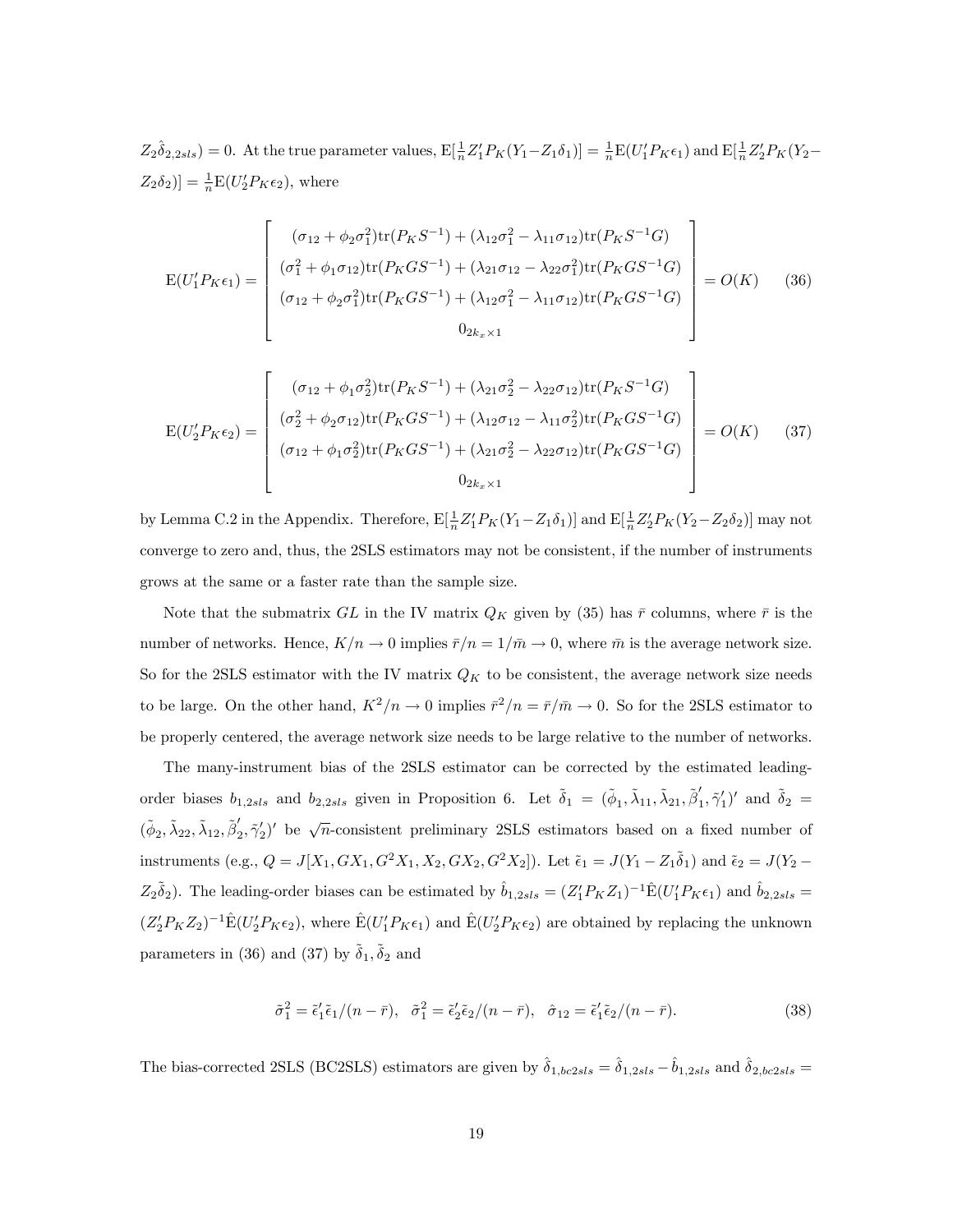$\hat{\delta}_2$  2sls  $-\hat{b}_2$  2sls.

**Proposition 7** Under Assumptions 1-5, if  $K \to \infty$  and  $K/n \to 0$ , then  $\sqrt{n}(\hat{\delta}_{1,bc2sls} - \delta_1) \stackrel{d}{\to}$  $N(0, \sigma_1^2 H_{11}^{-1})$  and  $\sqrt{n}(\hat{\delta}_{2, bc2sls} - \delta_2) \stackrel{d}{\rightarrow} N(0, \sigma_2^2 H_{22}^{-1}).$ 

As  $K/n \to 0$  implies  $1/\bar{m} \to 0$  for the IV matrix  $Q_K$ , it follows that the BC2SLS estimators have properly centered asymptotic normal distributions as long as the average network size  $\bar{m}$  is large.

### 5.2 The 3SLS estimator with many instruments

The 2SLS and BC2SLS estimators consider equation-by-equation estimation and are inefficient as they do not make use of the cross-equation correlation in the disturbances. To fully utilize the information in the system, we consider the three-stage least-squares (3SLS) estimator proposed by Kelejian and Prucha (2004) in the presence of many instruments.

We stack the equations in the system (33) as

$$
Y = Z\delta + (I_2 \otimes L)\alpha + \epsilon,
$$

where  $Y = (Y'_1, Y'_2)'$ ,  $Z = \text{diag}\{Z_1, Z_2\}$ ,  $\delta = (\delta'_1, \delta'_2)'$ ,  $\alpha = (\alpha'_1, \alpha'_2)'$ , and  $\epsilon = (\epsilon'_1, \epsilon'_2)'$ . As  $(I_2 \otimes$  $J)(I_2 \otimes L) = 0$ , the within transformation with projector  $J$  gives  $(I_2 \otimes J)Y = (I_2 \otimes J)Z\delta + (I_2 \otimes J)\epsilon$ . Let

$$
\Sigma = \begin{bmatrix} \sigma_1^2 & \sigma_{12} \\ \sigma_{12} & \sigma_2^2 \end{bmatrix} \text{ and } \tilde{\Sigma} = \begin{bmatrix} \tilde{\sigma}_1^2 & \tilde{\sigma}_{12} \\ \tilde{\sigma}_{12} & \tilde{\sigma}_2^2 \end{bmatrix},
$$
(39)

where  $\tilde{\sigma}_1^2$ ,  $\tilde{\sigma}_1^2$ ,  $\tilde{\sigma}_{12}$  are estimated by (38). As  $E(\epsilon \epsilon') = \Sigma \otimes I$ , the 3SLS estimator with the IV matrix  $Q_K$  is given by  $\hat{\delta}_{3sls} = [Z'(\tilde{\Sigma}^{-1} \otimes P_K)Z]^{-1}Z'(\tilde{\Sigma}^{-1} \otimes P_K)Y$ .

Let  $F = \text{diag}\{F_1, F_2\}$ ,  $U = \text{diag}\{U_1, U_2\}$ , and  $H = \lim_{n \to \infty} \frac{1}{n} F'(\Sigma^{-1} \otimes I)F$ . The following proposition gives the asymptotic distribution of the many-instrument 3SLS estimator.

**Proposition 8** Under Assumptions 1-5, if  $K \to \infty$  and  $K/n \to 0$ , then

$$
\sqrt{n}(\hat{\delta}_{3sls} - \delta - b_{3sls}) \xrightarrow{d} N(0, H^{-1})
$$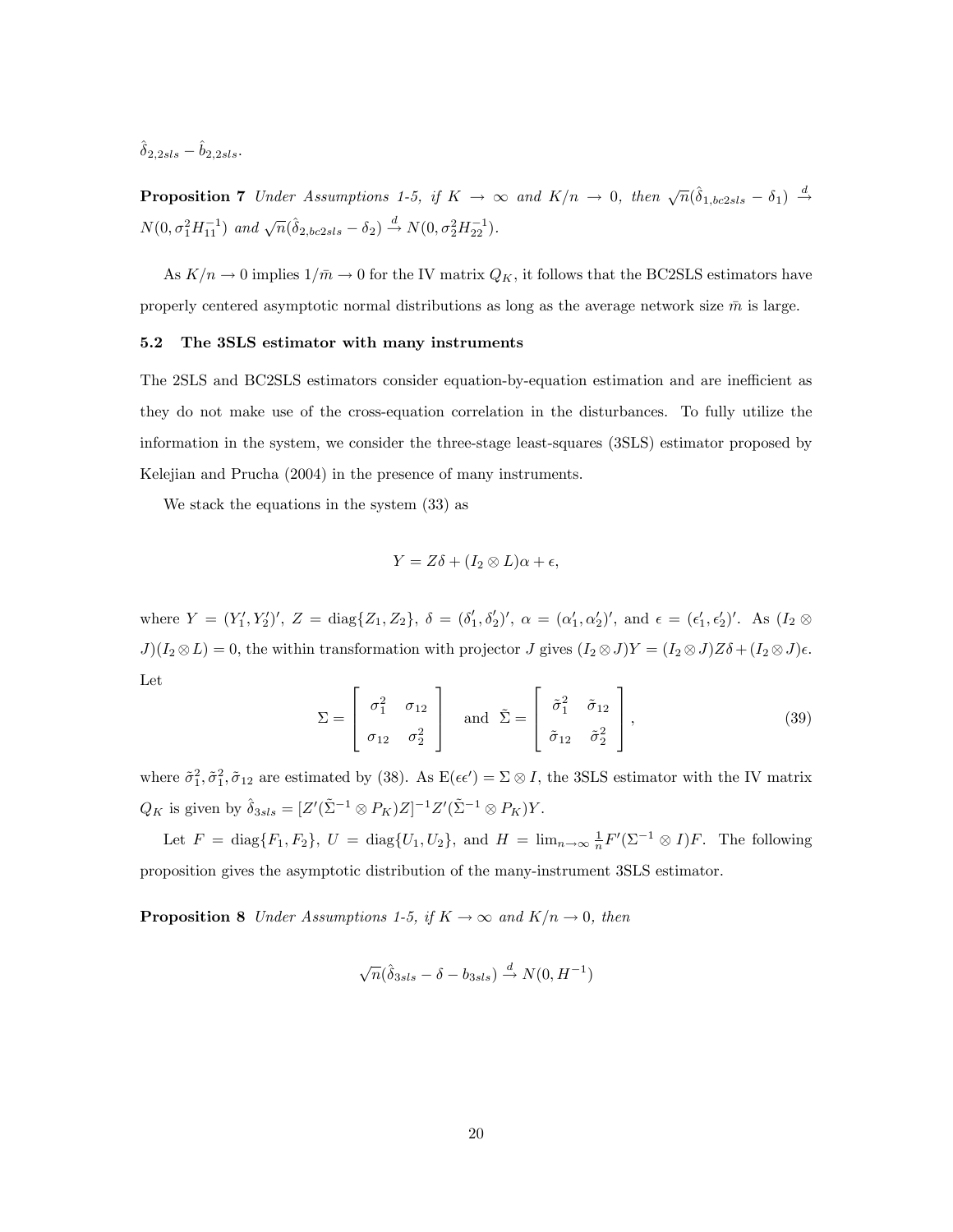where  $b_{3sls} = [Z'(\Sigma^{-1} \otimes P_K)Z]^{-1} E[U'(\Sigma^{-1} \otimes P_K)\epsilon] = O_p(K/n)$  and

$$
E[U'( \Sigma^{-1} \otimes P_K) \epsilon] = \begin{bmatrix} \phi_2 \text{tr}(P_K S^{-1}) + \lambda_{12} \text{tr}(P_K S^{-1} G) \\ \text{tr}(P_K G S^{-1}) - \lambda_{22} \text{tr}(P_K G S^{-1} G) \\ \phi_2 \text{tr}(P_K G S^{-1}) + \lambda_{12} \text{tr}(P_K G S^{-1} G) \\ 0_{2k_x \times 1} \\ \phi_1 \text{tr}(P_K S^{-1}) + \lambda_{21} \text{tr}(P_K S^{-1} G) \\ \text{tr}(P_K G S^{-1}) - \lambda_{11} \text{tr}(P_K G S^{-1} G) \\ \phi_1 \text{tr}(P_K G S^{-1}) + \lambda_{21} \text{tr}(P_K G S^{-1} G) \\ 0_{2k_x \times 1} \end{bmatrix} . \tag{40}
$$

Similar to the 2SLS estimator, when the number of instruments goes to infinity at a rate slower than the sample size, the 3SLS estimator is consistent and asymptotically normal with an asymptotic bias of order  $O_p(K/n)$ . If  $K^2/n \to 0$ , then  $\sqrt{n}b_{3sls} \stackrel{p}{\to} 0$  and the 3SLS estimator is properly centered and efficient as the covariance matrix  $H^{-1}$  attains the efficiency lower bound for the class of IV estimators.

The leading-order asymptotic bias of the 3SLS estimator given in Proposition 8 can be estimated to correct the many-instrument bias. Let the estimated bias be

$$
\hat{b}_{3sls} = [Z'(\tilde{\Sigma}^{-1} \otimes P_K)Z]^{-1} \widehat{\mathcal{E}}[U'(\Sigma^{-1} \otimes P_K)\epsilon],
$$

where  $\tilde{\Sigma}$  is given by (39) and  $\widehat{\mathbb{E}}[U'(\Sigma^{-1}\otimes P_K)\epsilon]$  is obtained by replacing the unknown parameters in (40) by  $\sqrt{n}$ -consistent preliminary 2SLS estimators  $\tilde{\delta}_1$  and  $\tilde{\delta}_2$ . The bias-corrected 3SLS (BC3SLS) estimator is given by  $\hat{\delta}_{bc3sls} = \hat{\delta}_{3sls} - \hat{b}_{3sls}$ . The following proposition shows that the BC3SLS estimator is properly centered and asymptotically efficient if the number of instruments increases slower than the sample size.

**Proposition 9** Under Assumptions 1-5, if  $K \to \infty$  and  $K/n \to 0$ , then

$$
\sqrt{n}(\hat{\delta}_{bc3sls} - \delta) \xrightarrow{d} N(0, H^{-1}).
$$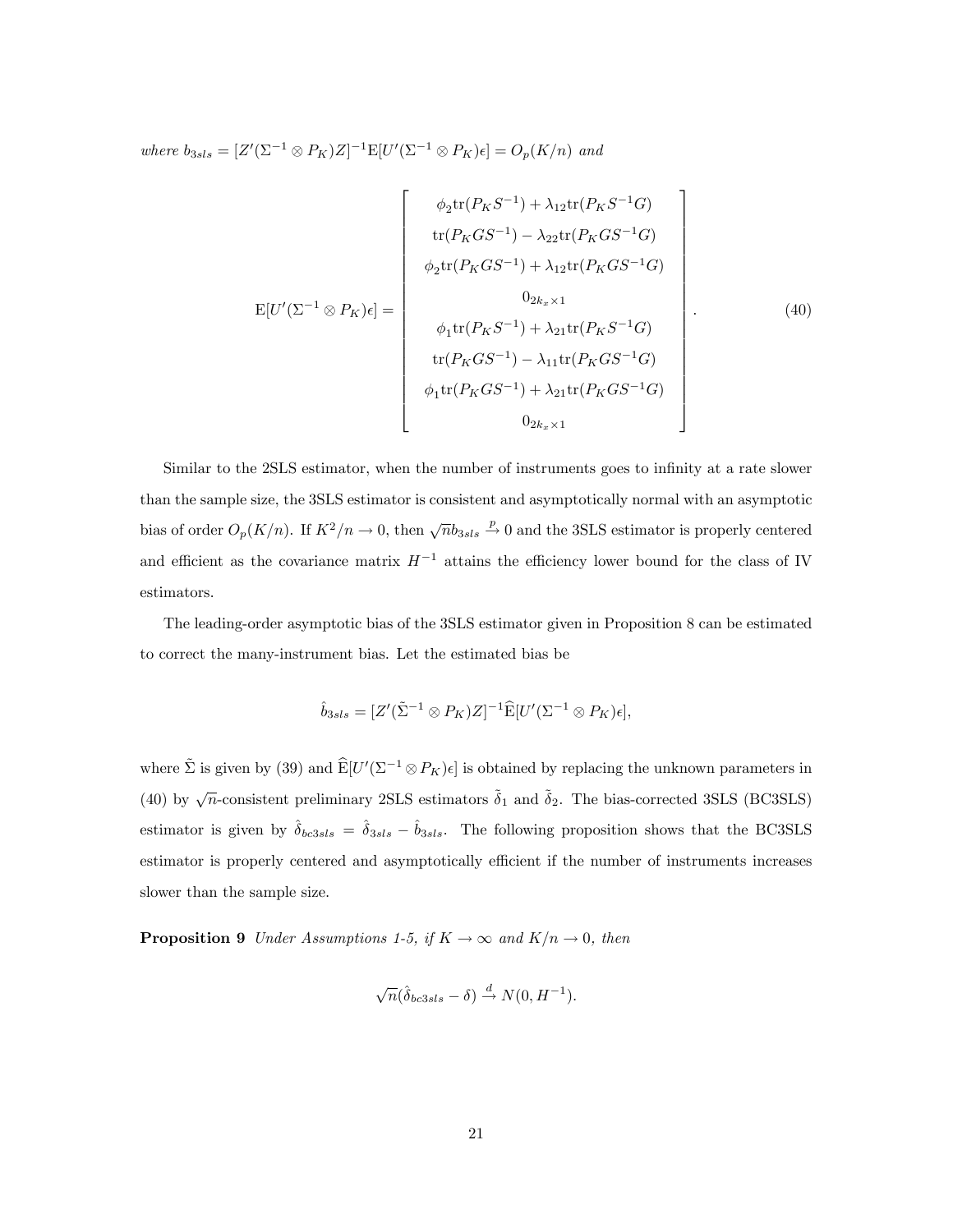### 6 Monte Carlo Experiments

To investigate the Önite sample performance of the 2SLS and 3SLS estimators, we conduct a limited simulation study based on the following model

$$
Y_1 = \phi_1 Y_2 + \lambda_{11} G Y_1 + \lambda_{21} G Y_2 + X_1 \beta_1 + G X_1 \gamma_1 + L \alpha_1 + \epsilon_1, \tag{41}
$$

$$
Y_2 = \phi_2 Y_1 + \lambda_{22} G Y_2 + \lambda_{12} G Y_1 + X_2 \beta_2 + G X_2 \gamma_2 + L \alpha_2 + \epsilon_2. \tag{42}
$$

For the experiment, we consider three samples with different numbers of networks  $\bar{r}$  and network sizes  $m_r$ . The first sample contains 30 networks with equal sizes of  $m_r = 10$ . To study the effect of a larger network size, the second sample contains 30 networks with equal sizes of  $m_r = 15$ . To study the effect of more networks, the third sample contains 60 networks with equal sizes of  $m_r = 15$ . For each network, the adjacency matrix  $G_r$  is generated as follows. First, for the *i*th row of  $G_r$  $(i = 1, \dots, m_r)$ , we generate an integer  $p_{ri}$  uniformly at random from the set of integers  $\{1, 2, 3\}$ . Then, if  $i + p_{ri} \leq m_r$ , we set the  $(i + 1)$ th, $\cdots$ ,  $(i + p_{ri})$ th entries of the *i*th row of  $G_r$  to be ones and the other entries in that row to be zeros; otherwise, the entries of ones will be wrapped around such that the first  $(p_{ri} - m_r)$  entries of the *i*th row will be ones.<sup>9</sup>

We conduct 500 repetitions for each specification in this Monte Carlo experiment. In each repetition, for  $j = 1, 2$ , the  $n \times 1$  vector of exogenous variables  $X_j$  is generated from  $N(0, I)$ , and the  $\bar{r} \times 1$  vector of network fixed effect coefficients  $\alpha_j$  is generated from  $N(0, I_{\bar{r}})$ . The error terms  $\epsilon = (\epsilon'_1, \epsilon'_2)'$  is generated from  $N(0, \Sigma \otimes I)$ , where  $\Sigma$  is given by (39). In the data generating process (DGP), we set  $\sigma_1^2 = \sigma_2^2 = 1$  and let  $\sigma_{12}$  vary in the experiment. For the other parameters in the model, we set  $\phi_1 = \phi_2 = 0.2$ ,  $\lambda_{11} = \lambda_{22} = 0.1$ , and  $\lambda_{12} = \lambda_{21} = 0.2$ .<sup>10</sup> We let  $\beta$ 's and  $\gamma$ 's vary in the experiment.

We consider the following estimators in the simulation experiment: (i) 2SLS-1 and 3SLS-1 with the IV matrix  $Q_1 = J[X_1, GX_1, G^2X_1, X_2, GX_2, G^2X_2]$ ; (ii) 2SLS-2 and 3SLS-2 with the IV matrix  $Q_2 = [Q_1, JGL]$ ; and (iii) BC2SLS and BC3SLS. The IV matrix  $Q_1$  is based on the exogenous attributes of direct and indirect friends. The IV matrix  $Q_2$  also uses the number of friends given by GL as additional instruments to improve estimation efficiency. Note that GL has  $\bar{r}$  columns. So the

<sup>&</sup>lt;sup>9</sup>Note that the parameter space of  $\phi$ 's and  $\lambda$ 's depends on  $||G||_{\infty}$  (see footnote 2). If  $||G||_{\infty}$  varies in the experiment, so does the parameter space. To facilitate comparison, we keep  $||G||_{\infty} = 3$  in the experiments. We have tried different values for  $||G||_{\infty}$ . The simulation results are similar to those reported here.

<sup>&</sup>lt;sup>10</sup>We choose  $\phi$ 's and  $\lambda$ 's so that the S is invertible according to footnote 2.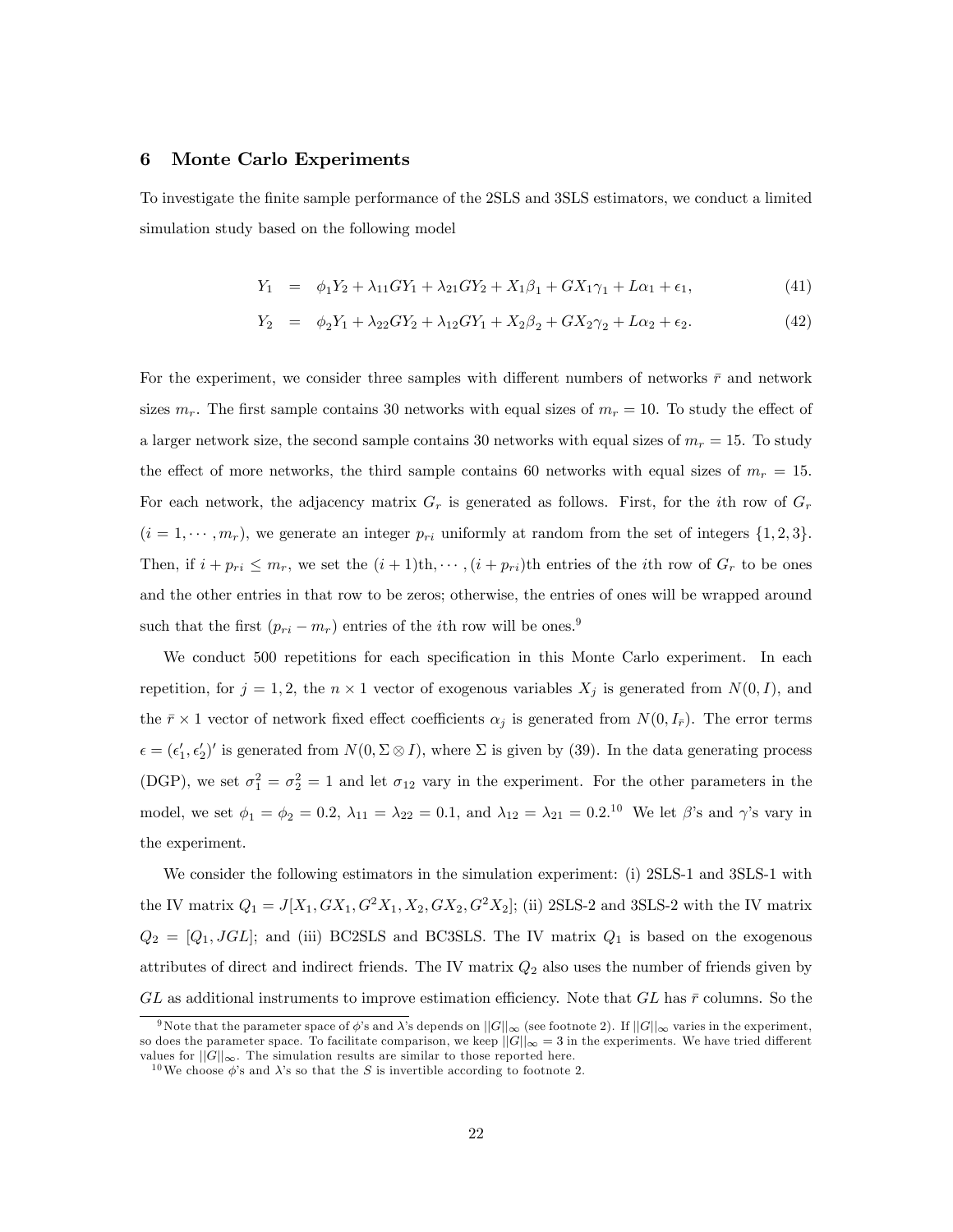number of instruments in  $Q_2$  increases with the number of networks.

The estimation results of equation (41) are reported in Tables 1-6. We report the mean and standard deviation (SD) of the empirical distributions of the estimates. To facilitate the comparison of different estimators, we also report their root mean square errors (RMSE). The main observations from the experiment are summarized as follows.

### [Tables 1-6 approximately here]

(a) The additional instruments based on the number of friends in  $Q_2$  reduce SDs of 2SLS and 3SLS estimators. When the IVs in  $Q_1$  are strong (i.e.,  $\beta_1 = \beta_2 = \gamma_1 = \gamma_2 = 0.8$  as in Tables 1-3) and the correlation across equations is weak ( $\sigma_{12} = 0.1$ ), for the sample with  $m_r = 10$  and  $\bar{r} = 30$  in Table 1, SD reductions of 2SLS-2 estimators of  $\phi_1, \lambda_{11}, \lambda_{21}, \beta_1, \gamma_1$  (relative to 2SLS-1) are, respectively, about 5.9%, 14.3%, 9.7%, 3.0%, and 5.5%. As the correlation across equations increases, the SD reduction also increases. When  $\sigma_{12} = 0.9$  (see the bottom panel of Table 1), SD reductions of 2SLS-2 estimators of  $\phi_1, \lambda_{11}, \lambda_{21}, \beta_1, \gamma_1$  are, respectively, about 15.7%, 20.6%, 16.1%, 9.2%, and 11.1%. Furthermore, the SD reduction is more significant when the IVs in  $Q_1$  are less informative (i.e.,  $\beta_1 = \beta_2 = \gamma_1 = \gamma_2 = 0.4$  as in Tables 4-6). When  $\sigma_{12} = 0.1$  (see the top panel of Table 4), SD reductions of 2SLS-2 estimators of  $\phi_1, \lambda_{11}, \lambda_{21}, \beta_1, \gamma_1$  are, respectively, about 20.8%, 43.2%, 36.4%, 7.5%, and 13.6%. The SD reduction of the 3SLS estimator with  $Q_2$  follows a similar pattern.

(b) The additional instruments in  $Q_2$  introduce biases into 2SLS and 3SLS estimators. The size of the bias increases as the correlation across equations  $\sigma_{12}$  increases and as the IVs in  $Q_1$  becomes less informative (i.e.,  $\beta_1, \beta_2, \gamma_1, \gamma_2$  become smaller). The size of the bias reduces as the network size increases. The impact of the number of networks on the bias is less obvious.

(c) The proposed bias-correction procedure substantially reduces the many-instrument bias for both the 2SLS and 3SLS estimators. For example, in Table 4, bias reductions of BC3SLS estimators of  $\phi_1, \lambda_{11}, \lambda_{21}$  are, respectively, 100.0%, 86.7%, and 66.7%, when  $\sigma_{12} = 0.1$ .

(d) The 3SLS estimator improves the efficiency upon the 2SLS estimator. The improvement is most prominent when the correlation across equations is strong. In Table 1, when  $\sigma_{12} = 0.9$ , SD reductions of BC3SLS estimators of  $\phi_1, \lambda_{11}, \lambda_{21}, \beta_1, \gamma_1$  (relative to BC2SLS) are, respectively, about 8.8%, 6.5%, 3.3%, 21.2%, and 11.1%.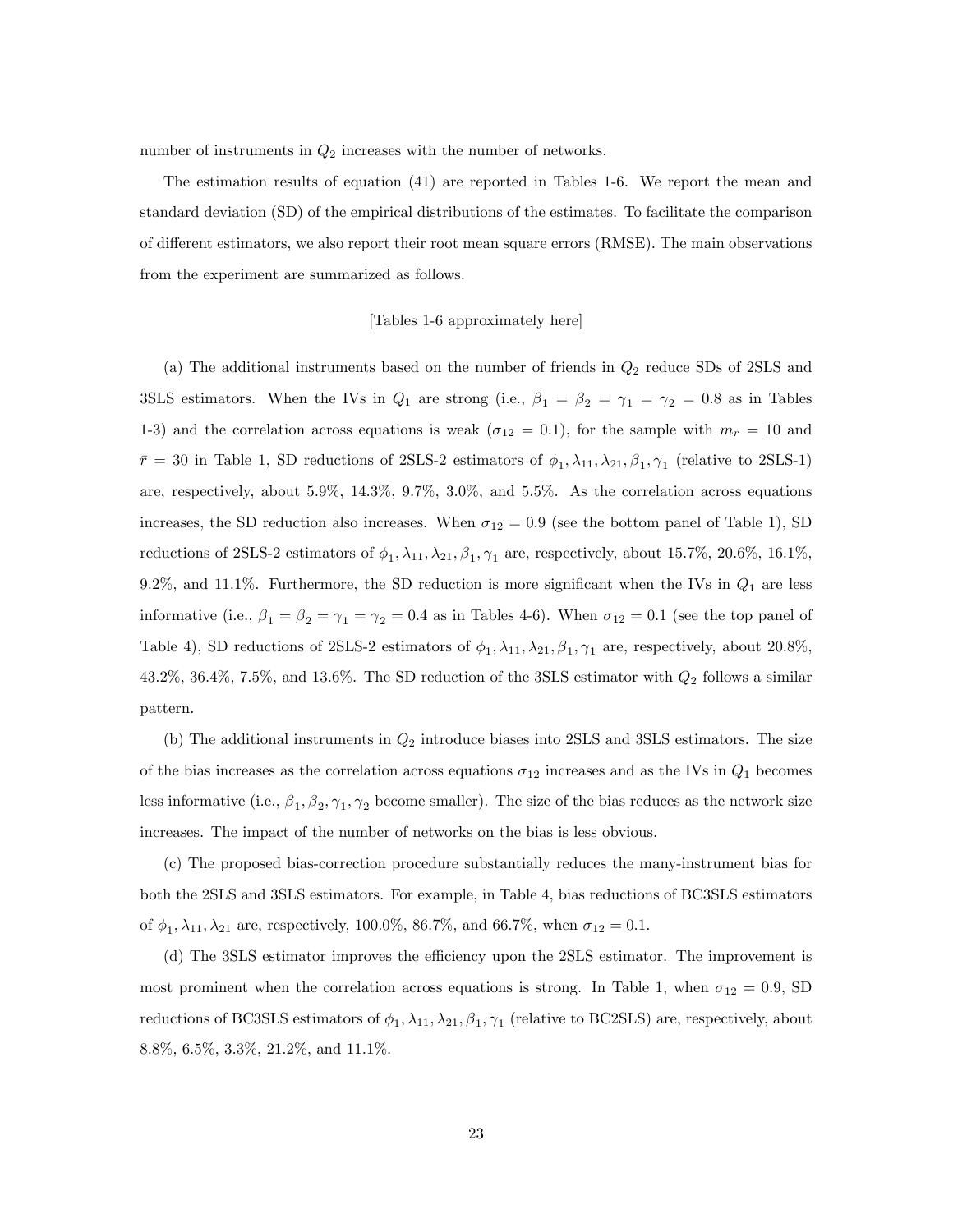### 7 Conclusion

In this paper, we consider specification, identification and estimation of network models in a system of simultaneous equations. We show that, with or without row-normalization of the network adjacency matrix, the network model has different equilibrium implications, needs different identification conditions, and requires different estimation strategies. When the network adjacency matrix is not row-normalized, the Bonacich (1987) centrality based on the number of direct and indirect friends of agents in a network can be used to identify social interaction effects and improve estimation efficiency. We derive the identification conditions for some specifications of the simultaneous equations network model with a non-row-normalized adjacency matrix, and show that the identification conditions are weaker than those for the model with a row-normalized adjacency matrix derived by Cohen-Cole et al. (2012).

For efficient estimation, we propose 2SLS and 3SLS estimators for the simultaneous equations network model using a set of feasible instruments to approximate the best (infeasible) instruments given by the reduced-form equations of the model. When the network adjacency matrix is not row-normalized, the set of feasible instruments includes the leading order terms of the Bonacich centrality for each network, and thus the number of instruments depends on the number of networks. When there are many networks in the data, we would have many instruments. We show that the proposed 2SLS and 3SLS estimators are consistent and asymptotically normally distributed (with an asymptotic bias) when the number of instruments increases at a rate slower than the sample size. We also propose a bias-correction procedure based on the estimated leading-order term of the many-instrument bias. The bias-corrected 2SLS and 3SLS estimators have an properly centered asymptotic normal distribution when the number of instruments grows slower than the sample size (or, when the average network size is large). Monte Carlo experiments show that the instruments based on the Bonacich centrality reduce the standard errors of the 2SLS and 3SLS estimators and the bias-corrected estimators perform well with a moderate network size (say,  $\bar{m}_r = 10$ ).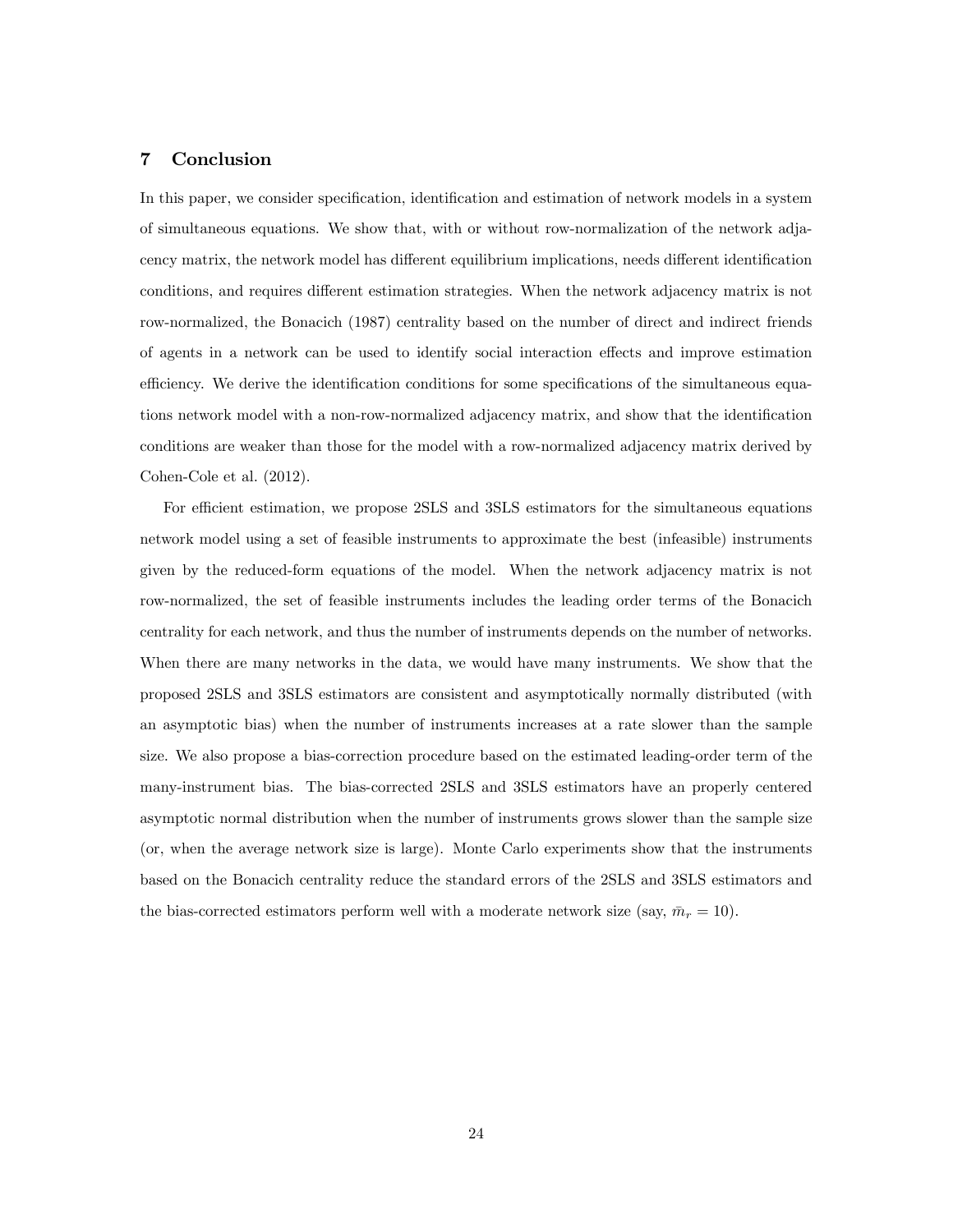### APPENDIX

### A Assumptions

In this appendix, we list regularity conditions for the asymptotic properties of the proposed estimators. Henceforth, uniformly bounded in row (column) sums in absolute value of a sequence of square matrices  $\{A\}$  will be abbreviated as UBR (UBC), and uniformly bounded in both row and column sums in absolute value as UB.<sup>11</sup>

- **Assumption 1** The vector of disturbances is given by  $\epsilon = (\epsilon'_1, \epsilon'_2)' = (\Sigma'_* \otimes I_n)v$ , where  $\Sigma'_*$  is a nonsingular matrix such that  $\Sigma_*' \Sigma_* = \Sigma$  and the elements of v are i.i.d. with zero mean, unit variance and finite fourth moments. Furthermore, the diagonal elements of  $\Sigma$  are bounded by some finite constant.
- **Assumption 2** The matrix of exogenous (nonstochastic) regressors  $X$  has full column rank (for  $n$ sufficient large). The elements of  $X$  are uniformly bounded in absolute value.
- **Assumption 3** The matrix S is nonsingular. The sequences of matrices  $\{G\}$  and  $\{S^{-1}\}$  are UB.
- **Assumption 4** Let  $F_i = E(JZ_i)$  for  $i = 1, 2$ , and  $F = \text{diag}\{F_1, F_2\}$ . Then,  $H_{ij} = \lim_{n \to \infty} \frac{1}{n} F_i' F_j$ , for  $i, j = 1, 2$ , and  $H = \lim_{n \to \infty} \frac{1}{n} F'(\Sigma^{-1} \otimes I) F$  are finite nonsingular matrices.
- **Assumption 5** There exist matrices  $\pi_1$  and  $\pi_2$  such that, for  $i = 1, 2, ||F_i Q_K \pi_i||_{\infty} \to 0$  as  $n, K \rightarrow \infty.$

Assumption 1-3 originate in Kelejian and Prucha (2004). The matrix of exogenous regressors X is assumed to be nonstochastic for ease of presentation. If X is allowed to be stochastic, then appropriate moment conditions need to be imposed, and the results presented in this paper can be considered as conditional on  $X$  instead. Assumption 4 is for the identification of the network model. It also implies the concentration parameter grows at the same rate as the sample size (Liu and Lee, 2010). Assumption 5 requires the (infeasible) best IV matrix  $F_i$  (for  $i = 1, 2$ ) can be well approximated by a certain linear combination of the feasible IV matrix  $Q_K$  as the number of instruments increases with the sample size. This condition is commonly assumed in the manyinstruments literature (see, eg., Donald and Newey, 2001; Hansen et al., 2008; Hausman et al., 2008).

<sup>&</sup>lt;sup>11</sup>A sequence of square matrices  $\{A\}$ , where  $A = [A_{ij}]$ , is said to be UBR (UBC) if the sequence of row sum matrix norm  $||A||_{\infty} = \max_{i=1,\dots,n} \sum_{j=1}^{n} |A_{ij}|$  (column sum matrix norm  $||A||_1 = \max_{j=1,\dots,n} \sum_{i=1}^{n} |A_{ij}|$ ) is bounded. (Horn and Johnson, 1985)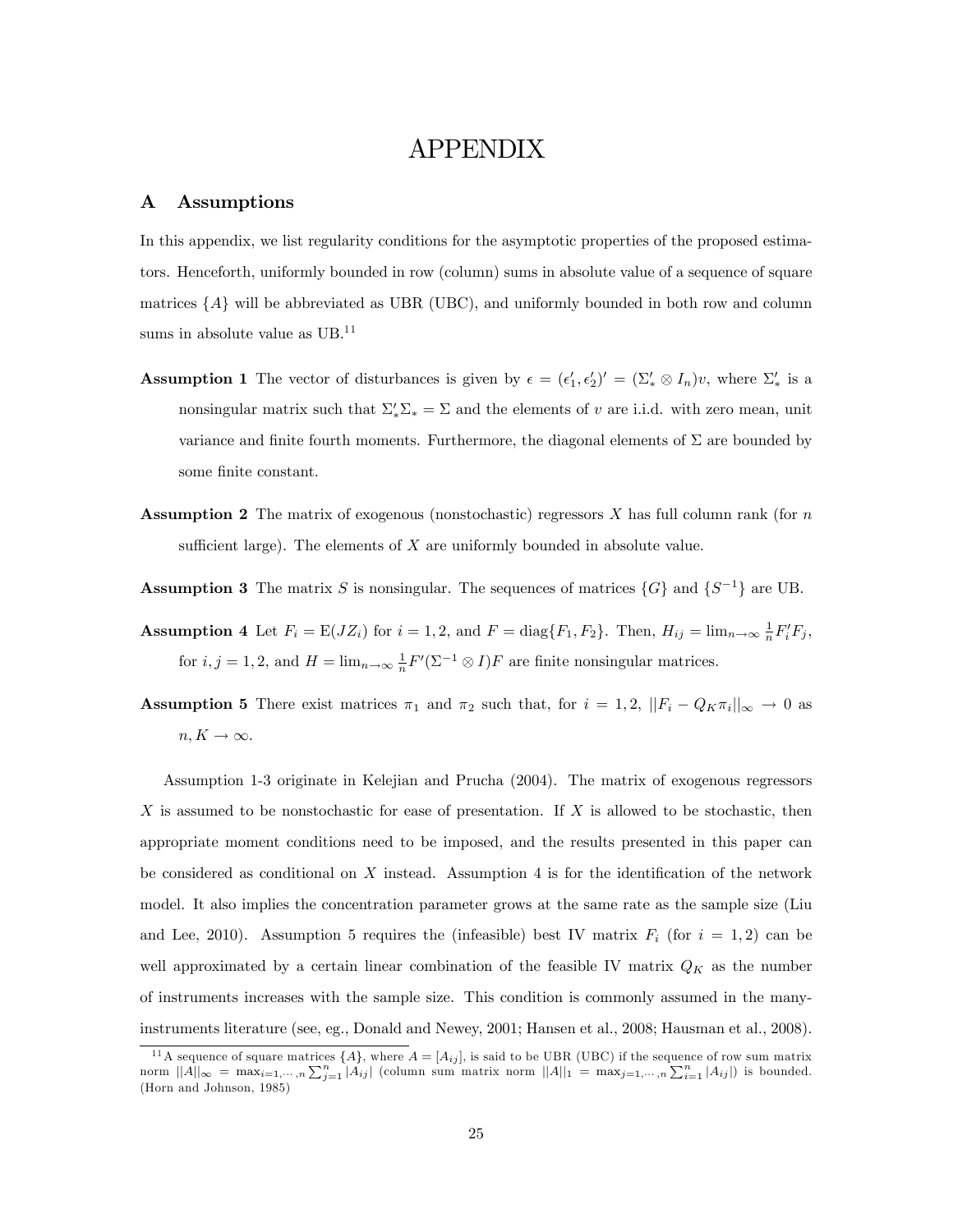### B Rank Conditions

In this appendix, we list the matrices whose rank conditions are used for the identification of the simultaneous equations model.

Let

$$
A_1 = \begin{bmatrix} a_{1,1} \\ a_{2,1} \\ a_{3,1} \\ a_{4,1} \end{bmatrix} = \begin{bmatrix} \phi_2 \beta_1 + \beta_2 & 0 & 1 - \phi_1 \phi_2 & 0 & 0 \\ \phi_2 \gamma_1 + \gamma_2 - \lambda_{11} \beta_2 & \beta_1 + \phi_1 \beta_2 & -(\lambda_{11} + \lambda_{22}) & 1 - \phi_1 \phi_2 & 0 \\ -\lambda_{11} \gamma_2 & \gamma_1 + \phi_1 \gamma_2 - \lambda_{22} \beta_1 & \lambda_{11} \lambda_{22} & -(\lambda_{11} + \lambda_{22}) & 0 \\ 0 & -\lambda_{22} \gamma_1 & 0 & \lambda_{11} \lambda_{22} & 0 \end{bmatrix},
$$

$$
C_1 = \begin{bmatrix} c_{1,1} \\ c_{2,1} \\ c_{3,1} \end{bmatrix} = \begin{bmatrix} \phi_2 \alpha_1 + \alpha_2 & 0 & 0 & 0 & 1 - \phi_1 \phi_2 \\ -\lambda_{11} \alpha_2 & \alpha_1 + \phi_1 \alpha_2 & 0 & 0 & -(\lambda_{11} + \lambda_{22}) \\ 0 & -\lambda_{22} \alpha_1 & 0 & 0 & \lambda_{11} \lambda_{22} \end{bmatrix}.
$$

Let  $A_1^* = [(a_{1,1} + \rho_1 a_{4,1})', (a_{2,1} + \rho_2 a_{4,1})', (a_{3,1} + \rho_3 a_{4,1})']'$  and  $C_1^* = [(c_{1,1} + \eta_1 c_{3,1})', (c_{2,1} + \eta_2 c_{3,1})']'.$ Then,

$$
D_1 = [A'_1, C'_1]'
$$
\n(43)

$$
D_1^* = [A_1^{*'}, C_1']'
$$
\n(44)

$$
D_1^{\dagger} = [A'_1, C_1^{*'}]'
$$
\n(45)

$$
D_1^{\ddagger} = [A_1^{*}, C_1^{*}]'.
$$
\n(46)

Let

$$
A_2 = \begin{bmatrix} a_{1,2} \\ a_{2,2} \\ a_{3,2} \\ a_{4,2} \end{bmatrix} = \begin{bmatrix} 0 & 0 & 1 & 0 & 0 \\ \beta_1 & \beta_2 & -(\lambda_{11} + \lambda_{22}) & 1 & 0 \\ \lambda_{21}\beta_2 - \lambda_{22}\beta_1 + \gamma_1 & \lambda_{12}\beta_1 - \lambda_{11}\beta_2 + \gamma_2 & \lambda_{11}\lambda_{22} - \lambda_{12}\lambda_{21} & -(\lambda_{11} + \lambda_{22}) & 0 \\ \lambda_{21}\gamma_2 - \lambda_{22}\gamma_1 & \lambda_{12}\gamma_1 - \lambda_{11}\gamma_2 & 0 & \lambda_{11}\lambda_{22} - \lambda_{12}\lambda_{21} & 0 \end{bmatrix},
$$

$$
C_2 = \begin{bmatrix} c_{1,2} \\ c_{2,2} \\ c_{3,2} \end{bmatrix} = \begin{bmatrix} 0 & 0 & 0 & 1 \\ \alpha_1 & \alpha_2 & 0 & 0 & -(\lambda_{11} + \lambda_{22}) \\ \lambda_{21}\alpha_2 - \lambda_{22}\alpha_1 & \lambda_{12}\alpha_1 - \lambda_{11}\alpha_2 & 0 & 0 & \lambda_{11}\lambda_{22} - \lambda_{12}\lambda_{21} \end{bmatrix}.
$$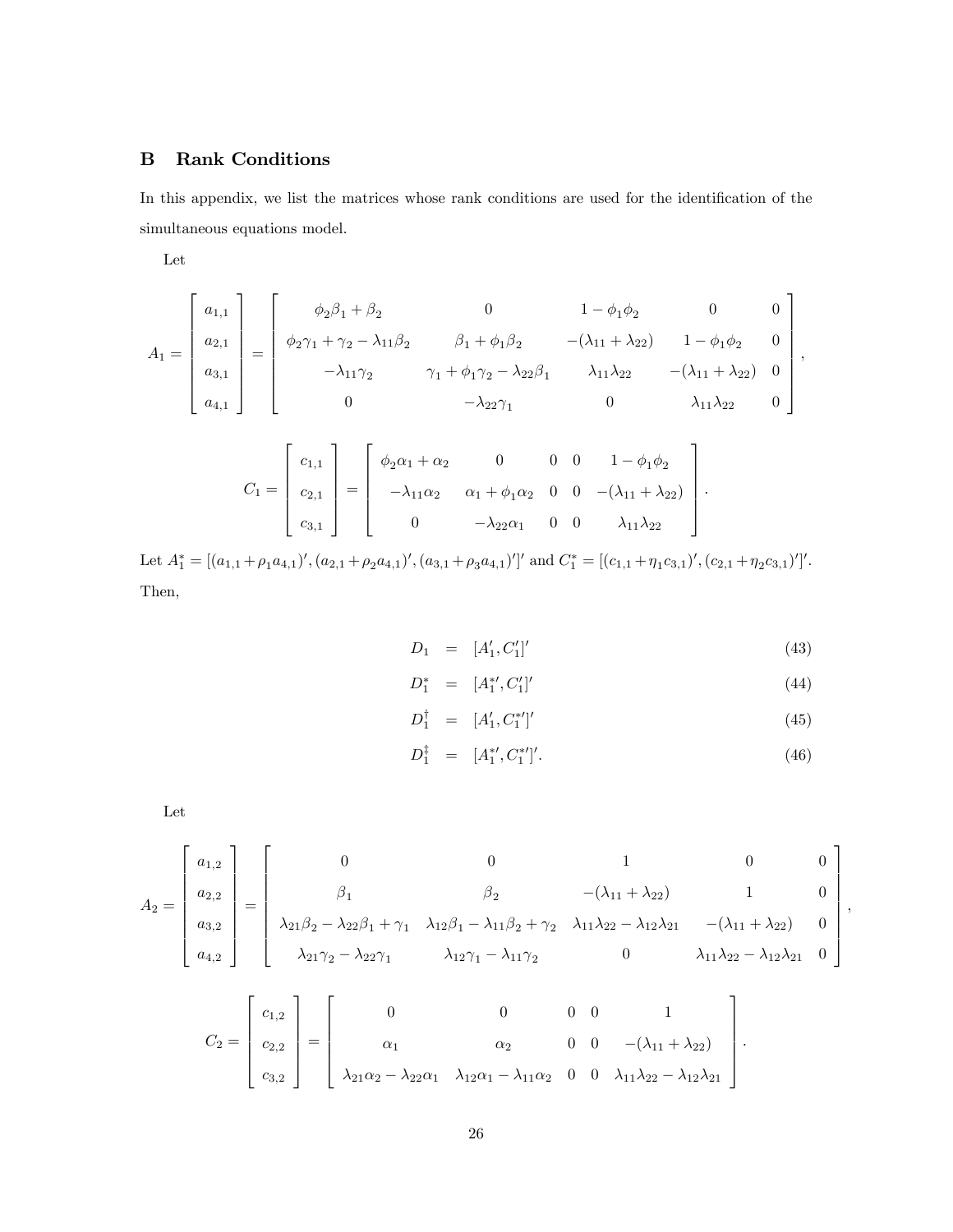Let  $A_2^* = [(a_{1,2} + \rho_1 a_{4,2})', (a_{2,2} + \rho_2 a_{4,2})', (a_{3,2} + \rho_3 a_{4,2})']'$  and  $C_2^* = [(c_{1,2} + \eta_1 c_{3,2})', (c_{2,2} + \eta_2 c_{3,2})']'.$ Then,

$$
D_2 = [A'_2, C'_2]'
$$
\n(47)

$$
D_2^* = [A_2^{*'}, C_2']'
$$
\n(48)

$$
D_2^{\dagger} = [A'_2, C_2^{*'}]'
$$
\n(49)

$$
D_2^{\ddagger} = [A_2^{*}, C_2^{*}]'.
$$
\n(50)

Let

$$
A_3 = \begin{bmatrix} a_{1,3} \\ a_{2,3} \\ a_{3,3} \\ a_{4,3} \end{bmatrix} = \begin{bmatrix} \phi_2 \beta_1 & 0 & 0 & 1 - \phi_1 \phi_2 & 0 & 0 \\ \lambda_{12} \beta_1 + \phi_2 \gamma_1 & \beta_1 & \phi_2 \beta_1 & \omega & 1 - \phi_1 \phi_2 & 0 \\ \lambda_{12} \gamma_1 & \gamma_1 - \lambda_{22} \beta_1 & \lambda_{12} \beta_1 + \phi_2 \gamma_1 & \lambda_{11} \lambda_{22} - \lambda_{12} \lambda_{21} & \omega & 0 \\ 0 & -\lambda_{22} \gamma_1 & \lambda_{12} \gamma_1 & 0 & \lambda_{11} \lambda_{22} - \lambda_{12} \lambda_{21} & 0 \end{bmatrix},
$$

$$
B_3 = \begin{bmatrix} b_{1,3} \\ b_{2,3} \\ b_{3,3} \\ b_{4,3} \end{bmatrix} = \begin{bmatrix} \beta_2 & 0 & 0 & 0 & 0 & 0 \\ \gamma_2 - \lambda_{11} \beta_2 & \phi_1 \beta_2 & \beta_2 & 0 & 0 & 0 \\ -\lambda_{11} \gamma_2 & \lambda_{21} \beta_2 + \phi_1 \gamma_2 & \gamma_2 - \lambda_{11} \beta_2 & 0 & 0 & 0 \\ 0 & \lambda_{21} \gamma_2 & -\lambda_{11} \gamma_2 & 0 & 0 & 0 \end{bmatrix},
$$

$$
C_3 = \begin{bmatrix} c_{1,3} \\ c_{2,3} \\ c_{3,3} \end{bmatrix} = \begin{bmatrix} \alpha_{2,r} + \phi_2 \alpha_{1,r} & 0 & 0 & 0 & 1 - \phi_1 \phi_2 \\ \lambda_{12} \alpha_{1,r} - \lambda_{11} \alpha_{2,r} & \alpha_{1,r} + \phi_1 \alpha_{2,r} & \alpha_{2,r} + \phi_2 \alpha_{1,r} & 0 & 0 & \omega \\ 0 & \lambda_{21} \alpha_{2,r} - \lambda_{22} \alpha_{1,r} & \lambda_{12} \alpha_{1,r} - \lambda_{11} \alpha_{2,r} & 0 & 0 & \lambda_{11} \lambda_{22} - \lambda_{12} \lambda_{21} \end{bmatrix},
$$

where  $\omega = -(\lambda_{11} + \lambda_{22} + \phi_1\lambda_{12} + \phi_2\lambda_{21})$ . Let  $A_3^* = [(a_{1,3} + \rho_1a_{4,3})', (a_{2,3} + \rho_2a_{4,3})', (a_{3,3} + \rho_3a_{4,3})']',$  $B_3^* = \frac{[(b_{1,3} + \rho_1 b_{4,3})', (b_{2,3} + \rho_2 b_{4,3})', (b_{3,3} + \rho_3 b_{4,3})']', \text{ and } C_3^* = \frac{[(c_{1,3} + \eta_1 c_{3,3})', (c_{2,3} + \eta_2 c_{3,3})']'.}{[(c_{1,3} + \eta_1 c_{3,3})', (c_{2,3} + \eta_2 c_{3,3})']'.}$ Let  $A_3^{**} = [(a_{1,3} + \eta_1 a_{3,3} + \eta_1 \eta_2 a_{4,3})', (a_{2,3} + \eta_2 a_{3,3} + \eta_1 a_{4,3} + \eta_2^2 a_{4,3})']'$  and  $B_3^{**} = [(b_{1,3} + \eta_1 b_{3,3} + \eta_2 b_{4,3} + \eta_3 b_{4,3} + \eta_3 b_{4,3} + \eta_4 b_{5,3} + \eta_5 b_{6,3} + \eta_6 b_{7,3} + \eta_7 b_{8,3} + \eta_7 b_{8,3} + \eta_8 b_{8,3}$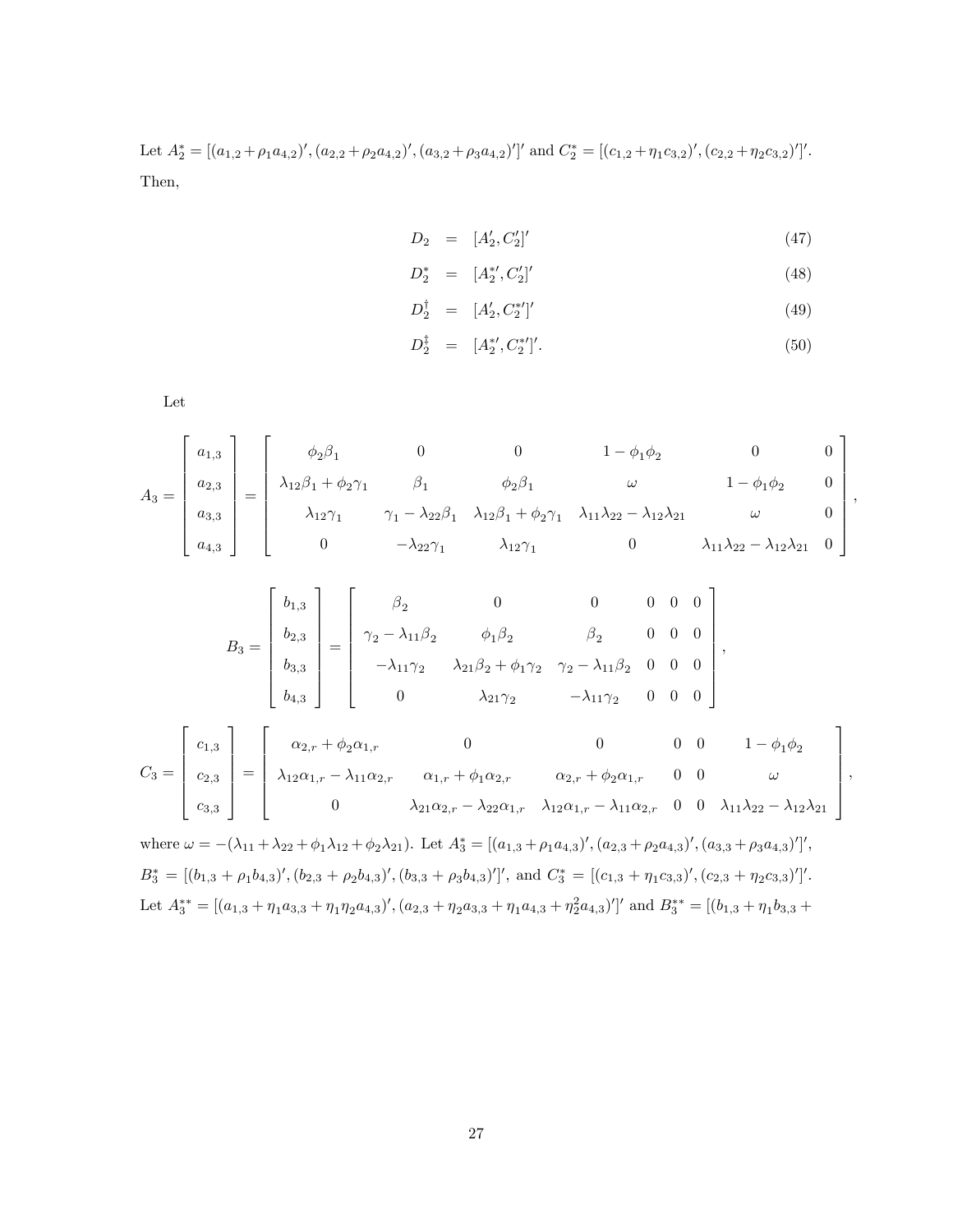$\eta_1 \eta_2 b_{4,3}$ ',  $(b_{2,3} + \eta_2 b_{3,3} + \eta_1 b_{4,3} + \eta_2^2 b_{4,3})'$ ''. Then,

$$
D_3 = [A'_3, B'_3, C'_3]'
$$
\n
$$
(51)
$$

$$
D_3^* = [A_3^{*'}, B_3^{*'}, C_3']'
$$
\n(52)

$$
D_3^{\dagger} = [A'_3, B'_3, C_3^{*'}]'
$$
\n(53)

$$
D_3^{\ddagger} = [A_3^{*\prime}, B_3^{*\prime}, C_3^{*\prime}]'
$$
\n(54)

$$
D_3^{\sharp} = [A_3^{**\prime}, B_3^{**\prime}, C_3^{*\prime}]'. \tag{55}
$$

### C Lemmas

In this appendix, we provide some useful lemmas for the proofs of the asymptotic properties of the proposed estimators. To simplify notations, we drop the K subscript on  $Q_K$  and  $P_K$ . Let  $||A|| = \sqrt{\text{tr}(A'A)}$  denote the Frobenius (Euclidean) norm for an  $m \times n$  matrix A unless noted otherwise.

**Lemma C.1** Under Assumption 5, there exist matrices  $\pi_1$  and  $\pi_2$  such that, for  $i = 1, 2, \frac{1}{n} || F_i Q_K \pi_i ||^2 \to 0 \text{ as } n, K \to \infty.$ 

**Proof.** See Liu and Lee  $(2010)$ .

**Lemma C.2** (i)  $tr(P) = K$ . (ii) Suppose that  $\{A\}$  is a sequence of  $n \times n$  UB matrices. For  $B = PA$ ,  $\text{tr}(B) = O(K)$ ,  $\text{tr}(B^2) = O(K)$ , and  $\sum_i B_{ii}^2 = O(K)$ , where  $B_{ii}$ 's are diagonal elements of B.

**Proof.** See Liu and Lee  $(2010)$ .

**Lemma C.3** Let  $\{A\}$  and  $\{B\}$  be sequences of  $n \times n$  UB matrices. For  $i, j = 1, 2$ , (i)  $\Delta_{ij} =$  $\frac{1}{n}$ tr( $F'_{i}(I-P)F_{j}$ ) = o(1); (ii)  $\frac{1}{n}F'_{i}PA\epsilon_{j} = O_{p}(\sqrt{K/n})$ ; (iii)  $\frac{1}{n}\epsilon'_{i}B'PA\epsilon_{j} = O_{p}(K/n)$ ; (iv)  $\frac{1}{\sqrt{n}}F'_{i}(I-P)F_{j}$  $P)A\epsilon_j = O_p(\sqrt{\Delta_{ii}});$  and (v)  $\frac{1}{\sqrt{n}}[\epsilon_i'PA\epsilon_j - \mathcal{E}(\epsilon_i'PA\epsilon_j)] = O_p(\sqrt{K/n}).$ 

**Proof.** For (i),  $\frac{1}{n} \text{tr}(F_i'(I - P)F_j) = \frac{1}{n} \text{tr}((F_i - Q\pi_i)'(I - P)(F_j - Q\pi_j)) \leq [\frac{1}{n} \text{tr}((F_i - Q\pi_i)'(F_i - Q\pi_j)]$  $(Q\pi_i))$ ]<sup>1/2</sup>[ $\frac{1}{n}$ tr( $(F_j - Q\pi_j)'(I - P)(F_j - Q\pi_j))$ ]<sup>1/2</sup>  $\leq$  [ $\frac{1}{n}$ tr( $(F_i - Q\pi_i)'(F_i - Q\pi_i)$ )]<sup>1/2</sup>[ $\frac{1}{n}$ tr( $(F_j - Q\pi_j)'(I - P)(F_j - Q\pi_j)$ ]]<sup>1/2</sup>[  $(Q\pi_j)'(F_j - Q\pi_j))]^{1/2} = \frac{1}{n}||F_i - Q\pi_i||^2]^{1/2}[\frac{1}{n}||F_j - Q\pi_j||^2]^{1/2} \to 0$ , by Assumption 5 and Lemma C.1. For (ii) and (iii), see Liu and Lee (2010). For (iv), as  $Var[\frac{1}{\sqrt{n}}F'_i(I-P)A\epsilon_j] = \frac{\sigma_j^2}{n}F'_i(I-P)$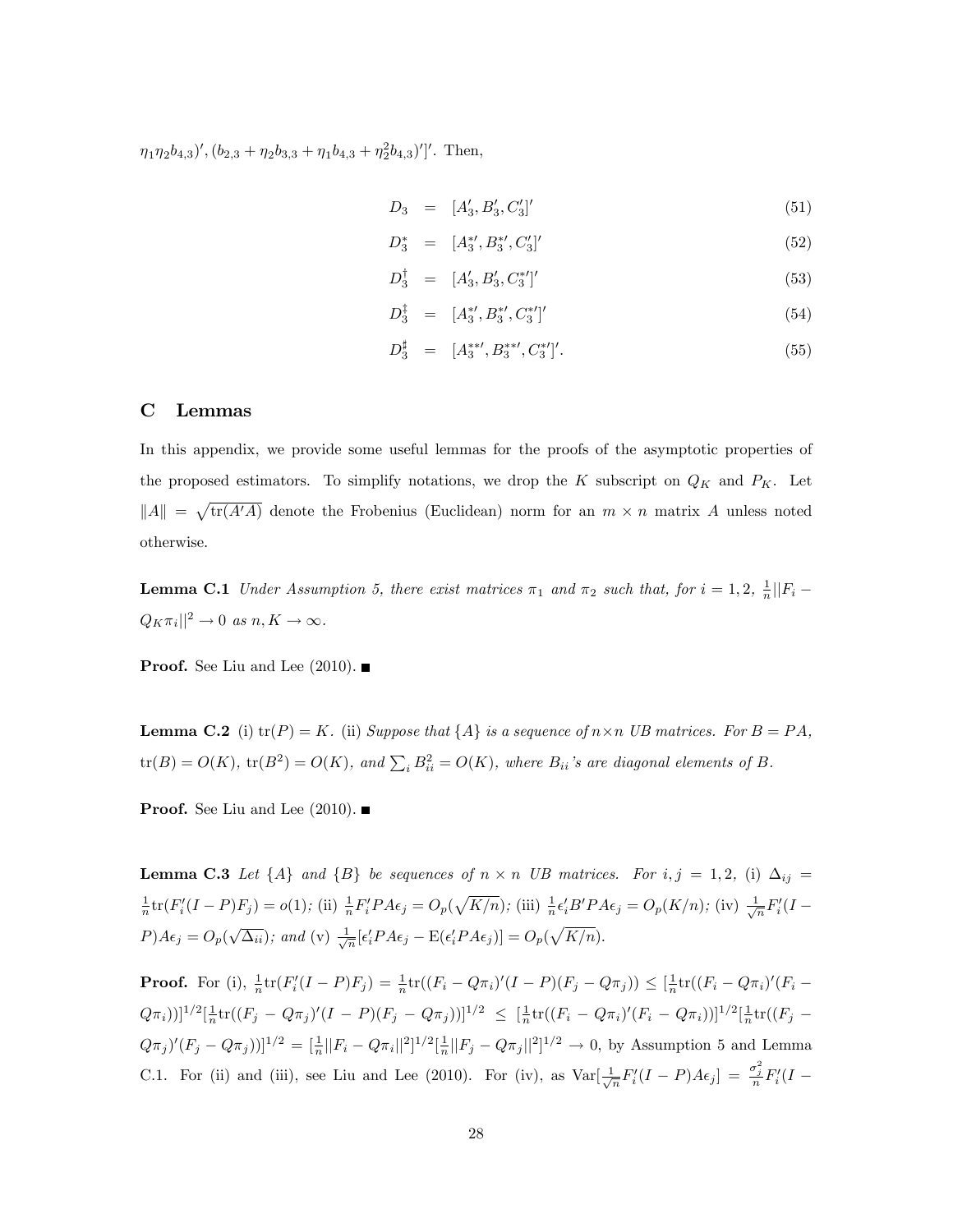$P)AA(I-P)F_i \leq \frac{\sigma_j^2}{n}F'_i(I-P)F_i||AA||_{\infty} = O(\Delta_{ii}),$  we have  $\frac{1}{\sqrt{n}}F'_i(I-P)A\epsilon_j = O_p(\sqrt{\Delta_{ii}})$  by Markov's inequality. For (v), let  $M = PA$ .  $E(\epsilon'_j M' \epsilon_i \epsilon'_i M \epsilon_j) - E(\epsilon'_j M' \epsilon_i) E(\epsilon'_i M \epsilon_j) = c_1 \sum_s M_{ss}^2 +$  $c_2\text{tr}(M^2) + c_3\text{tr}(M'M)$ , where  $c_1, c_2, c_3$  are functions of moments of  $\epsilon_i, \epsilon_j$  and they are bounded by finite constants by Assumption 1. As  $\sum_s M_{ss}^2$ ,  $\text{tr}(M^2)$ ,  $\text{tr}(M'M)$  are  $O(K)$  by Lemma C.2, we have  $\frac{1}{\sqrt{n}}[\epsilon'_i P A \epsilon_j - \mathcal{E}(\epsilon'_i P A \epsilon_j)] = O_p(\sqrt{K/n})$  by Markov's inequality.

### D Proofs

**Proof of Proposition 1.**  $E(JZ_1) = J[E(GY_1), X, GX]$  has full column rank if, for some r,

$$
J_r[\mathcal{E}(G_r Y_{1,r})d_1 + X_r d_2 + G_r X_r d_3] = 0
$$
\n(56)

implies  $d_1 = d_2 = d_3 = 0$ . As  $J_r = I_{n_r} - \frac{1}{n_r} l_{n_r} l'_{n_r}$ , (56) can be rewritten as

$$
E(G_r Y_{1,r})d_1 + X_r d_2 + G_r X_r d_3 + l_{n_r} \mu = 0,
$$
\n(57)

where  $\mu = -\frac{1}{n_r} l'_{n_r} [E(G_r Y_{1,r})d_1 + X_r d_2 + G_r X_r d_3]$ . Premultiply (57) by  $(I_{n_r} - \lambda_{11} G_r)$ . As

$$
(I_{n_r} - \lambda_{11} G_r) \mathbf{E}(G_r Y_{1,r}) = G_r X_r \beta_1 + G_r^2 X_r \gamma_1 + G_r I_{n_r} \alpha_{1,r}
$$

from the reduced-form equation, we have

$$
X_r d_2 + G_r X_r (\beta_1 d_1 - \lambda_{11} d_2 + d_3) + G_r^2 X_r (\gamma_1 d_1 - \lambda_{11} d_3) + l_{n_r} \mu + G_r l_{n_r} (\alpha_{1,r} d_1 - \lambda_{11} \mu) = 0.
$$

Suppose  $G_r$  has non-constant row sums. We consider 2 cases. (i)  $I_{n_r}, G_r, G_r^2$  are linearly independent. In this case,  $d_2 = \beta_1 d_1 - \lambda_{11} d_2 + d_3 = \gamma_1 d_1 - \lambda_{11} d_3 = \mu = \alpha_{1,r} d_1 - \lambda_{11} \mu = 0$ , which implies  $d_1 = d_2 = d_3 = \mu = 0$  if  $\alpha_{1,r} \neq 0$  or  $\lambda_{11}\beta_1 + \gamma_1 \neq 0$ . (ii)  $G_r^2 = \rho_1 I_{n_r} + \rho_2 G_r$ . In this case,  $d_2 + \rho_1(\gamma_1 d_1 - \lambda_{11} d_3) = \beta_1 d_1 - \lambda_{11} d_2 + d_3 + \rho_2(\gamma_1 d_1 - \lambda_{11} d_3) = \mu = \alpha_{1,r} d_1 - \lambda_{11} \mu = 0$ , which implies  $d_1 = d_2 = d_3 = \mu = 0$  if  $\alpha_{1,r} \neq 0$  and  $1 - \rho_2 \lambda_{11} - \rho_1 \lambda_{11}^2 \neq 0$ .

**Proof of Corollary 1.** For a symmetric adjacency matrix  $G, I, G, G^2$  are linearly independent if  $G$  has non-constant row sums. This can be shown by contradiction. As elements of  $G$  are either one or zero, the *i*th diagonal element of  $G^2$  equals  $\sum_j g_{ij}g_{ji} = \sum_j g_{ij}^2 = \sum_j g_{ij}$ . Therefore, if  $I, G, G^2$ are linearly dependent such that  $G^2 = \rho_1 I + \rho_2 G$ , then all the diagonal elements of  $G^2$  equal  $\rho_1$ , i.e.,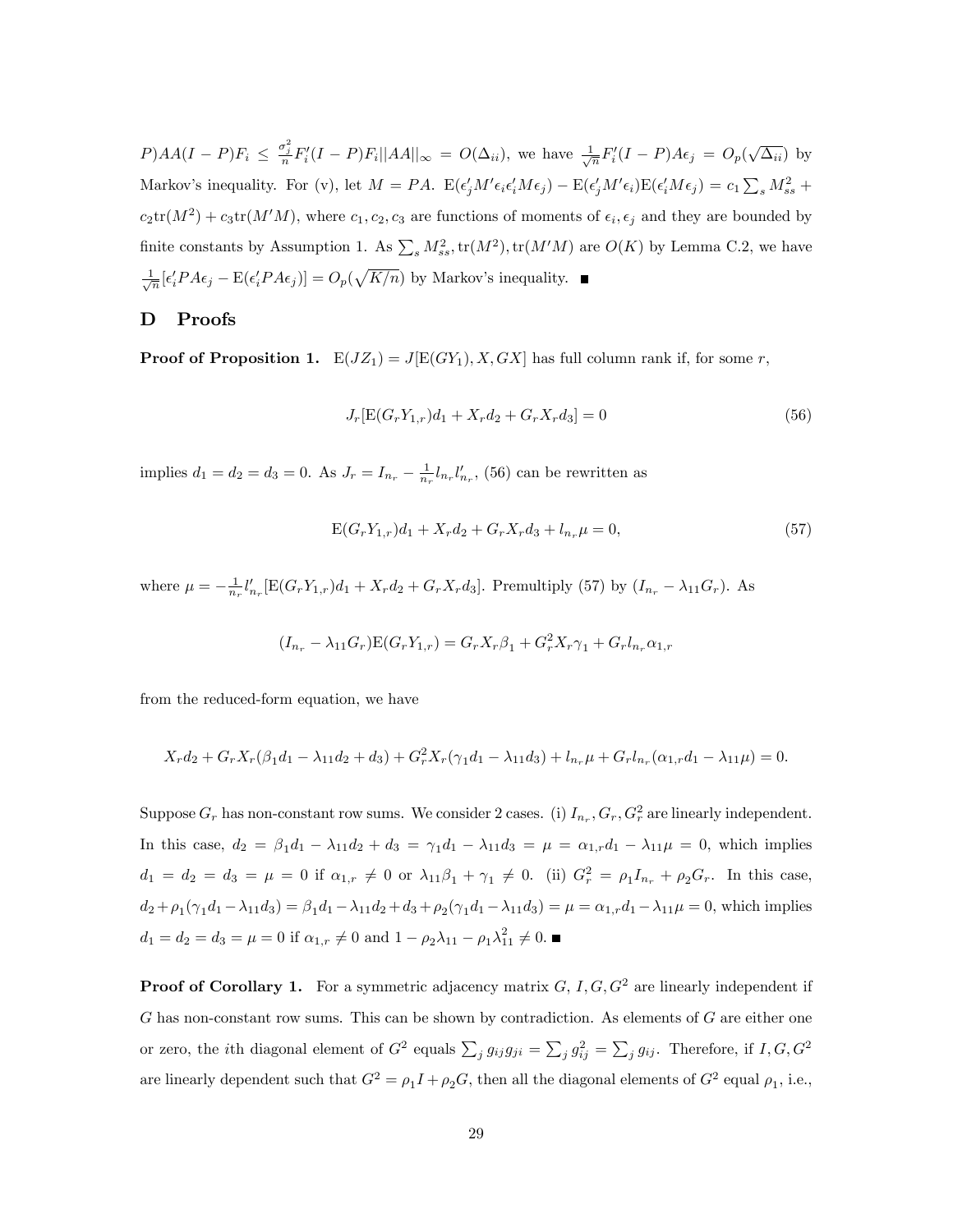$\sum_{j} g_{ij} = \rho_1$  for all i. This is a contradiction as G has non-constant row sums. The desired result follows from Proposition 1(i).  $\blacksquare$ 

**Proof of Proposition 2.**  $E(JZ_1) = J[E(Y_2), E(GY_1), X, GX]$  has full column rank if, for some r,

$$
J_r[\mathcal{E}(Y_{2,r})d_1 + \mathcal{E}(G_r Y_{1,r})d_2 + X_r d_3 + G_r X_r d_4] = 0
$$
\n(58)

implies  $d_1 = d_2 = d_3 = d_4 = 0$ . As  $J_r = I_{n_r} - \frac{1}{n_r} l_{n_r} l'_{n_r}$ , (58) can be rewritten as

$$
E(Y_{2,r})d_1 + E(G_rY_{1,r})d_2 + X_r d_3 + G_rX_r d_4 + l_{n_r}\mu = 0,
$$
\n(59)

where  $\mu = -\frac{1}{n_r} l'_{n_r} [E(Y_{2,r})d_1 + E(G_r Y_{1,r})d_2 + X_r d_3 + G_r X_r d_4].$  Under the exclusion restrictions  $\lambda_{21} = \lambda_{12} = 0$ , the reduced-form equations (16) and (17) become

$$
S_{\lambda,r}E(Y_{1,r}) = X_r(\phi_1\beta_2 + \beta_1) + G_rX_r(\gamma_1 + \phi_1\gamma_2 - \lambda_{22}\beta_1) - G_r^2X_r\lambda_{22}\gamma_1
$$
  

$$
+l_{n_r}(\phi_1\alpha_{2,r} + \alpha_{1,r}) - G_rl_{n_r}\lambda_{22}\alpha_{1,r}
$$
(60)

$$
S_{\lambda,r}E(Y_{2,r}) = X_r(\phi_2\beta_1 + \beta_2) + G_r X_r(\gamma_2 + \phi_2\gamma_1 - \lambda_{11}\beta_2) - G_r^2 X_r \lambda_{11}\gamma_2
$$
  
+
$$
l_{n_r}(\phi_2\alpha_{1,r} + \alpha_{2,r}) - G_r l_{n_r} \lambda_{11}\alpha_{2,r}
$$
(61)

where  $S_{\lambda,r} = (1 - \phi_1 \phi_2) I_{n_r} - (\lambda_{11} + \lambda_{22}) G_r + \lambda_{11} \lambda_{22} G_r^2$ . Premultiply (59) by  $S_{\lambda,r}$ . As  $G_r S_{\lambda,r} =$  $S_{\lambda,r}G_r$ , it follows from (60) and (61) that

$$
X_r a_1 + G_r X_r a_2 + G_r^2 X_r a_3 + G_r^3 X_r a_4 + l_{n_r} c_1 + G_r l_{n_r} c_2 + G_r^2 l_{n_r} c_3 = 0,
$$

where

$$
a_1 = (\phi_2 \beta_1 + \beta_2) d_1 + (1 - \phi_1 \phi_2) d_3
$$
  
\n
$$
a_2 = (\phi_2 \gamma_1 + \gamma_2 - \lambda_{11} \beta_2) d_1 + (\beta_1 + \phi_1 \beta_2) d_2 - (\lambda_{11} + \lambda_{22}) d_3 + (1 - \phi_1 \phi_2) d_4
$$
  
\n
$$
a_3 = -\lambda_{11} \gamma_2 d_1 + (\gamma_1 + \phi_1 \gamma_2 - \lambda_{22} \beta_1) d_2 + \lambda_{11} \lambda_{22} d_3 - (\lambda_{11} + \lambda_{22}) d_4
$$
  
\n
$$
a_4 = -\lambda_{22} \gamma_1 d_2 + \lambda_{11} \lambda_{22} d_4
$$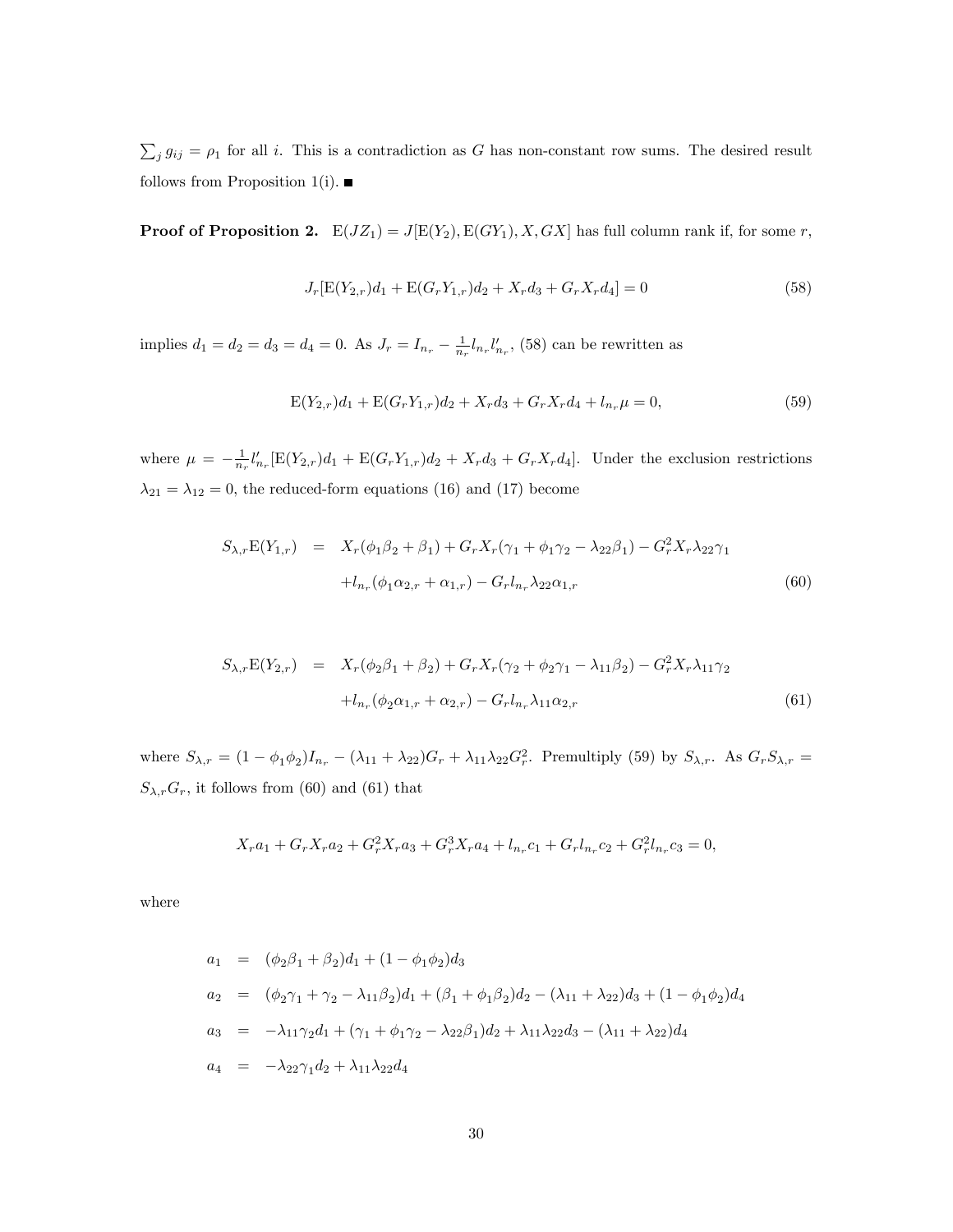$$
c_1 = (\phi_2 \alpha_{1,r} + \alpha_{2,r})d_1 + (1 - \phi_1 \phi_2)\mu
$$
  
\n
$$
c_2 = -\lambda_{11} \alpha_{2,r} d_1 + (\alpha_{1,r} + \phi_1 \alpha_{2,r})d_2 - (\lambda_{11} + \lambda_{22})\mu
$$
  
\n
$$
c_3 = -\lambda_{22} \alpha_{1,r} d_2 + \lambda_{11} \lambda_{22} \mu.
$$

Suppose  $G_r$  has non-constant row sums and  $I_{n_r}, G_r, G_r^2$  are linearly independent. First, we consider the case that  $[l_{n_r}, G_r l_{n_r}, G_r^2 l_{n_r}]$  has full column rank. In this case, if  $I_{n_r}, G_r, G_r^2, G_r^3$  are linearly independent, then  $a_1 = a_2 = a_3 = a_4 = c_1 = c_2 = c_3 = 0$ , which implies  $d_1 = d_2 = d_3 =$  $d_4 = \mu = 0$  if  $D_1$  given by (43) has full rank. If  $G_r^3 = \rho_1 I_{n_r} + \rho_2 G_r + \rho_3 G_r^2$ , then  $a_1 + \rho_1 a_4 =$  $a_2 + \rho_2 a_4 = a_3 + \rho_3 a_4 = c_1 = c_2 = c_3 = 0$ , which implies  $d_1 = d_2 = d_3 = d_4 = \mu = 0$  if  $D_1^*$  given by (44) has full rank.

Next, we consider the case that  $G_r^2 l_{n_r} = \eta_1 l_{n_r} + \eta_2 G_r l_{n_r}$ . In this case, if  $I_{n_r}, G_r, G_r^2, G_r^3$  are linearly independent, then  $a_1 = a_2 = a_3 = a_4 = c_1 + \eta_1 c_3 = c_2 + \eta_2 c_3 = 0$ , which implies  $d_1 = d_2 = d_3 = d_4 = \mu = 0$  if  $D_1^{\dagger}$  given by (45) has full rank. If  $G_r^3 = \rho_1 I_{n_r} + \rho_2 G_r + \rho_3 G_r^2$ , then  $a_1 + \rho_1 a_4 = a_2 + \rho_2 a_4 = a_3 + \rho_3 a_4 = c_1 + \eta_1 c_3 = c_2 + \eta_2 c_3 = 0$ , which implies  $d_1 = d_2 = d_3 = d_4 =$  $\mu = 0$  if  $D_1^*$  given by (46) has full rank.

**Proof of Proposition 3.**  $E(JZ_1) = J[E(GY_1), E(GY_2), X, GX]$  has full column rank if, for some r,

$$
J_r[\mathcal{E}(G_r Y_{1,r})d_1 + \mathcal{E}(G_r Y_{2,r})d_2 + X_r d_3 + G_r X_r d_4] = 0
$$
\n(62)

implies  $d_1 = d_2 = d_3 = d_4 = 0$ . As  $J_r = I_{n_r} - \frac{1}{n_r} l_{n_r} l'_{n_r}$ , (62) can be rewritten as

$$
E(G_r Y_{1,r})d_1 + E(G_r Y_{2,r})d_2 + X_r d_3 + G_r X_r d_4 + l_{n_r} \mu = 0,
$$
\n(63)

where  $\mu = -\frac{1}{n_r}l'_{n_r}[\text{E}(G_rY_{1,r})d_1 + \text{E}(G_rY_{2,r})d_2 + X_r d_3 + G_rX_r d_4]$ . Under the exclusion restrictions  $\phi_1 = \phi_2 = 0$ , the reduced-form equations (16) and (17) become

$$
S_{\phi,r}E(Y_{1,r}) = X_r \beta_1 + G_r X_r (\lambda_{21} \beta_2 - \lambda_{22} \beta_1 + \gamma_1) + G_r^2 X_r (\lambda_{21} \gamma_2 - \lambda_{22} \gamma_1)
$$
  
+ 
$$
l_{n_r} \alpha_{1,r} + G_r l_{n_r} (\lambda_{21} \alpha_{2,r} - \lambda_{22} \alpha_{1,r})
$$
(64)

and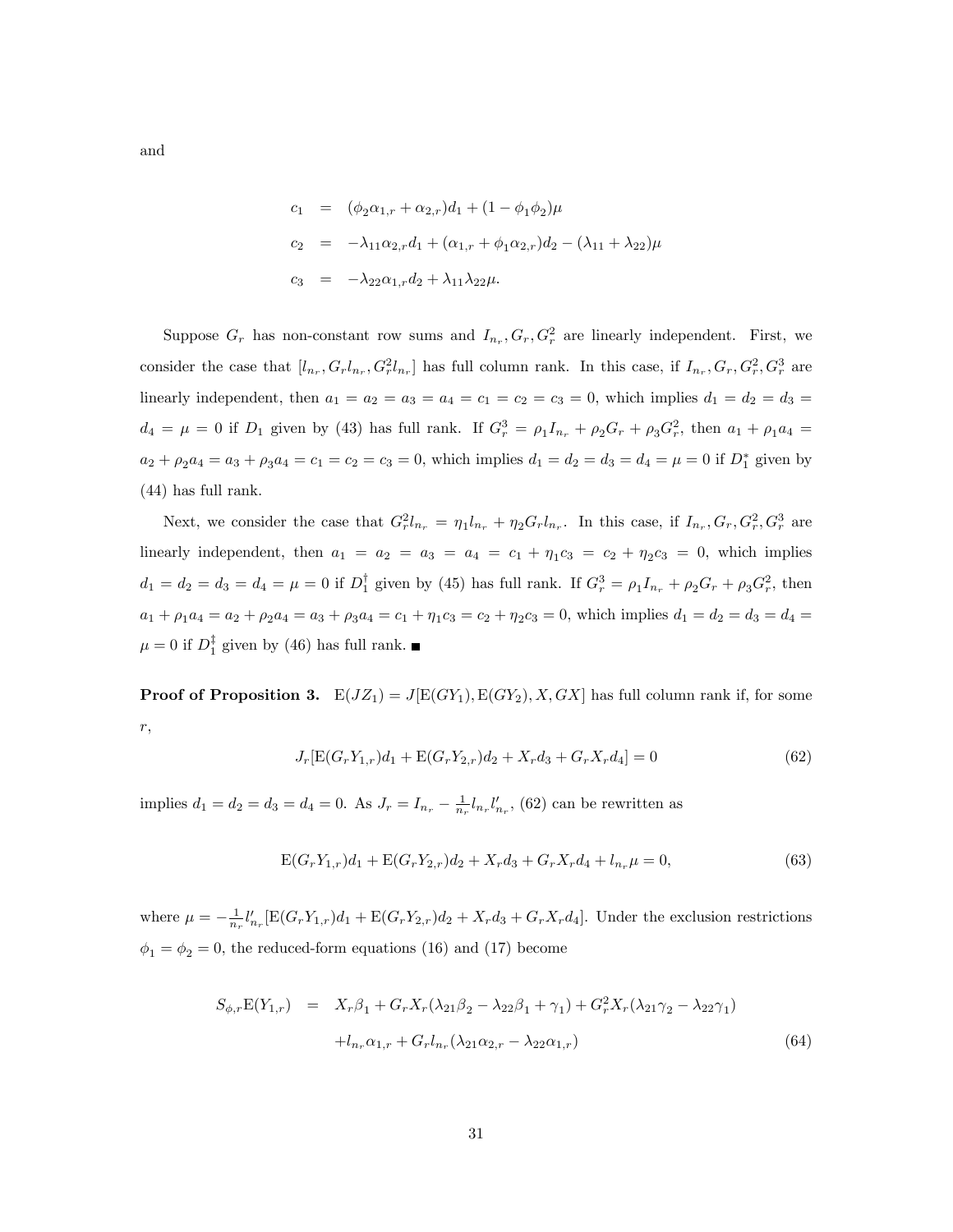$$
S_{\phi,r}E(Y_{2,r}) = X_r \beta_2 + G_r X_r (\lambda_{12}\beta_1 - \lambda_{11}\beta_2 + \gamma_2) + G_r^2 X_r (\lambda_{12}\gamma_1 - \lambda_{11}\gamma_2)
$$
  
+ 
$$
l_{n_r} \alpha_{2,r} + G_r l_{n_r} (\lambda_{12}\alpha_{1,r} - \lambda_{11}\alpha_{2,r})
$$
(65)

where  $S_{\phi,r} = I_{n_r} - (\lambda_{11} + \lambda_{22})G_r + (\lambda_{11}\lambda_{22} - \lambda_{12}\lambda_{21})G_r^2$ . Premultiply (63) by  $S_{\phi,r}$ . As  $G_rS_{\phi,r}$  =  $S_{\phi,r}G_r$ , it follows from (64) and (65) that

$$
X_r a_1 + G_r X_r a_2 + G_r^2 X_r a_3 + G_r^3 X_r a_4 + l_{n_r} c_1 + G_r l_{n_r} c_2 + G_r^2 l_{n_r} c_3 = 0,
$$

where

$$
a_1 = d_3
$$
  
\n
$$
a_2 = \beta_1 d_1 + \beta_2 d_2 - (\lambda_{11} + \lambda_{22}) d_3 + d_4
$$
  
\n
$$
a_3 = (\lambda_{21} \beta_2 - \lambda_{22} \beta_1 + \gamma_1) d_1 + (\lambda_{12} \beta_1 - \lambda_{11} \beta_2 + \gamma_2) d_2 + (\lambda_{11} \lambda_{22} - \lambda_{12} \lambda_{21}) d_3 - (\lambda_{11} + \lambda_{22}) d_4
$$
  
\n
$$
a_4 = (\lambda_{21} \gamma_2 - \lambda_{22} \gamma_1) d_1 + (\lambda_{12} \gamma_1 - \lambda_{11} \gamma_2) d_2 + (\lambda_{11} \lambda_{22} - \lambda_{12} \lambda_{21}) d_4
$$

and

$$
c_1 = \mu
$$
  
\n
$$
c_2 = \alpha_{1,r}d_1 + \alpha_{2,r}d_2 - (\lambda_{11} + \lambda_{22})\mu
$$
  
\n
$$
c_3 = (\lambda_{21}\alpha_{2,r} - \lambda_{22}\alpha_{1,r})d_1 + (\lambda_{12}\alpha_{1,r} - \lambda_{11}\alpha_{2,r})d_2 + (\lambda_{11}\lambda_{22} - \lambda_{12}\lambda_{21})\mu.
$$

Suppose  $G_r$  has non-constant row sums and  $I_{n_r}, G_r, G_r^2$  are linearly independent. First, we consider the case that  $[l_{n_r}, G_r l_{n_r}, G_r^2 l_{n_r}]$  has full column rank. In this case, if  $I_{n_r}, G_r, G_r^2, G_r^3$  are linearly independent, then  $a_1 = a_2 = a_3 = a_4 = c_1 = c_2 = c_3 = 0$ , which implies  $d_1 = d_2 = d_3 =$  $d_4 = \mu = 0$  if  $D_2$  given by (47) has full rank. If  $G_r^3 = \rho_1 I_{n_r} + \rho_2 G_r + \rho_3 G_r^2$ , then  $a_1 + \rho_1 a_4 =$  $a_2 + \rho_2 a_4 = a_3 + \rho_3 a_4 = c_1 = c_2 = c_3 = 0$ , which implies  $d_1 = d_2 = d_3 = d_4 = \mu = 0$  if  $D_2^*$  given by (48) has full rank.

Next, we consider the case that  $G_r^2 l_{n_r} = \eta_1 l_{n_r} + \eta_2 G_r l_{n_r}$ . In this case, if  $I_{n_r}, G_r, G_r^2, G_r^3$  are linearly independent, then  $a_1 = a_2 = a_3 = a_4 = c_1 + \eta_1 c_3 = c_2 + \eta_2 c_3 = 0$ , which implies  $d_1 = d_2 = d_3 = d_4 = \mu = 0$  if  $D_2^{\dagger}$  given by (49) has full rank. If  $G_r^3 = \rho_1 I_{n_r} + \rho_2 G_r + \rho_3 G_r^2$ , then  $a_1 + \rho_1 a_4 = a_2 + \rho_2 a_4 = a_3 + \rho_3 a_4 = c_1 + \eta_1 c_3 = c_2 + \eta_2 c_3 = 0$ , which implies  $d_1 = d_2 = d_3 = d_4 =$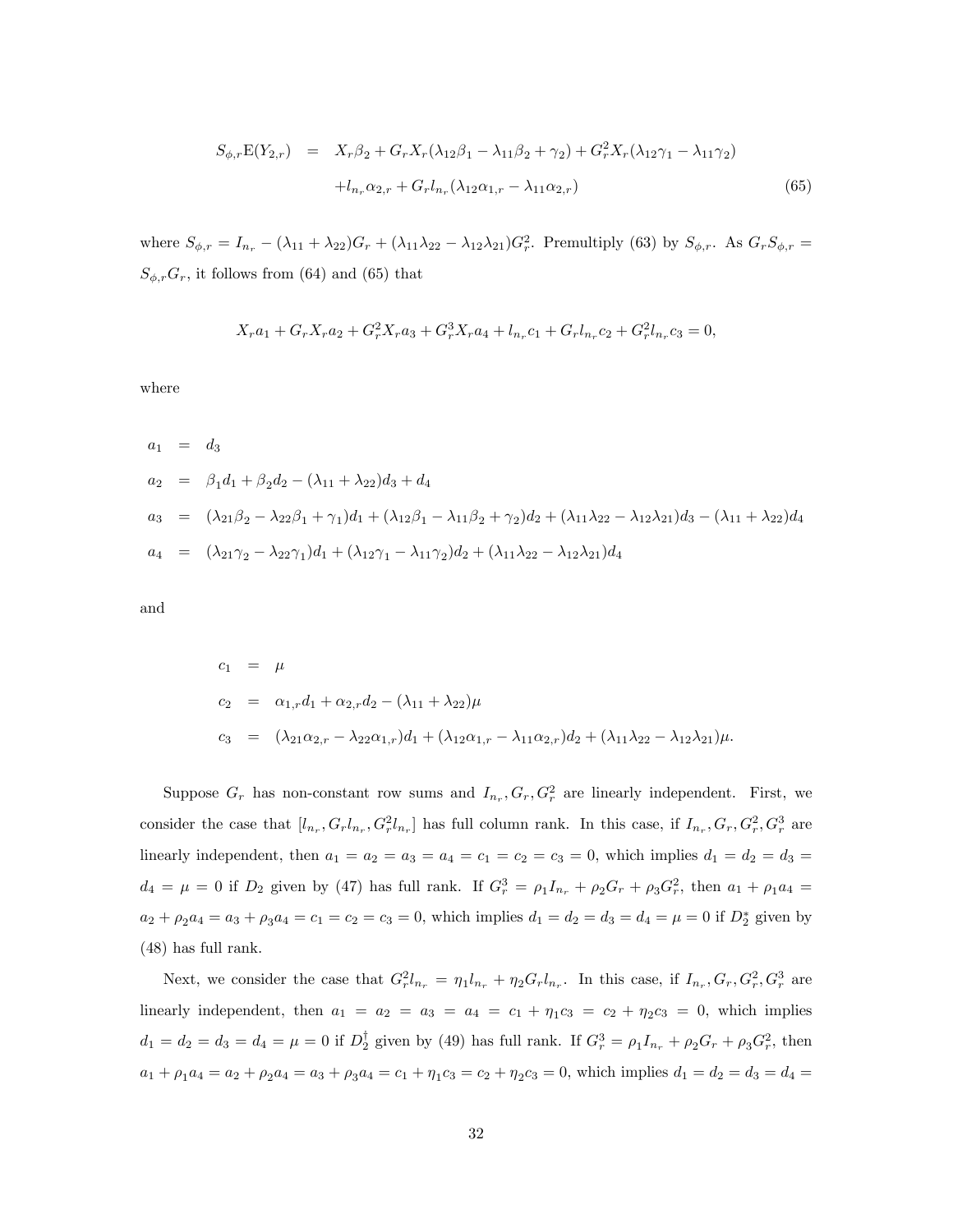$\mu = 0$  if  $D_2^{\ddagger}$  given by (50) has full rank.

**Proof of Proposition 4.**  $E(\bar{Z}_1) = [E(Y_2), E(GY_1), E(GY_2), X, GX, L]$  has full column rank if and only if

$$
E(Y_2)d_1 + E(GY_1)d_2 + E(GY_2)d_3 + Xd_4 + GXd_5 + Ld_6 = 0
$$
\n(66)

implies  $d_1 = d_2 = d_3 = d_4 = d_5 = d_6 = 0$ . Premultiply (66) by S. As  $GS = SG$ , it follows from (16) and (17) that

$$
Xa_1 + GXa_2 + G^2Xa_3 + G^3Xa_4 + Lc_1 + GLc_2 + G^2Lc_3 = 0,
$$

where

$$
a_1 = (\phi_2 \beta_1 + \beta_2) d_1 + (1 - \phi_1 \phi_2) d_4
$$
  
\n
$$
a_2 = (\lambda_{12} \beta_1 - \lambda_{11} \beta_2 + \phi_2 \gamma_1 + \gamma_2) d_1 + (\phi_1 \beta_2 + \beta_1) d_2 + (\phi_2 \beta_1 + \beta_2) d_3
$$
  
\n
$$
-(\lambda_{11} + \lambda_{22} + \phi_1 \lambda_{12} + \phi_2 \lambda_{21}) d_4 + (1 - \phi_1 \phi_2) d_5
$$
  
\n
$$
a_3 = (\lambda_{12} \gamma_1 - \lambda_{11} \gamma_2) d_1 + (\lambda_{21} \beta_2 - \lambda_{22} \beta_1 + \phi_1 \gamma_2 + \gamma_1) d_2 + (\lambda_{12} \beta_1 - \lambda_{11} \beta_2 + \phi_2 \gamma_1 + \gamma_2) d_3
$$
  
\n
$$
+(\lambda_{11} \lambda_{22} - \lambda_{12} \lambda_{21}) d_4 - (\lambda_{11} + \lambda_{22} + \phi_1 \lambda_{12} + \phi_2 \lambda_{21}) d_5
$$
  
\n
$$
a_4 = (\lambda_{21} \gamma_2 - \lambda_{22} \gamma_1) d_2 + (\lambda_{12} \gamma_1 - \lambda_{11} \gamma_2) d_3 + (\lambda_{11} \lambda_{22} - \lambda_{12} \lambda_{21}) d_5
$$

and

$$
c_1 = (\phi_2 \alpha_1 + \alpha_2) d_1 + (1 - \phi_1 \phi_2) d_6
$$
  
\n
$$
c_2 = (\lambda_{12} \alpha_1 - \lambda_{11} \alpha_2) d_1 + (\phi_1 \alpha_2 + \alpha_1) d_2 + (\phi_2 \alpha_1 + \alpha_2) d_3 - (\lambda_{11} + \lambda_{22} + \phi_1 \lambda_{12} + \phi_2 \lambda_{21}) d_6
$$
  
\n
$$
c_3 = (\lambda_{21} \alpha_2 - \lambda_{22} \alpha_1) d_2 + (\lambda_{12} \alpha_1 - \lambda_{11} \alpha_2) d_3 + (\lambda_{11} \lambda_{22} - \lambda_{12} \lambda_{21}) d_6.
$$

Then, if  $[X, GX, G^2X, G^3X, L, GL, G^2L]$  has full column rank, we have  $a_1 = a_2 = a_3 = a_4 = c_1 = a_4$  $c_2 = c_3 = 0$ , which implies  $d_2 = (\lambda_{12} + \phi_2 \lambda_{11})d_1/(\phi_1 \phi_2 - 1), d_3 = (\lambda_{22} + \phi_2 \lambda_{21})d_1/(\phi_1 \phi_2 - 1),$  $d_4 = (\beta_2 + \phi_2\beta_1)d_1/(\phi_1\phi_2 - 1), d_5 = (\gamma_2 + \phi_2\gamma_1)d_1/(\phi_1\phi_2 - 1)$  and  $d_6 = (\alpha_2 + \phi_2\alpha_1)d_1/(\phi_1\phi_2 - 1)$ . Therefore,  $E(\bar{Z}_1)$  does not have full column rank. We can show that  $E(\bar{Z}_2)$  does not have full column rank by the same token.  $\blacksquare$ 

**Proof of Proposition 5.**  $E(JZ_1) = J[E(Y_2), E(GY_1), E(GY_2), X_1, GX_1]$  has full column rank if,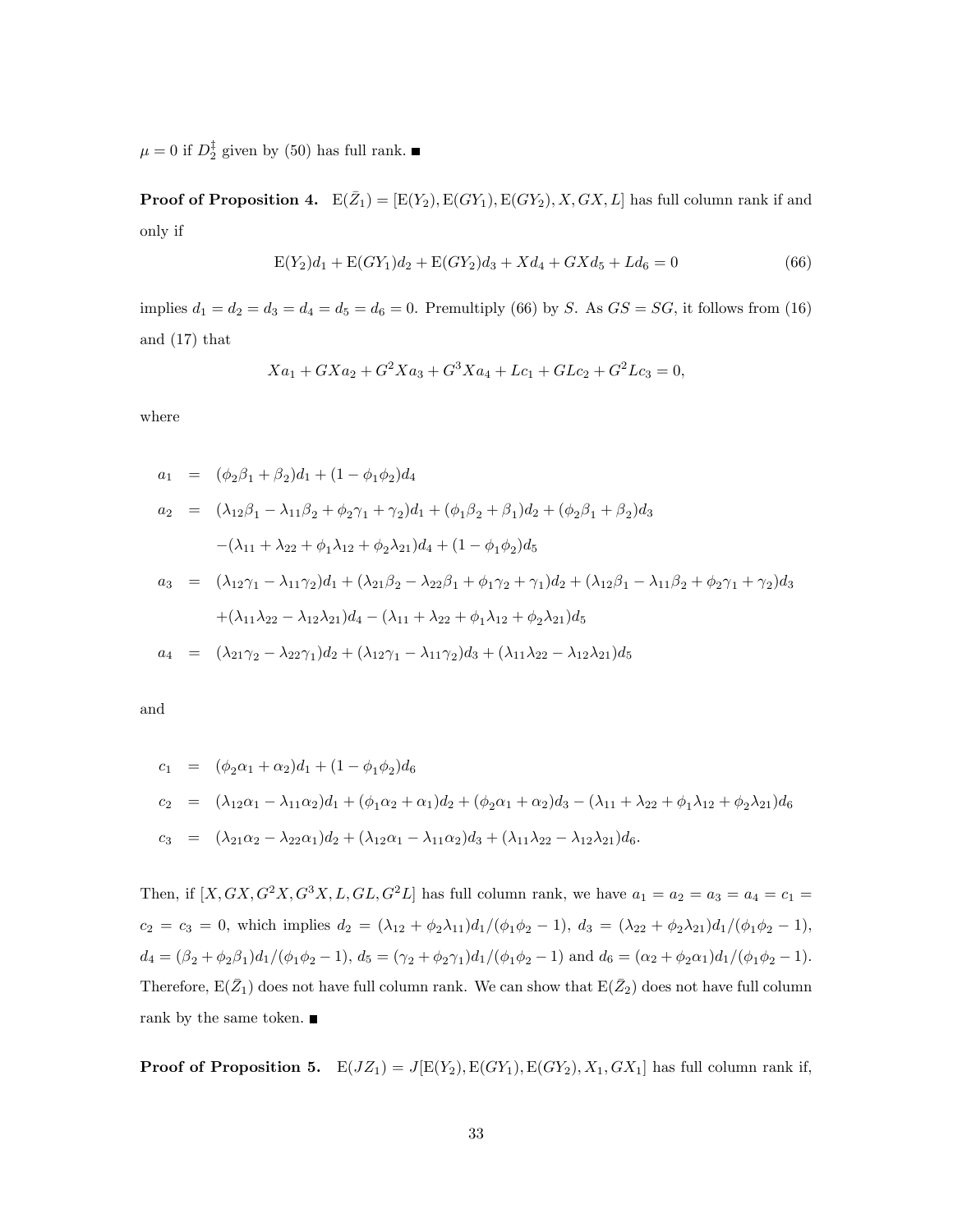for some  $r$ ,

$$
J_r[\mathcal{E}(Y_{2,r})d_1 + \mathcal{E}(G_r Y_{1,r})d_2 + \mathcal{E}(G_r Y_{2,r})d_3 + X_{1,r}d_4 + G_r X_{1,r}d_5] = 0 \qquad (67)
$$

implies  $d_1 = d_2 = d_3 = d_4 = d_5 = 0$ . As  $J_r = I_{n_r} - \frac{1}{n_r} l_{n_r} l'_{n_r}$ , (67) can be rewritten as

$$
E(Y_{2,r})d_1 + E(G_rY_{1,r})d_2 + E(G_rY_{2,r})d_3 + X_{1,r}d_4 + G_rX_{1,r}d_5 + l_{n_r}\mu = 0,
$$
\n(68)

where  $\mu = -\frac{1}{n_r} l'_{n_r} [\mathbf{E}(Y_{2,r})d_1 + \mathbf{E}(G_r Y_{1,r})d_2 + \mathbf{E}(G_r Y_{2,r})d_3 + X_{1,r}d_4 + G_r X_{1,r}d_5]$ . Premultiply (68) by  $S_r$ . As  $G_rS_r = S_rG_r$ , it follows from (31) and (32) that

$$
0 = X_{1,r}a_1 + G_r X_{1,r}a_2 + G_r^2 X_{1,r}a_3 + G_r^3 X_{1,r}a_4 + X_{2,r}b_1 + G_r X_{2,r}b_2 + G_r^2 X_{2,r}b_3 + G_r^3 X_{2,r}b_4
$$
  
+ $l_{n_r}c_1 + G_r l_{n_r}c_2 + G_r^2 l_{n_r}c_3$ ,

where

$$
a_1 = \phi_2 \beta_1 d_1 + (1 - \phi_1 \phi_2) d_4
$$
  
\n
$$
a_2 = (\lambda_{12} \beta_1 + \phi_2 \gamma_1) d_1 + \beta_1 d_2 + \phi_2 \beta_1 d_3 - (\lambda_{11} + \lambda_{22} + \phi_1 \lambda_{12} + \phi_2 \lambda_{21}) d_4 + (1 - \phi_1 \phi_2) d_5
$$
  
\n
$$
a_3 = \lambda_{12} \gamma_1 d_1 + (\gamma_1 - \lambda_{22} \beta_1) d_2 + (\lambda_{12} \beta_1 + \phi_2 \gamma_1) d_3 + (\lambda_{11} \lambda_{22} - \lambda_{12} \lambda_{21}) d_4 - (\lambda_{11} + \lambda_{22} + \phi_1 \lambda_{12} + \phi_2 \lambda_{21}) d_5
$$
  
\n
$$
a_4 = -\lambda_{22} \gamma_1 d_2 + \lambda_{12} \gamma_1 d_3 + (\lambda_{11} \lambda_{22} - \lambda_{12} \lambda_{21}) d_5
$$

$$
b_1 = \beta_2 d_1
$$
  
\n
$$
b_2 = (\gamma_2 - \lambda_{11}\beta_2)d_1 + \phi_1\beta_2 d_2 + \beta_2 d_3
$$
  
\n
$$
b_3 = -\lambda_{11}\gamma_2 d_1 + (\lambda_{21}\beta_2 + \phi_1\gamma_2)d_2 + (\gamma_2 - \lambda_{11}\beta_2)d_3
$$
  
\n
$$
b_4 = \lambda_{21}\gamma_2 d_2 - \lambda_{11}\gamma_2 d_3
$$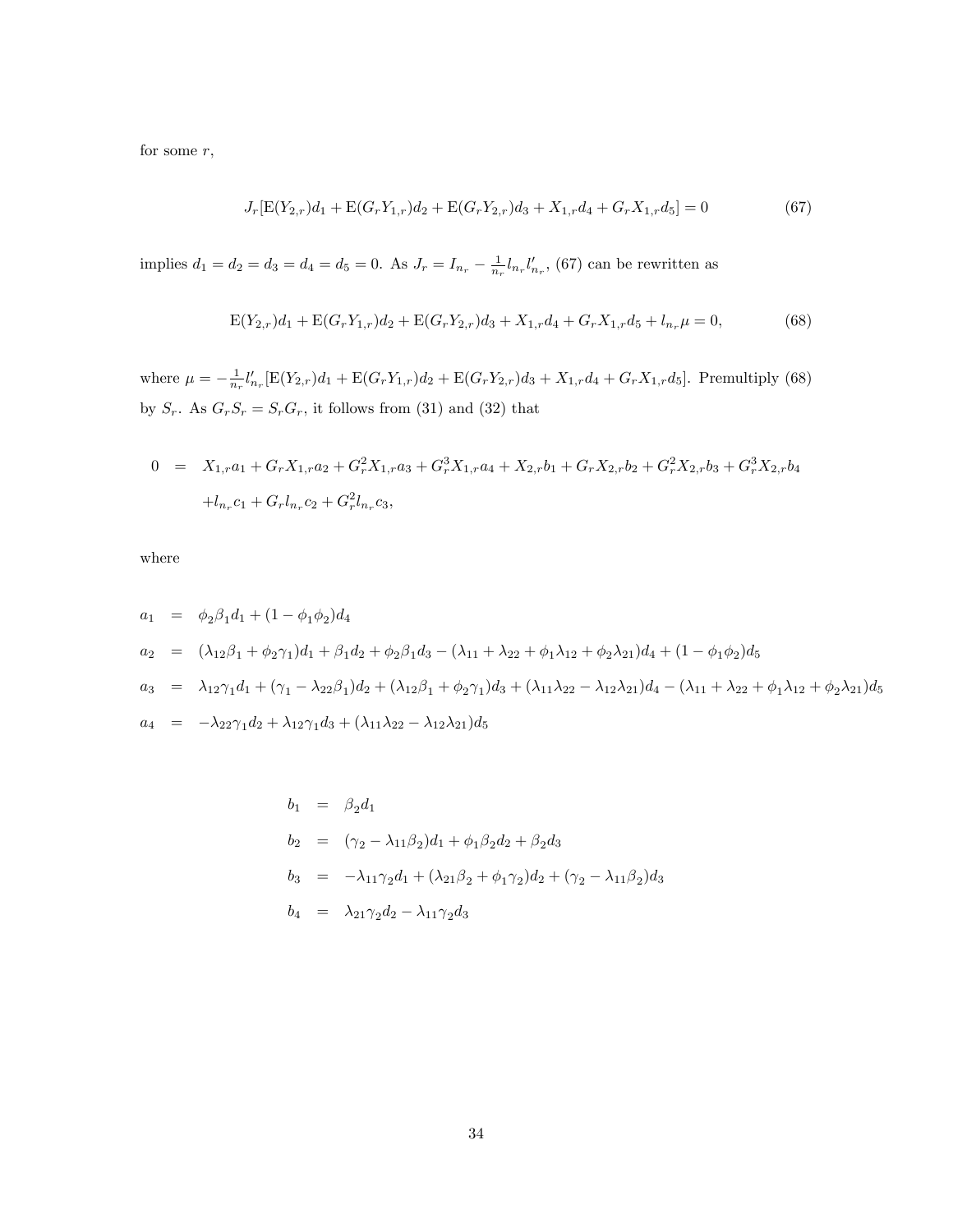$$
c_1 = (\alpha_{2,r} + \phi_2 \alpha_{1,r})d_1 + (1 - \phi_1 \phi_2)\mu
$$
  
\n
$$
c_2 = (\lambda_{12}\alpha_{1,r} - \lambda_{11}\alpha_{2,r})d_1 + (\alpha_{1,r} + \phi_1 \alpha_{2,r})d_2 + (\alpha_{2,r} + \phi_2 \alpha_{1,r})d_3 - (\lambda_{11} + \lambda_{22} + \phi_1 \lambda_{12} + \phi_2 \lambda_{21})\mu
$$
  
\n
$$
c_3 = (\lambda_{21}\alpha_{2,r} - \lambda_{22}\alpha_{1,r})d_2 + (\lambda_{12}\alpha_{1,r} - \lambda_{11}\alpha_{2,r})d_3 + (\lambda_{11}\lambda_{22} - \lambda_{12}\lambda_{21})\mu.
$$

Suppose  $G_r$  has non-constant row sums,  $X_{1,r}, X_{2,r}$  are vectors and  $[X_{1,r}, X_{2,r}]$  has full column rank. First, we consider the case that  $[l_{n_r}, G_r l_{n_r}, G_r^2 l_{n_r}]$  has full column rank. In this case, if  $I_{n_r}, G_r, G_r^2, G_r^3$  are linearly independent, then  $a_1 = a_2 = a_3 = a_4 = b_1 = b_2 = b_3 = b_4 = c_1 = c_2 = c_4$  $c_3 = 0$ , which implies  $d_1 = d_2 = d_3 = d_4 = d_5 = \mu = 0$  if  $D_3$  given by (51) has full rank. If  $I_{n_r}, G_r, G_r^2$ are linearly independent and  $G_r^3 = \rho_1 I_{n_r} + \rho_2 G_r + \rho_3 G_r^2$ , then  $a_1 + \rho_1 a_4 = a_2 + \rho_2 a_4 = a_3 + \rho_3 a_4 = a_4$  $b_1 + \rho_1 b_4 = b_2 + \rho_2 b_4 = b_3 + \rho_3 b_4 = c_1 = c_2 = c_3 = 0$ , which implies  $d_1 = d_2 = d_3 = d_4 = d_5 = \mu = 0$ if  $D_3^*$  given by  $(52)$  has full rank.

Next, we consider the case that  $G_r^2 l_{n_r} = \eta_1 l_{n_r} + \eta_2 G_r l_{n_r}$ . In this case, if  $I_{n_r}, G_r, G_r^2, G_r^3$  are linearly independent, then  $a_1 = a_2 = a_3 = a_4 = b_1 = b_2 = b_3 = b_4 = c_1 + \eta_1 c_3 = c_2 + \eta_2 c_3 = 0$ , which implies  $d_1 = d_2 = d_3 = d_4 = d_5 = \mu = 0$  if  $D_3^{\dagger}$  given by (53) has full rank. If  $I_{n_r}, G_r, G_r^2$  are linearly independent and  $G_r^3 = \rho_1 I_{n_r} + \rho_2 G_r + \rho_3 G_r^2$ , then  $a_1 + \rho_1 a_4 = a_2 + \rho_2 a_4 = a_3 + \rho_3 a_4 = b_1 + \rho_1 b_4 =$  $b_2 + \rho_2 b_4 = b_3 + \rho_3 b_4 = c_1 + \eta_1 c_3 = c_2 + \eta_2 c_3 = 0$ , which implies  $d_1 = d_2 = d_3 = d_4 = d_5 = \mu = 0$ if  $D_3^{\ddagger}$  given by (54) has full rank. Finally, if  $G_r^2 = \eta_1 I_{n_r} + \eta_2 G_r$ , then  $G_r^3 = \eta_1 \eta_2 I_{n_r} + (\eta_1 + \eta_2^2) G_r$ , then  $a_1 + \eta_1 a_3 + \eta_1 \eta_2 a_4 = a_2 + \eta_2 a_3 + (\eta_1 + \eta_2^2)a_4 = b_1 + \eta_1 b_3 + \eta_1 \eta_2 b_4 = b_2 + \eta_2 b_3 + (\eta_1 + \eta_2^2)b_4 =$  $c_1 + \eta_1 c_3 = c_2 + \eta_2 c_3 = 0$ , which implies  $d_1 = d_2 = d_3 = d_4 = d_5 = \mu = 0$  if  $D_3^{\sharp}$  given by (55) has full rank.  $\blacksquare$ 

**Proof of Proposition 6.** In this proof, we focus on  $\hat{\delta}_{1,2sls}$ . The results for  $\hat{\delta}_{2,2sls}$  can be derived by the same argument.  $\sqrt{n}(\hat{\delta}_{1,2sls} - \delta_1 - b_{1,2sls}) = (\frac{1}{n}Z_1'PZ_1)^{-1} \frac{1}{\sqrt{n}}[Z_1'P\epsilon_1 - E(U_1'P\epsilon_1)].$ As  $JZ_1 = F_1 + U_1$ , we have  $\frac{1}{n}Z_1'PZ_1 = \frac{1}{n}F_1'F_1 - \frac{1}{n}F_1'(I-P)F_1 + \frac{1}{n}F_1'PU_1 + \frac{1}{n}U_1'PF_1 + \frac{1}{n}U_1'PU_1$ and  $\frac{1}{\sqrt{n}}[Z_1'P\epsilon_1 - E(U_1'P\epsilon_1)] = \frac{1}{\sqrt{n}}F_1'\epsilon_1 - \frac{1}{\sqrt{n}}F_1'(I-P)\epsilon_1 + \frac{1}{\sqrt{n}}[U_1'P\epsilon_1 - E(U_1'P\epsilon_1)].$  As  $K/n \to 0$ and  $U_1 = J[S^{-1}u_2, GS^{-1}u_1, GS^{-1}u_2, 0]$ , where  $u_1 = (I - \lambda_{22}G)\epsilon_1 + (\phi_1 I + \lambda_{21}G)\epsilon_2$  and  $u_2 =$  $(I-\lambda_{11}G)\epsilon_2+(\phi_2I+\lambda_{12}G)\epsilon_1$ , it follows by Lemma C.3 that  $\frac{1}{n}Z_1'PZ_1 = H_{11}+O(\Delta_{11})+O_p(\sqrt{K/n}) =$  $H_{11} + o_p(1)$  and  $\frac{1}{\sqrt{n}}[Z_1'P\epsilon_1 - E(U_1'P\epsilon_1)] = \frac{1}{\sqrt{n}}F_1'\epsilon_1 + O_p(\sqrt{\Delta_{11}}) + O_p(\sqrt{K/n}) = \frac{1}{\sqrt{n}}F_1'\epsilon_1 + o_p(1)$ . As  $\frac{1}{\sqrt{n}}F'_1\epsilon_1 \stackrel{d}{\rightarrow} N(0,\sigma_1^2H_{11})$  by Theorem A in Kelejian and Prucha (1999), the asymptotic distribution

and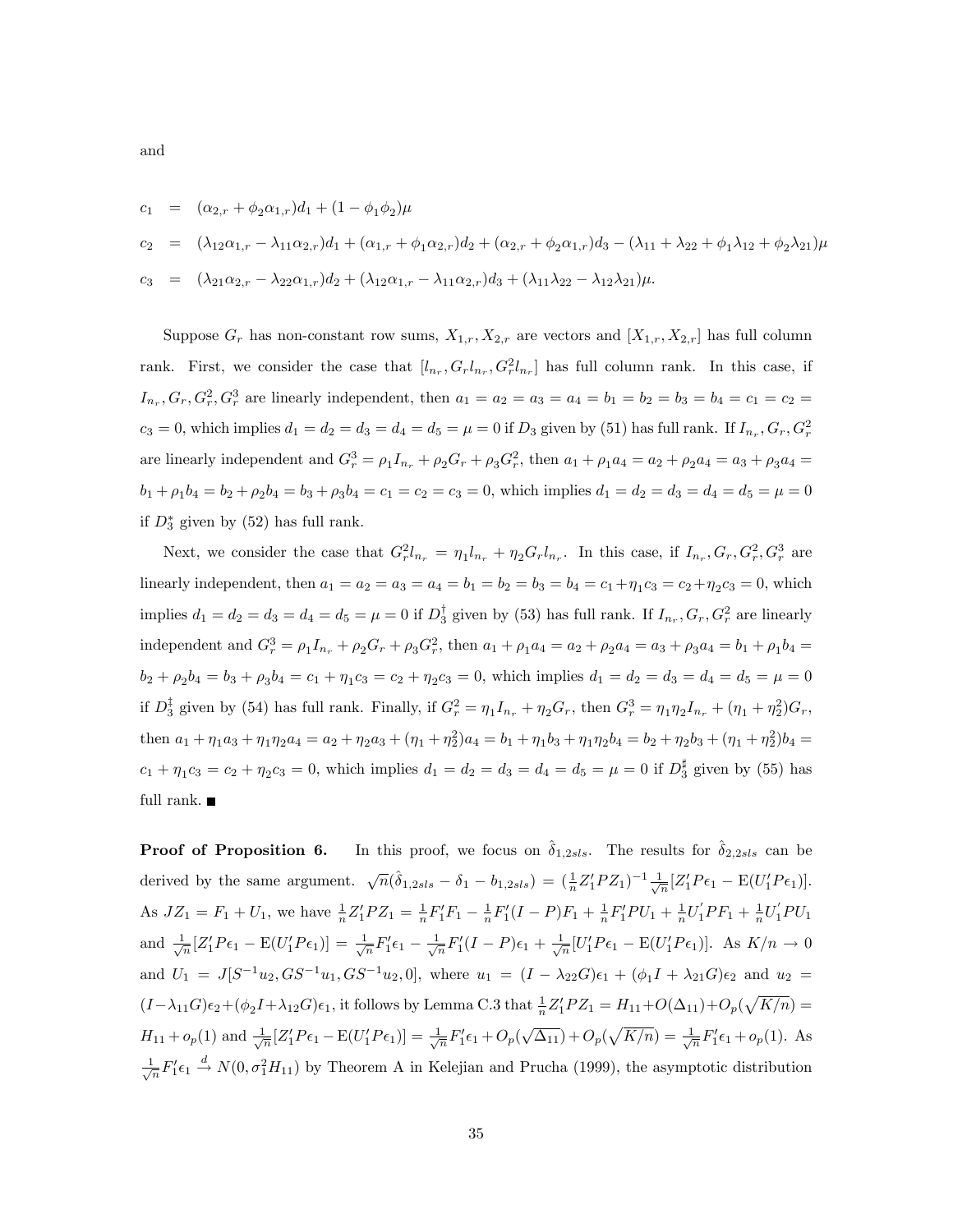of  $\hat{\delta}_{1,2sls}$  follows by Slutsky's theorem. Furthermore, as  $\frac{1}{n}E(U_1'P\epsilon_1)$  given by (36) is  $O(K/n)$  by Lemma C.2,  $b_{1,2sls} = O_p(K/n)$ .

**Proof of Proposition 7.** From the proof of Proposition 6, it is sufficient to show that  $\frac{1}{\sqrt{n}}[\hat{E}(U_1'P\epsilon_1) E(U_1'P\epsilon_1)]=o_p(1)$  and  $\frac{1}{\sqrt{n}}[\hat{E}(U_2'P\epsilon_2)-E(U_2'P\epsilon_2)]=o_p(1)$ . Here, we show the first element of  $\frac{1}{\sqrt{n}}[\hat{E}(U_1'P\epsilon_1) - E(U_1'P\epsilon_1)],$  i.e.  $\frac{1}{\sqrt{n}}[(\tilde{\sigma}_{12} + \tilde{\phi}_2\tilde{\sigma}_1^2)tr(P\tilde{S}^{-1}) - (\sigma_{12} + \phi_2\sigma_1^2)tr(PS^{-1})] + \frac{1}{\sqrt{n}}[(\tilde{\lambda}_{12}\tilde{\sigma}_1^2 \tilde{\lambda}_{11}\tilde{\sigma}_{12}\text{tr}(P\tilde{S}^{-1}G) - (\lambda_{12}\sigma_1^2 - \lambda_{11}\sigma_{12})\text{tr}(PS^{-1}G)], \text{ is } o_p(1), \text{ where } \tilde{S} = (1 - \tilde{\phi}_1\tilde{\phi}_2)I - (\tilde{\lambda}_{11} + \tilde{\lambda}_{22} + \tilde{\phi}_2)I.$  $\tilde{\phi}_1 \tilde{\lambda}_{12} + \tilde{\phi}_2 \tilde{\lambda}_{21}) G + (\tilde{\lambda}_{11} \tilde{\lambda}_{22} - \tilde{\lambda}_{12} \tilde{\lambda}_{21}) G^2$ . Convergence of other terms in  $\frac{1}{\sqrt{n}} [\hat{E}(U_1' P \epsilon_1) - E(U_1' P \epsilon_1)]$ and  $\frac{1}{\sqrt{n}}[\hat{E}(U_2'P\epsilon_2)-E(U_2'P\epsilon_2)]$  follows a similar argument. As  $\tilde{\delta}_1$ ,  $\tilde{\delta}_2$ ,  $\tilde{\sigma}_1^2$ ,  $\tilde{\sigma}_2^2$ ,  $\tilde{\sigma}_{12}$  are  $\sqrt{n}$ -consistent estimators and  $\sqrt{n}(\tilde{S}^{-1} - S^{-1}) = \sqrt{n}S^{-1}(S - \tilde{S})\tilde{S}^{-1} = \sqrt{n}(\tilde{\phi}_1\tilde{\phi}_2 - \phi_1\phi_2)S^{-1}\tilde{S}^{-1} + [\sqrt{n}(\tilde{\lambda}_{11} - \tilde{\lambda}_{12})S^{-1}(\tilde{\phi}_1\tilde{\phi}_2 - \phi_1\phi_2)]S^{-1}\tilde{S}^{-1}$  $(\lambda_{11}) + \sqrt{n}(\tilde{\lambda}_{22} - \lambda_{22}) + \sqrt{n}(\tilde{\phi}_1 \tilde{\lambda}_{12} - \phi_1 \lambda_{12}) + \sqrt{n}(\tilde{\phi}_2 \tilde{\lambda}_{21} - \phi_2 \lambda_{21})]S^{-1}G\tilde{S}^{-1} + [\sqrt{n}(\tilde{\lambda}_{12}\tilde{\lambda}_{21} - \lambda_{12}\lambda_{21}) \sqrt{n}(\tilde{\lambda}_{11}\tilde{\lambda}_{22}-\lambda_{11}\lambda_{22})]S^{-1}G^2\tilde{S}^{-1}$ , it follows that  $\frac{1}{\sqrt{n}}[(\tilde{\sigma}_{12}+\tilde{\phi}_2\tilde{\sigma}_1^2)\text{tr}(P\tilde{S}^{-1})-(\sigma_{12}+\phi_2\sigma_1^2)\text{tr}(PS^{-1})]=$  $\left[\sqrt{n}(\tilde{\sigma}_{12}-\sigma_{12})+\sqrt{n}(\tilde{\phi}_{2}\tilde{\sigma}_{1}^{2}-\phi_{2}\sigma_{1}^{2})\right]_{n}^{\frac{1}{n}}\text{tr}(P\tilde{S}^{-1})+(\sigma_{12}+\phi_{2}\sigma_{1}^{2})\frac{1}{n}\text{tr}(P\sqrt{n}(\tilde{S}^{-1}-S^{-1}))=O_{p}(K/n)$  and  $\frac{1}{\sqrt{n}}[(\tilde{\lambda}_{12}\tilde{\sigma}_1^2-\tilde{\lambda}_{11}\tilde{\sigma}_{12})\text{tr}(P\tilde{S}^{-1}G)-(\lambda_{12}\sigma_1^2-\lambda_{11}\sigma_{12})\text{tr}(PS^{-1}G)]=[\sqrt{n}(\tilde{\lambda}_{12}\tilde{\sigma}_1^2-\lambda_{12}\sigma_1^2)-\sqrt{n}(\tilde{\lambda}_{11}\tilde{\sigma}_{12}-\lambda_{12}\sigma_1^2)]$  $\lambda_{11}\sigma_{12}$ )] $\frac{1}{n}$ tr( $P\tilde{S}^{-1}G$ ) +  $(\lambda_{12}\sigma_1^2 - \lambda_{11}\sigma_{12})\frac{1}{n}$ tr( $GP\sqrt{n}(\tilde{S}^{-1} - S^{-1})$ ) =  $O_p(K/n)$ . The desired result follows as  $K/n \to 0$ .

**Proof of Proposition 8.** First, we consider the infeasible 3SLS estimator  $\tilde{\delta}_{3sls} = [Z'(\Sigma^{-1} \otimes$  $P[Z]^{-1}Z'(\Sigma^{-1}\otimes P)Y$  such that  $\sqrt{n}(\tilde{\delta}_{3sls} - \delta - b_{3sls}) = \left[\frac{1}{n}Z'(\Sigma^{-1}\otimes P)Z\right]^{-1}\frac{1}{\sqrt{n}}\left\{Z'(\Sigma^{-1}\otimes P)\epsilon - \frac{1}{n}\right\}$  $E[U'(\Sigma^{-1}\otimes P)\epsilon]$ . As  $(I_2\otimes J)Z = F + U$ , we have  $\frac{1}{n}Z'(\Sigma^{-1}\otimes P)Z = \frac{1}{n}F'(\Sigma^{-1}\otimes I)F - \frac{1}{n}F'(\Sigma^{-1}\otimes I)$  $(I - P)|F + \frac{1}{n}F'(\Sigma^{-1} \otimes P)U + \frac{1}{n}U'(\Sigma^{-1} \otimes P)F + \frac{1}{n}U'(\Sigma^{-1} \otimes P)U$  and  $\frac{1}{\sqrt{n}}\{Z'(\Sigma^{-1} \otimes P)\epsilon \mathbb{E}[U'(\Sigma^{-1}\otimes P)\epsilon]\} = \frac{1}{\sqrt{n}}F'(\Sigma^{-1}\otimes I)\epsilon - \frac{1}{\sqrt{n}}F'[\Sigma^{-1}\otimes (I-P)]\epsilon + \frac{1}{\sqrt{n}}\{U'(\Sigma^{-1}\otimes P)\epsilon - \mathbb{E}[U'(\Sigma^{-1}\otimes P)\epsilon]\}.$ As  $F = diag{F_1, F_2}$  and  $U = diag{U_1, U_2}$ , where  $U_1 = J[S^{-1}u_2, GS^{-1}u_1, GS^{-1}u_2, 0], U_2 =$  $J[S^{-1}u_1, GS^{-1}u_2, GS^{-1}u_1, 0], u_1 = (I - \lambda_{22}G)\epsilon_1 + (\phi_1I + \lambda_{21}G)\epsilon_2, \text{ and } u_2 = (I - \lambda_{11}G)\epsilon_2 +$  $(\phi_2 I + \lambda_{12} G)\epsilon_1$ , it follows by Lemma C.3 and  $K/n \to 0$  that  $\frac{1}{n}Z'(\Sigma^{-1} \otimes P)Z = \frac{1}{n}F'(\Sigma^{-1} \otimes I)F +$  $O(\max_{i,j}\{\Delta_{ij}\})+O_p(\sqrt{K/n})=H+o_p(1)$  and  $\frac{1}{\sqrt{n}}\{Z'(\Sigma^{-1}\otimes P)\epsilon-\mathbb{E}[U'(\Sigma^{-1}\otimes P)\epsilon]\}=\frac{1}{\sqrt{n}}F'(\Sigma^{-1}\otimes \mathbb{E}[U'(\Sigma^{-1}\otimes P)\epsilon])$  $I) \epsilon + O_p(\max_{i,j} {\{\sqrt{\Delta_{ij}}\}}) + O_p(\sqrt{K/n}) = \frac{1}{\sqrt{n}} F'(\Sigma^{-1} \otimes I) \epsilon + o_p(1)$ . As  $\frac{1}{\sqrt{n}} F'(\Sigma^{-1} \otimes I) \epsilon \stackrel{d}{\rightarrow} N(0, H)$  by Theorem A in Kelejian and Prucha (1999), it follows by Slutsky's theorem that  $\sqrt{n}(\tilde{\delta}_{3sls}-\delta-b_{3sls})\stackrel{d}{\rightarrow}$  $N(0, H^{-1})$ . As  $\frac{1}{n} \mathbb{E}[U'(\Sigma^{-1} \otimes P)\epsilon]$  given by (40) is  $O(K/n)$  by Lemma C.2,  $b_{3sls} = O_p(K/n)$ .

Then, to obtain the asymptotic distribution of the feasible 3SLS  $\delta_{3sls}$ , it is sufficient to show that  $\sqrt{n}(\hat{\delta}_{3sls} - \tilde{\delta}_{3sls}) = o_p(1)$ .  $\sqrt{n}(\hat{\delta}_{3sls} - \tilde{\delta}_{3sls}) = \left[\frac{1}{n}Z'(\tilde{\Sigma}^{-1} \otimes P)Z\right]^{-1} \frac{1}{n}Z'\left[\sqrt{n}(\tilde{\Sigma}^{-1} - \Sigma^{-1}) \otimes P\right] \epsilon$  $\label{eq:Zprime} [\tfrac{1}{n}Z'(\tilde{\Sigma}^{-1}\otimes P)Z]^{-1}\{\tfrac{1}{n}Z'[\sqrt{n}(\tilde{\Sigma}^{-1}-\Sigma^{-1})\otimes P]Z\}[\tfrac{1}{n}Z'(\Sigma^{-1}\otimes P)Z]^{-1}\tfrac{1}{n}Z'(\Sigma^{-1}\otimes P)\epsilon. \text{ As } \sqrt{n}(\tilde{\Sigma}^{-1}-\tilde{\Sigma}^{-1})\otimes \tilde{\Sigma}^{-1}\}$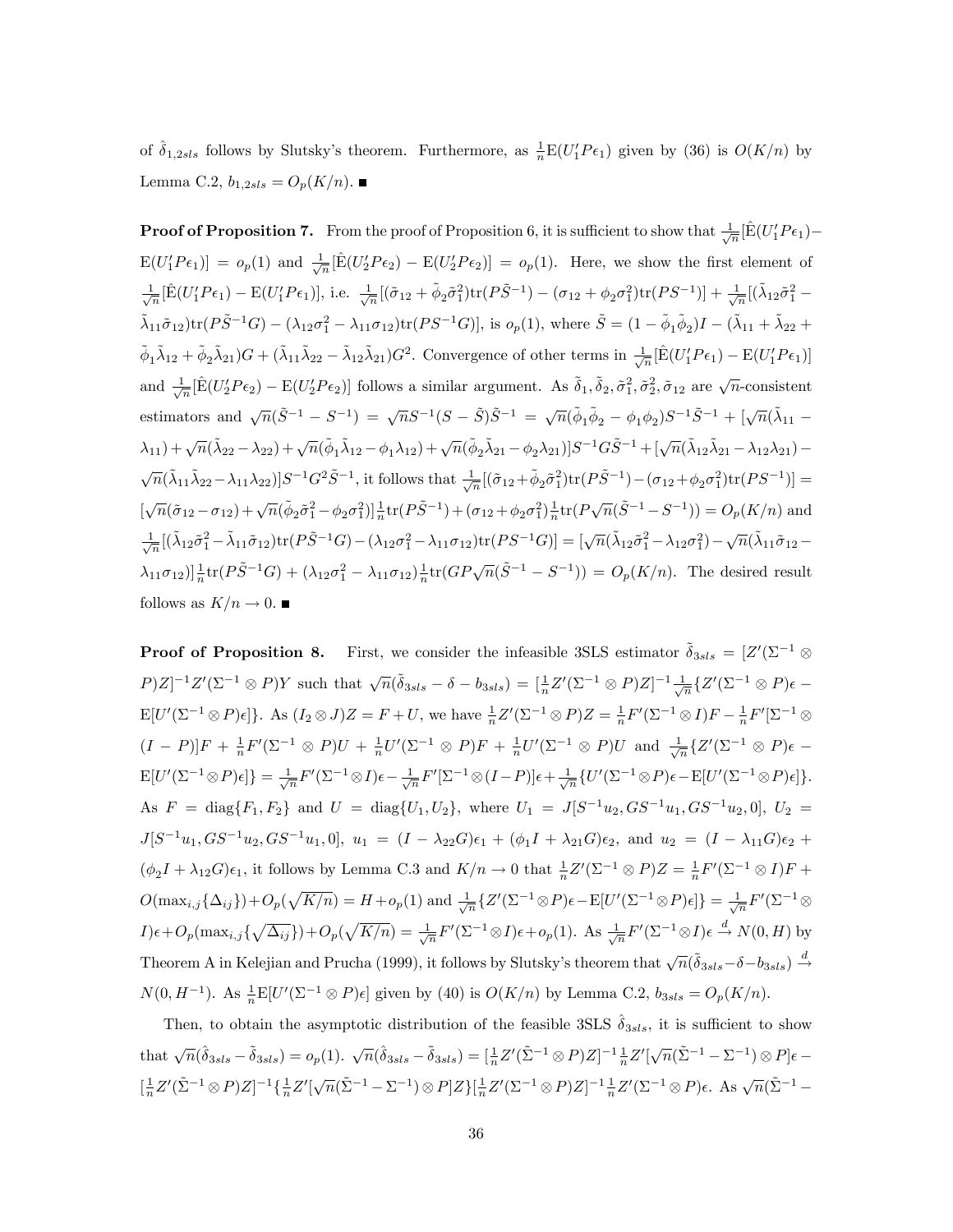$\Sigma^{-1}$ ) =  $O_p(1)$ , it follows by a similar argument as above that  $\frac{1}{n}Z'(\Sigma^{-1}\otimes P)Z = O_p(1)$ ,  $\frac{1}{n}Z'(\tilde{\Sigma}^{-1}\otimes P)Z = O_p(1)$  $P/Z = O_p(1)$ , and  $\frac{1}{n}Z'[\sqrt{n}(\tilde{\Sigma}^{-1} - \Sigma^{-1}) \otimes P]Z = O_p(1)$ . On the other hand,  $\frac{1}{n}Z'[\sqrt{n}(\tilde{\Sigma}^{-1} - \Sigma^{-1}) \otimes P]Z = O_p(1)$ .  $P\right]\epsilon = \frac{1}{n}F'\left[\sqrt{n}(\tilde{\Sigma}^{-1} - \Sigma^{-1})\otimes P\right]\epsilon + \frac{1}{n}U'\left[\sqrt{n}(\tilde{\Sigma}^{-1} - \Sigma^{-1})\otimes P\right]\epsilon = O_p(\sqrt{K/n}) = o_p(1)$  and  $\frac{1}{n}Z'(\Sigma^{-1}\otimes P)$  $P$ ) $\epsilon = \frac{1}{n}F'(\Sigma^{-1}\otimes P)\epsilon + \frac{1}{n}U'(\Sigma^{-1}\otimes P)\epsilon = O_p(\sqrt{K/n}) = o_p(1)$ . Therefore,  $\sqrt{n}(\hat{\delta}_{3sls} - \tilde{\delta}_{3sls}) = o_p(1)$ and the desired result follows.

**Proof of Proposition 9.** From the proof of Proposition 8, it is sufficient to show that  $\sqrt{n}(\hat{b}_{3sls}$  –  $b_{3sls}$ ) = R<sub>1</sub> - R<sub>2</sub> =  $o_p(1)$ , where  $R_1 = \left[\frac{1}{n}Z'(\tilde{\Sigma}^{-1} \otimes P)Z\right]^{-1} \frac{1}{\sqrt{n}} \left\{\hat{E}[U'(\Sigma^{-1} \otimes P)\epsilon] - \hat{E}[U'(\Sigma^{-1} \otimes P)\epsilon]\right\}$ and  $R_2 = \left[\frac{1}{n}Z'(\tilde{\Sigma}^{-1} \otimes P)Z\right]^{-1} \left{\frac{1}{n}Z'[\sqrt{n}(\tilde{\Sigma}^{-1} - \Sigma^{-1}) \otimes P]Z\right\}\left[\frac{1}{n}Z'(\Sigma^{-1} \otimes P)Z\right]^{-1} \frac{1}{n}E[U'(\Sigma^{-1} \otimes P)\epsilon].$ By a similar argument as in the proof of Proposition 7,  $\frac{1}{\sqrt{n}} \{\hat{E}[U'(\Sigma^{-1} \otimes P)\epsilon] - E[U'(\Sigma^{-1} \otimes P)\epsilon]\} =$  $O_p(K/n)$ . By a similar argument as in the proof of Proposition 8,  $\frac{1}{n}Z'(\Sigma^{-1}\otimes P)Z = O_p(1)$ ,  $\frac{1}{n}Z'(\tilde{\Sigma}^{-1}\otimes P)Z=O_p(1)$ , and  $\frac{1}{n}Z'[\sqrt{n}(\tilde{\Sigma}^{-1}-\Sigma^{-1})\otimes P]Z=O_p(1)$ . By Lemma C.2,  $\frac{1}{n}E[U'(\Sigma^{-1}\otimes P)]Z=O_p(1)$  $P[\epsilon] = O(K/n) = o(1)$ . Therefore,  $R_1 = o_p(1)$  and  $R_2 = o_p(1)$  as  $K/n \to 0$ .

### References

- Ballester, C., Calvó-Armengol, A. and Zenou, Y. (2006). Who's who in networks. wanted: the key player, *Econometrica* **74**:  $1403-1417$ .
- Bekker, P. (1994). Alternative approximations to the distributions of instrumental variable estimators, *Econometrica*  $62: 657-681$ .
- Blume, L., Brock, W., Durlauf, S. and Ioannides, Y. (2011). Identification of social interactions, Handbook of Social Economics 1: 855-966.
- Bonacich, P. (1987). Power and centrality: a family of measures, *American Journal of Sociology* 92: 1170-1182.
- Bramoullé, Y., Djebbari, H. and Fortin, B. (2009). Identification of peer effects through social networks, *Journal of Econometrics* **150**:  $41-55$ .
- Cohen-Cole, E., Liu, X. and Zenou, Y. (2012). Multivariate choice and identification of social interactions. CEPR discussion paper No. 9159.
- Donald, S. G. and Newey, W. K. (2001). Choosing the number of instruments, *Econometrica* 69: 1161-1191.